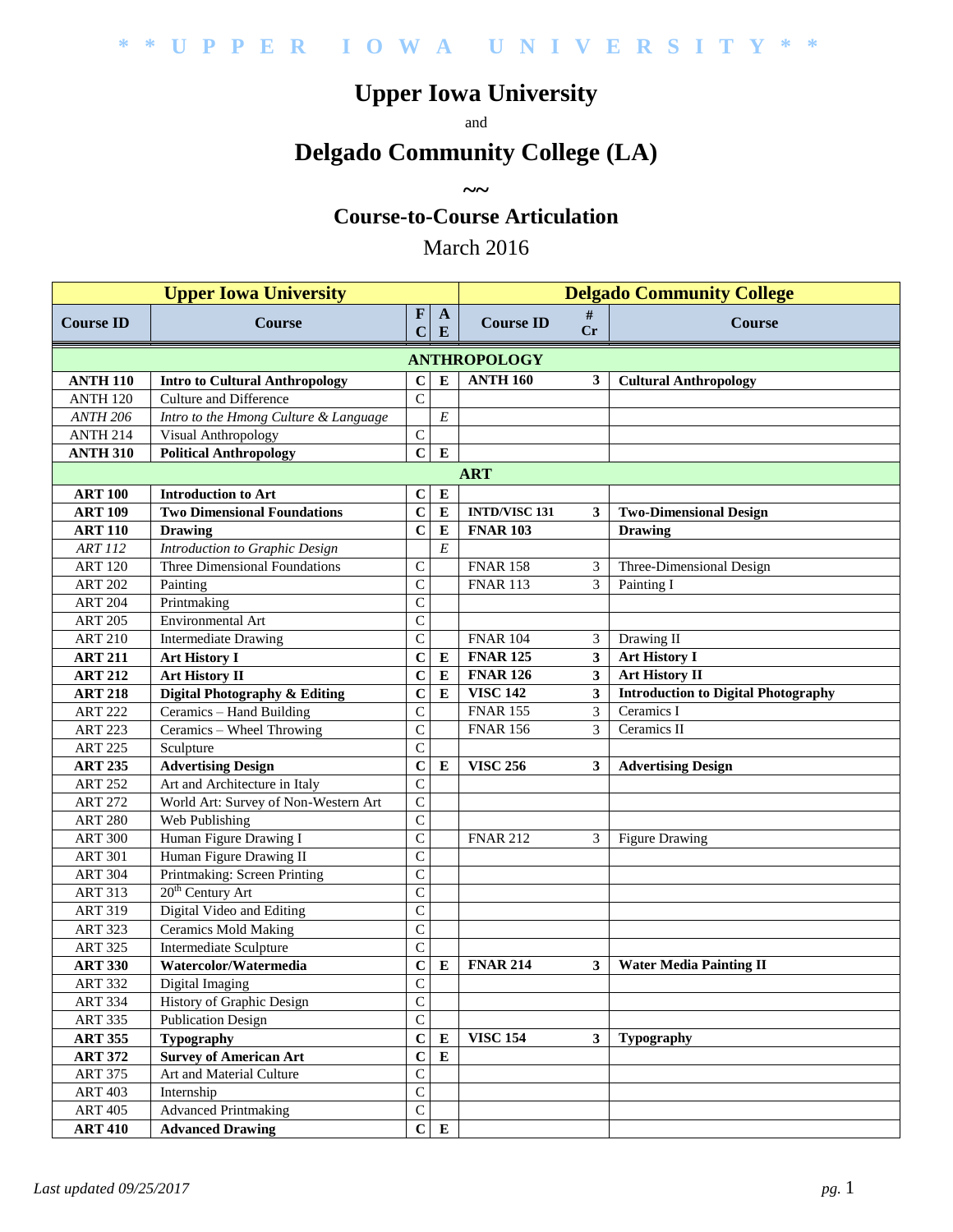|                  |                                                                     | <b>Delgado Community College</b> |                   |                                    |                   |                                                                                                 |  |  |  |  |
|------------------|---------------------------------------------------------------------|----------------------------------|-------------------|------------------------------------|-------------------|-------------------------------------------------------------------------------------------------|--|--|--|--|
| <b>Course ID</b> | <b>Course</b>                                                       | $\mathbf F$<br>$\mathbf C$       | $\mathbf{A}$<br>E | <b>Course ID</b>                   | #<br>Cr           | <b>Course</b>                                                                                   |  |  |  |  |
| <b>ART</b> cont. |                                                                     |                                  |                   |                                    |                   |                                                                                                 |  |  |  |  |
| <b>ART 412</b>   | <b>Advanced Painting</b>                                            | $\mathsf C$                      |                   |                                    |                   |                                                                                                 |  |  |  |  |
| <b>ART 423</b>   | <b>Advanced Ceramics</b>                                            | $\mathsf{C}$                     |                   |                                    |                   |                                                                                                 |  |  |  |  |
| <b>ART 425</b>   | <b>Advanced Sculpture</b>                                           | $\mathsf{C}$                     |                   |                                    |                   |                                                                                                 |  |  |  |  |
| <b>ART 430</b>   | Advanced Watercolor/Water Media                                     | $\mathsf{C}$                     |                   |                                    |                   |                                                                                                 |  |  |  |  |
| <b>ART 432</b>   | Digital Illustration                                                | $\overline{C}$                   |                   |                                    |                   |                                                                                                 |  |  |  |  |
| <b>ART 442</b>   | <b>Digital Animation</b>                                            | $\mathsf{C}$                     |                   | ADOT 162<br>& ADOT 225             | 3<br>3            | Animation Design with MAYA<br>Multimedia & Animation Technologies w/ Flash                      |  |  |  |  |
| <b>ART 470</b>   | Senior Seminar                                                      | $\mathsf{C}$                     |                   | N/A                                |                   | Not available as transfer                                                                       |  |  |  |  |
| <b>ART 480</b>   | Senior Portfolio / Graphic Design                                   | $\mathsf{C}$                     |                   | N/A                                |                   | Not available as transfer                                                                       |  |  |  |  |
| <b>ART 490</b>   | Senior Thesis I                                                     | $\mathsf{C}$                     |                   | N/A                                |                   | Not available as transfer                                                                       |  |  |  |  |
| <b>ART 491</b>   | Senior Thesis II                                                    | $\mathbf C$                      |                   | N/A                                |                   | Not available as transfer                                                                       |  |  |  |  |
|                  |                                                                     |                                  |                   | <b>ATHLETIC TRAINING</b>           |                   |                                                                                                 |  |  |  |  |
| AT 110           | Emergency Care in Athletic Training                                 | $\mathbf C$                      |                   |                                    |                   |                                                                                                 |  |  |  |  |
| AT 144           | Foundations of Athletic Training                                    | $\mathbf C$                      |                   |                                    |                   |                                                                                                 |  |  |  |  |
| AT 166           | Care and Prevention of Athletic Injuries                            | $\overline{C}$                   |                   |                                    |                   |                                                                                                 |  |  |  |  |
| AT 210           | Clinical Skills in Athletic Training                                | $\overline{C}$                   |                   |                                    |                   |                                                                                                 |  |  |  |  |
|                  | Prevention and Health Promotion in                                  |                                  |                   |                                    |                   |                                                                                                 |  |  |  |  |
| AT 221           | <b>Athletic Training</b>                                            | $\mathsf{C}$                     |                   |                                    |                   |                                                                                                 |  |  |  |  |
| AT 232           | Clinical Practice in Applied Anatomy                                | $\mathsf{C}$                     |                   |                                    |                   |                                                                                                 |  |  |  |  |
| AT 250           | <b>Special Topics</b>                                               | $\mathsf{C}$                     |                   |                                    |                   |                                                                                                 |  |  |  |  |
| AT 299           | <b>Special Project</b>                                              | $\overline{C}$                   |                   |                                    |                   |                                                                                                 |  |  |  |  |
|                  | General Medical Conditions in the                                   |                                  |                   |                                    |                   |                                                                                                 |  |  |  |  |
| AT 319           | Physically Active                                                   | $\mathcal{C}$                    |                   |                                    |                   |                                                                                                 |  |  |  |  |
| AT 332           | Clinical Evaluation - Lower Extremity                               | $\mathbf C$                      |                   |                                    |                   |                                                                                                 |  |  |  |  |
| AT 333           | Clinical Evaluation - Upper Extremity                               | $\mathsf{C}$                     |                   |                                    |                   |                                                                                                 |  |  |  |  |
| AT 360           | Clinical Practice in Psychosocial<br><b>Strategies and Referral</b> | $\mathsf{C}$                     |                   |                                    |                   |                                                                                                 |  |  |  |  |
| AT 403           | Internship                                                          | $\mathsf C$                      |                   |                                    |                   |                                                                                                 |  |  |  |  |
| AT 408           | Therapeutic Modalities                                              | $\mathsf{C}$                     |                   |                                    |                   |                                                                                                 |  |  |  |  |
| AT 430           | Healthcare Administration in<br><b>Athletic Training</b>            | $\mathsf{C}$                     |                   |                                    |                   |                                                                                                 |  |  |  |  |
| AT 450           | <b>Special Topics</b>                                               | $\mathsf{C}$                     |                   |                                    |                   |                                                                                                 |  |  |  |  |
| AT 455           | Therapeutic Rehabilitatio006E                                       | $\mathsf{C}$                     |                   |                                    |                   |                                                                                                 |  |  |  |  |
| AT 472           | Evidence-Based Practice in Athletic<br>Training                     | $\mathsf{C}$                     |                   |                                    |                   |                                                                                                 |  |  |  |  |
| AT 480           | Professional Development in Athletic<br>Training                    | $\mathcal{C}$                    |                   |                                    |                   |                                                                                                 |  |  |  |  |
| AT 483           | Clinical Practice in Exercise Prescription                          | $\mathsf{C}$                     |                   |                                    |                   |                                                                                                 |  |  |  |  |
| AT 499           | <b>Special Project</b>                                              | $\mathsf{C}$                     |                   |                                    |                   |                                                                                                 |  |  |  |  |
|                  |                                                                     |                                  |                   | <b>BIOLOGY</b>                     |                   |                                                                                                 |  |  |  |  |
| <b>BIO 100</b>   | Gen. Biological Science (non majors)                                | $\mathbf C$                      | $\bf{E}$          | <b>BIOL 101</b><br><b>BIOL 102</b> | 3<br>$\mathbf{3}$ | <b>General Biology I (non-science majors)</b><br><b>General Biology II (non-science majors)</b> |  |  |  |  |
| <b>BIO 135</b>   | Principles of Biology I                                             | $\mathsf C$                      |                   | <b>BIOL 141</b><br>& BIOL 143      | 3<br>1            | General Biology I<br>General Biology I Lab                                                      |  |  |  |  |
| <b>BIO 140</b>   | Principles of Biology II                                            | $\mathsf{C}$                     |                   | <b>BIOL 142</b><br>& BIOL 144      | 3<br>1            | <b>General Biology II</b><br>General Biology II Lab                                             |  |  |  |  |
| <b>BIO 165</b>   | <b>Human Biology and Nutrition</b>                                  | $\mathbf C$                      | ${\bf E}$         |                                    |                   |                                                                                                 |  |  |  |  |
| <b>BIO 190</b>   | Introduction to Biological Evolution                                | $\mathsf{C}$                     |                   |                                    |                   |                                                                                                 |  |  |  |  |
| <b>BIO 201</b>   | Scientific Literature Skills (also CHEM 201)                        | $\mathsf C$                      |                   |                                    |                   |                                                                                                 |  |  |  |  |
| <b>BIO 210</b>   | Microbiology                                                        | $\mathsf{C}$                     |                   | <b>BIOL 210</b><br>& BIOL 212      | 3                 | General Microbiology (science majors)<br>General Microbiology Lab (science majors)              |  |  |  |  |
| <b>BIO 220</b>   | General Zoology                                                     | $\mathsf{C}$                     |                   |                                    |                   |                                                                                                 |  |  |  |  |
| <b>BIO 223</b>   | Plant Propagation                                                   | $\mathsf{C}$                     |                   | <b>HORT 110</b>                    | 3                 | Plant Propagation                                                                               |  |  |  |  |
| <b>BIO 230</b>   | <b>Invertebrate Zoology</b>                                         | $\overline{C}$                   |                   |                                    |                   |                                                                                                 |  |  |  |  |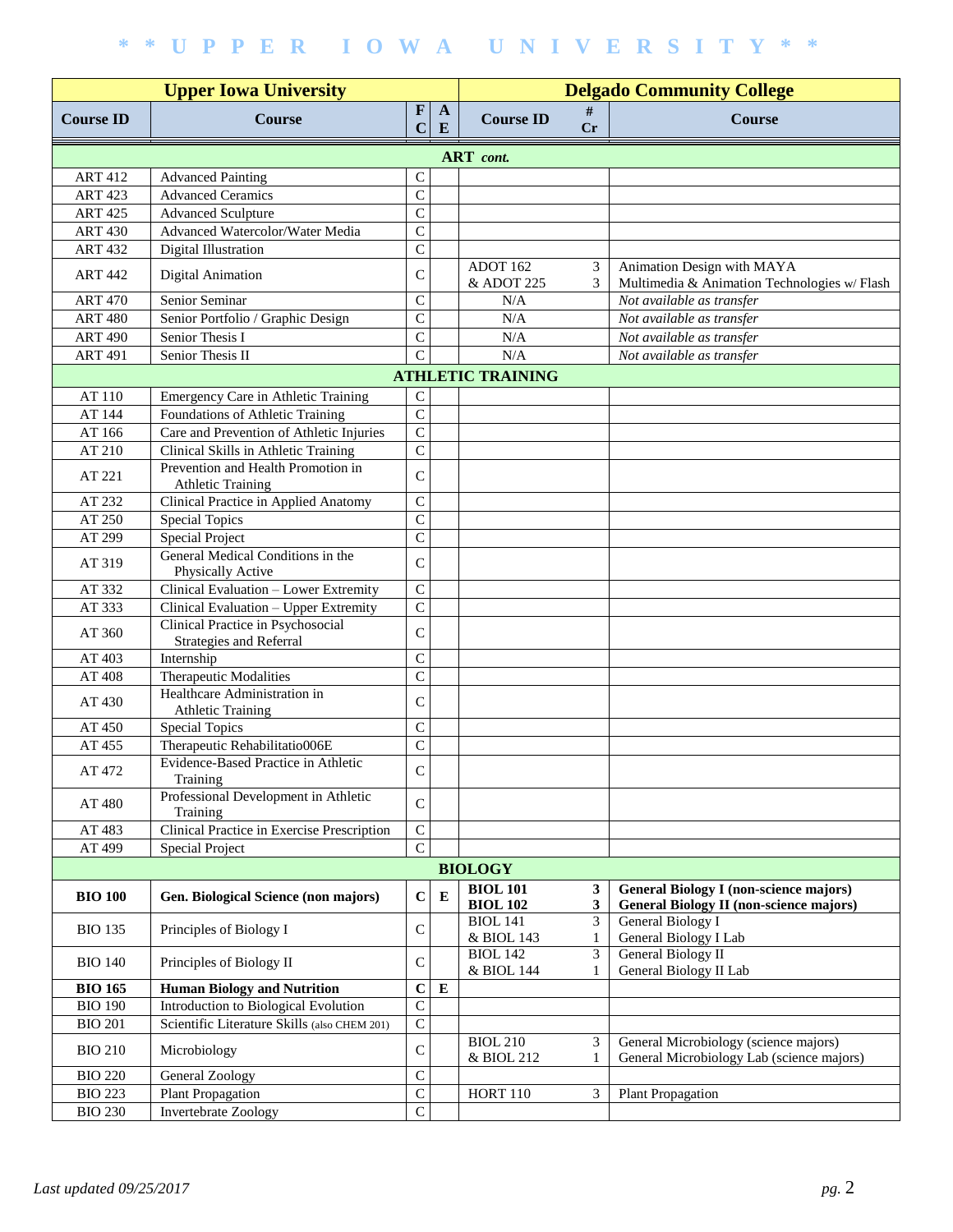|                  |                                                               | <b>Delgado Community College</b> |              |                                    |                                |                                                                            |
|------------------|---------------------------------------------------------------|----------------------------------|--------------|------------------------------------|--------------------------------|----------------------------------------------------------------------------|
| <b>Course ID</b> | <b>Course</b>                                                 | $\mathbf F$<br>E<br>$\mathbf C$  | $\mathbf{A}$ | <b>Course ID</b>                   | #<br>Cr                        | <b>Course</b>                                                              |
|                  |                                                               |                                  |              | <b>BIOLOGY</b> cont.               |                                |                                                                            |
| <b>BIO 231</b>   | General Botany                                                | $\mathsf{C}$                     |              | <b>BIOL</b> 120<br>& BIOL 121      | 3<br>1                         | <b>Introductory Plant Biology</b><br><b>Introductory Plant Biology Lab</b> |
|                  |                                                               |                                  |              | <b>BIOL 201</b><br>& BIOL 203      | 3<br>1                         | Botany I<br><b>Botany I Lab</b>                                            |
| <b>BIO 268</b>   | Intro to Human Anatomy and Physiology                         | $\mathsf{C}$                     |              | <b>BIOL 161</b><br>& BIOL 163      | $\overline{3}$<br>1            | Introductory Anatomy & Physiology<br>Introductory Anatomy & Physiology Lab |
| <b>BIO 270</b>   | Human Anatomy and Physiology I                                | $\mathsf{C}$                     |              | <b>BIOL 251</b><br><b>BIOL 253</b> | 3<br>1                         | Human Anatomy & Physiology I<br>Human Anatomy & Physiology I Lab           |
| <b>BIO 275</b>   | Human Anatomy and Physiology II                               | $\mathsf{C}$                     |              | <b>BIOL 252</b><br><b>BIOL 254</b> | $\mathfrak{Z}$<br>$\mathbf{1}$ | Human Anatomy & Physiology II<br>Human Anatomy & Physiology II Lab         |
| <b>BIO 280</b>   | Plants of Iowa                                                | $\mathsf{C}$                     |              |                                    |                                |                                                                            |
| <b>BIO 283</b>   | <b>General Genetics</b>                                       | $\mathbf C$                      |              |                                    |                                |                                                                            |
| <b>BIO 295</b>   | Individual Research in the Biological<br>Sciences             | $\mathcal{C}$                    |              |                                    |                                |                                                                            |
| <b>BIO 303</b>   | Experience in Health Science Careers                          | $\mathsf{C}$                     |              |                                    |                                |                                                                            |
| <b>BIO 315</b>   | Ichthyology                                                   | $\mathsf{C}$                     |              |                                    |                                |                                                                            |
| <b>BIO 323</b>   | <b>Plant Nutrition</b>                                        | $\mathsf{C}$                     |              |                                    |                                |                                                                            |
| <b>BIO 325</b>   | <b>Plant Physiology</b>                                       | $\mathsf{C}$                     |              |                                    |                                |                                                                            |
| <b>BIO 330</b>   | Vertebrate Histology                                          | $\mathsf{C}$                     |              |                                    |                                |                                                                            |
| <b>BIO 335</b>   | Ecology                                                       | $\overline{C}$                   |              |                                    |                                |                                                                            |
| <b>BIO 340</b>   | Evolution                                                     | $\mathsf{C}$                     |              |                                    |                                |                                                                            |
| <b>BIO 352</b>   | Parasitology                                                  | $\mathbf C$                      |              |                                    |                                |                                                                            |
| <b>BIO 365</b>   | <b>Conservation Biology</b>                                   | $\mathbf C$                      |              |                                    |                                |                                                                            |
| <b>BIO 370</b>   | Pathophysiology                                               | $\overline{C}$                   |              |                                    |                                |                                                                            |
| <b>BIO 371</b>   | Pathophysiology Lab                                           | $\mathsf{C}$                     |              |                                    |                                |                                                                            |
| <b>BIO 375</b>   | Immunology                                                    | $\mathbf C$                      |              |                                    |                                |                                                                            |
| <b>BIO 381</b>   | Cell and Molecular Biology                                    | $\mathsf{C}$                     |              |                                    |                                |                                                                            |
| <b>BIO 385</b>   | Ornithology                                                   | $\mathsf{C}$                     |              |                                    |                                |                                                                            |
| <b>BIO 391</b>   | Mammalogy                                                     | $\mathsf{C}$                     |              |                                    |                                |                                                                            |
| <b>BIO 393</b>   | Herpetology                                                   | $\mathsf{C}$                     |              |                                    |                                |                                                                            |
| <b>BIO 396</b>   | Molecular Tools I - DNA Techniques                            | $\overline{C}$                   |              |                                    |                                |                                                                            |
| <b>BIO 397</b>   | Molecular Tools $II - Cell$ Biology and<br>Protein Techniques | $\mathsf{C}$                     |              |                                    |                                |                                                                            |
| <b>BIO 398</b>   | Thesis Research I                                             | $\mathbf C$                      |              | N/A                                |                                | Not available as transfer                                                  |
| <b>BIO 403</b>   | Field Internship                                              | ${\bf C}$                        |              |                                    |                                |                                                                            |
| <b>BIO 420</b>   | <b>Cancer Biology</b>                                         | $\overline{C}$                   |              |                                    |                                |                                                                            |
| <b>BIO 428</b>   | <b>Plant Pathology</b>                                        | $\overline{C}$                   |              |                                    |                                |                                                                            |
| <b>BIO 430</b>   | Wildlife Management                                           | $\mathsf{C}$                     |              |                                    |                                |                                                                            |
| <b>BIO 435</b>   | <b>Fisheries Management</b>                                   | $\mathsf{C}$                     |              |                                    |                                |                                                                            |
| <b>BIO 442</b>   | Readings on Evolution                                         | $\mathsf{C}$                     |              |                                    |                                |                                                                            |
| <b>BIO 450</b>   | Lab Internship                                                | $\mathsf{C}$                     |              |                                    |                                |                                                                            |
| <b>BIO 470</b>   | Wildlife Forensics (& FORS 470)                               | $\overline{C}$                   |              |                                    |                                |                                                                            |
| <b>BIO 480</b>   | Stream Ecology                                                | $\overline{C}$                   |              |                                    |                                |                                                                            |
| <b>BIO 490</b>   | Entomology                                                    | $\overline{C}$                   |              |                                    |                                |                                                                            |
| <b>BIO 496</b>   | Senior Project                                                | $\mathbf C$                      |              |                                    |                                |                                                                            |
| <b>BIO 498</b>   | Thesis Research II                                            | $\mathsf C$                      |              | N/A                                |                                | Not available as transfer                                                  |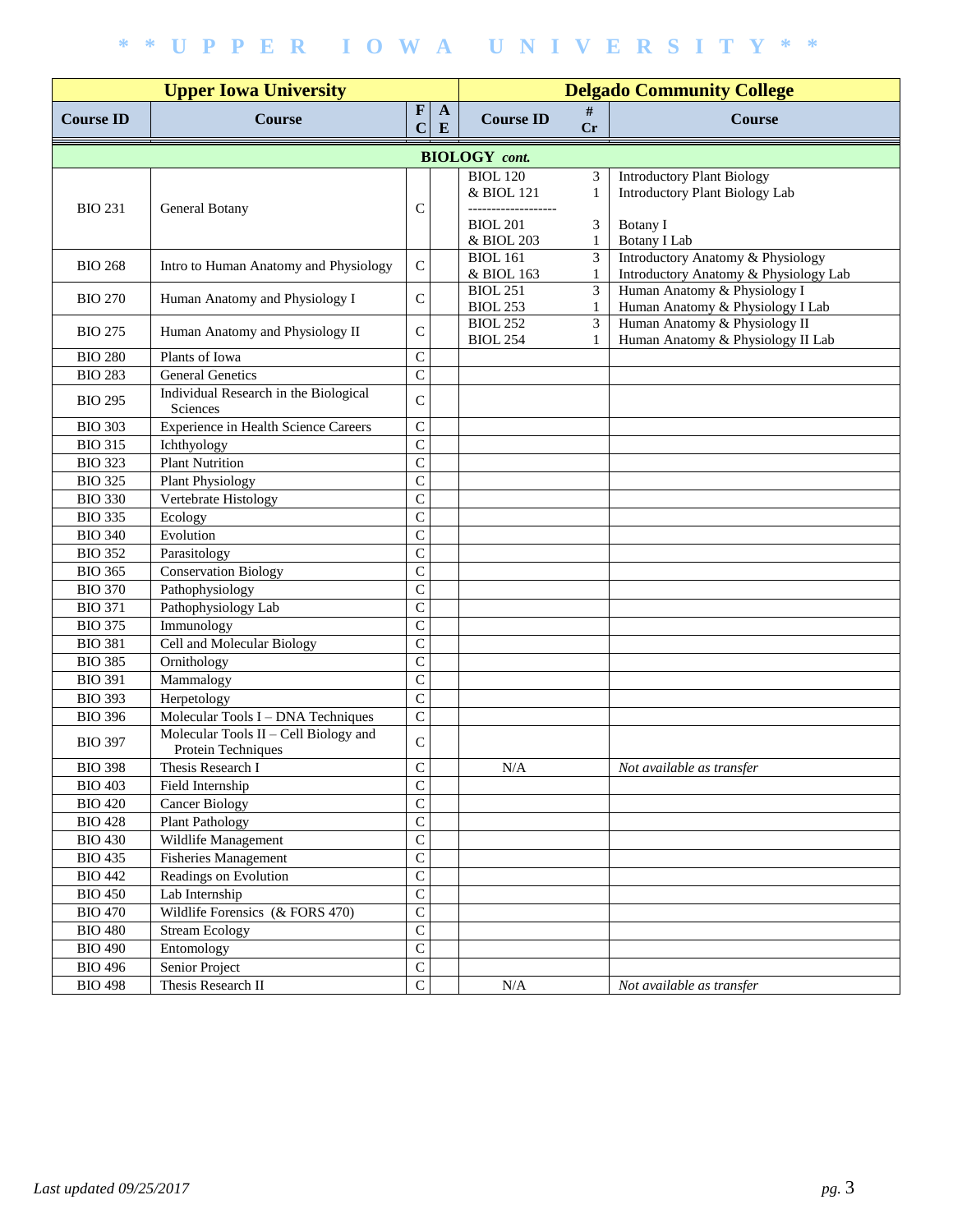|                  |                                               | <b>Delgado Community College</b> |                |                                    |                         |                                                                                             |
|------------------|-----------------------------------------------|----------------------------------|----------------|------------------------------------|-------------------------|---------------------------------------------------------------------------------------------|
| <b>Course ID</b> | <b>Course</b>                                 | $\mathbf{F}$<br>$\mathbf C$      | A<br>E         | <b>Course ID</b>                   | #<br><b>Cr</b>          | <b>Course</b>                                                                               |
|                  |                                               |                                  |                | <b>BUSINESS</b>                    |                         |                                                                                             |
| <b>BA 160</b>    | <b>Microeconomic Principles</b>               | $\mathbf C$                      | $\bf{E}$       | <b>ECON 202</b>                    | 3                       | <b>Microeconomics</b>                                                                       |
| <b>BA 161</b>    | <b>Macroeconomic Principles</b>               | $\mathbf C$                      | $\bf{E}$       | <b>ECON 201</b>                    | 3                       | Macroeconomics                                                                              |
| <b>BA 201</b>    | <b>Accounting Principles I</b>                | $\mathbf C$                      | E              | <b>ACCT 201</b>                    | $\mathbf{3}$            | <b>Accounting I</b>                                                                         |
|                  |                                               |                                  |                | <b>ACCT 205</b>                    | 3                       | <b>Principles of Financial Accounting</b>                                                   |
| <b>BA 202</b>    | <b>Accounting Principles II</b>               | $\mathbf C$                      | ${\bf E}$      | <b>ACCT 202</b>                    | $\overline{\mathbf{3}}$ | <b>Accounting II</b>                                                                        |
|                  |                                               |                                  |                | <b>ACCT 211</b>                    | 3                       | <b>Managerial Accounting</b>                                                                |
| <b>BA 208</b>    | <b>Marketing Principles</b>                   | $\mathbf C$                      | $\bf{E}$       | <b>MARK 201</b>                    | $\mathbf{3}$            | <b>Principles of Marketing</b>                                                              |
| <b>BA 210</b>    |                                               | $\mathbf C$                      | E              | <b>FPTC 291</b><br><b>FSED 131</b> | 3<br>3                  | <b>Executive Management in Fire Science</b><br><b>Funeral Home Management and Directing</b> |
|                  | <b>Management Principles</b>                  |                                  |                | <b>MANG 201</b>                    | 3                       | <b>Principles of Management</b>                                                             |
|                  |                                               |                                  |                | <b>BUSG 128</b>                    | 3                       | <b>Electronic Commerce</b>                                                                  |
| <b>BA 222</b>    | <b>Management Information Systems</b>         | $\mathbf C$                      | E              | <b>HEIT 253</b>                    | 3                       | <b>Information Technology and Management</b>                                                |
|                  |                                               |                                  |                | <b>MANG 215</b>                    | 3                       | <b>Management Information Systems</b>                                                       |
| <b>BA 225</b>    | <b>Business Ethics</b>                        | $\mathbf C$                      | $\bf{E}$       | <b>BUSG 210</b>                    | 3                       | <b>Business Ethics</b>                                                                      |
| <b>BA 227</b>    | <b>Services Marketing</b>                     |                                  | $\cal E$       |                                    |                         |                                                                                             |
|                  |                                               |                                  |                | <b>ACCT 230</b>                    | 3                       | <b>Governmental Accounting</b>                                                              |
|                  |                                               |                                  |                | <b>ACCT 275</b>                    | 3                       | <b>Advanced Accounting Projects</b>                                                         |
| <b>BA 250</b>    | <b>Special Topics</b>                         | C                                | E              | <b>MANG 220</b>                    | 3                       | <b>Introduction to Operations Management</b>                                                |
|                  |                                               |                                  |                | <b>MANG 265</b><br><b>MARK 208</b> | 3<br>3                  | <b>Production Planning and Cost Analysis</b><br>Social Media and e-Marketing                |
|                  |                                               |                                  |                | <b>MARK 220</b>                    | 3                       | <b>International Marketing</b>                                                              |
| <b>BA 281</b>    | <b>Amer Economic History (HIST 281)</b>       | $\mathbf C$                      | ${\bf E}$      |                                    |                         |                                                                                             |
|                  |                                               |                                  |                | <b>BUSG 100</b>                    | 3                       | <b>Fundamentals of Business/Personal Finance</b>                                            |
| <b>BA 288</b>    | <b>Personal Financial Management</b>          | $\mathbf C$                      | ${\bf E}$      | <b>BUSG 125</b>                    | 3                       | <b>Personal Finance</b>                                                                     |
| <b>BA 302</b>    | <b>Business Law I</b>                         | $\mathbf C$                      | ${\bf E}$      |                                    |                         |                                                                                             |
| <b>BA 303</b>    | <b>Business Law II</b>                        | $\mathbf C$                      | ${\bf E}$      |                                    |                         |                                                                                             |
| <b>BA 310</b>    | <b>Money and Capital Markets</b>              | $\mathbf C$                      | ${\bf E}$      |                                    |                         |                                                                                             |
| <b>BA 315</b>    | <b>Sales Management</b>                       | $\mathbf C$                      | ${\bf E}$      |                                    |                         |                                                                                             |
| <b>BA 317</b>    | <b>International Management</b>               | $\mathbf C$                      | ${\bf E}$      |                                    |                         |                                                                                             |
| <b>BA 321</b>    | <b>Intermediate Financial Accounting I</b>    | $\mathbf C$                      | $\bf{E}$       | <b>ACCT 212</b>                    | 3                       | <b>Intermediate Accounting I</b>                                                            |
| <b>BA 322</b>    | <b>Intermediate Financial Accounting II</b>   | $\mathbf C$                      | $\mathbf E$    | <b>ACCT 213</b>                    | $\overline{\mathbf{3}}$ | <b>Intermediate Accounting II</b>                                                           |
| <b>BA 323</b>    | <b>Federal Taxation I</b>                     | $\mathbf C$                      | $\bf{E}$       |                                    |                         |                                                                                             |
| <b>BA 324</b>    | <b>Federal Taxation II</b>                    | $\mathbf C$                      | $\bf{E}$       |                                    |                         |                                                                                             |
| <b>BA 325</b>    | <b>New Venture Creation</b>                   |                                  | $\cal E$       |                                    |                         |                                                                                             |
| <b>BA 334</b>    | Social Entrepreneurship                       |                                  | $\cal E$       |                                    |                         |                                                                                             |
| <b>BA 337</b>    | <b>Personal Selling</b>                       | $\mathbf C$                      | $\overline{E}$ |                                    |                         |                                                                                             |
| <b>BA 341</b>    | <b>Corporate Financial Management</b>         | $\mathbf C$                      | E              |                                    |                         |                                                                                             |
| <b>BA 343</b>    | <b>Investments</b>                            | $\mathbf C$                      | ${\bf E}$      |                                    |                         |                                                                                             |
| <b>BA 352</b>    | Risk Management                               |                                  | $\cal E$       |                                    |                         |                                                                                             |
| <b>BA 355</b>    | <b>Retailing</b>                              | $\mathbf C$                      | $\bf{E}$       | <b>MARK 213</b>                    | 3                       | <b>Retailing</b>                                                                            |
| <b>BA 356</b>    | <b>Quantitative Decisions in Business</b>     | $\mathbf C$                      | ${\bf E}$      |                                    |                         |                                                                                             |
| <b>BA 358</b>    | <b>Consumer Behavior</b>                      | $\mathbf C$                      | ${\bf E}$      |                                    |                         |                                                                                             |
| <b>BA 361</b>    | <b>Human Resources Management</b>             | $\mathbf C$                      | ${\bf E}$      |                                    |                         |                                                                                             |
| <b>BA 362</b>    | Supervision                                   | $\mathbf C$                      | ${\bf E}$      | <b>MANG 224</b>                    | $\overline{\mathbf{3}}$ | Supervision                                                                                 |
| <b>BA 363</b>    | <b>Advertising &amp; Integrat Market Comm</b> | $\mathbf C$                      | $\bf E$        |                                    |                         |                                                                                             |
| <b>BA 365</b>    | <b>Leadership Theory</b>                      | $\mathbf C$                      | ${\bf E}$      | <b>MANG 226</b>                    | $\mathbf{3}$            | <b>Organizational Leadership</b>                                                            |
| <b>BA 367</b>    | <b>Cross-Cultural Leadership</b>              | $\mathbf C$                      | ${\bf E}$      |                                    |                         |                                                                                             |
| <b>BA 370</b>    | <b>Entrepreneurship &amp; Small Bus Mgmt</b>  | $\mathbf C$                      | E              | <b>BUSG 252</b><br>& MANG 222      | 3<br>3                  | <b>Entrepreneurial Finance</b><br><b>Small Business Management</b>                          |
| <b>BA 371</b>    | Training and Development                      |                                  | $\cal E$       |                                    |                         |                                                                                             |
| <b>BA 374</b>    | <b>Business Communications</b>                |                                  | $\cal E$       |                                    |                         |                                                                                             |
| <b>BA 380</b>    | <b>Marketing Management</b>                   | $\mathbf C$                      | ${\bf E}$      |                                    |                         |                                                                                             |
| <b>BA 383</b>    | <b>Compensation and Benefits Mgmt</b>         |                                  | $\cal E$       |                                    |                         |                                                                                             |
| <b>BA 390</b>    | <b>Complex Organizations (SOC 390)</b>        | $\mathbf C$                      | ${\bf E}$      |                                    |                         |                                                                                             |
| <b>BA 393</b>    | Personnel Selection and Evaluation            |                                  | $\cal E$       |                                    |                         |                                                                                             |
| <b>BA 403</b>    | Internship                                    | $\mathbf C$                      | ${\bf E}$      |                                    |                         |                                                                                             |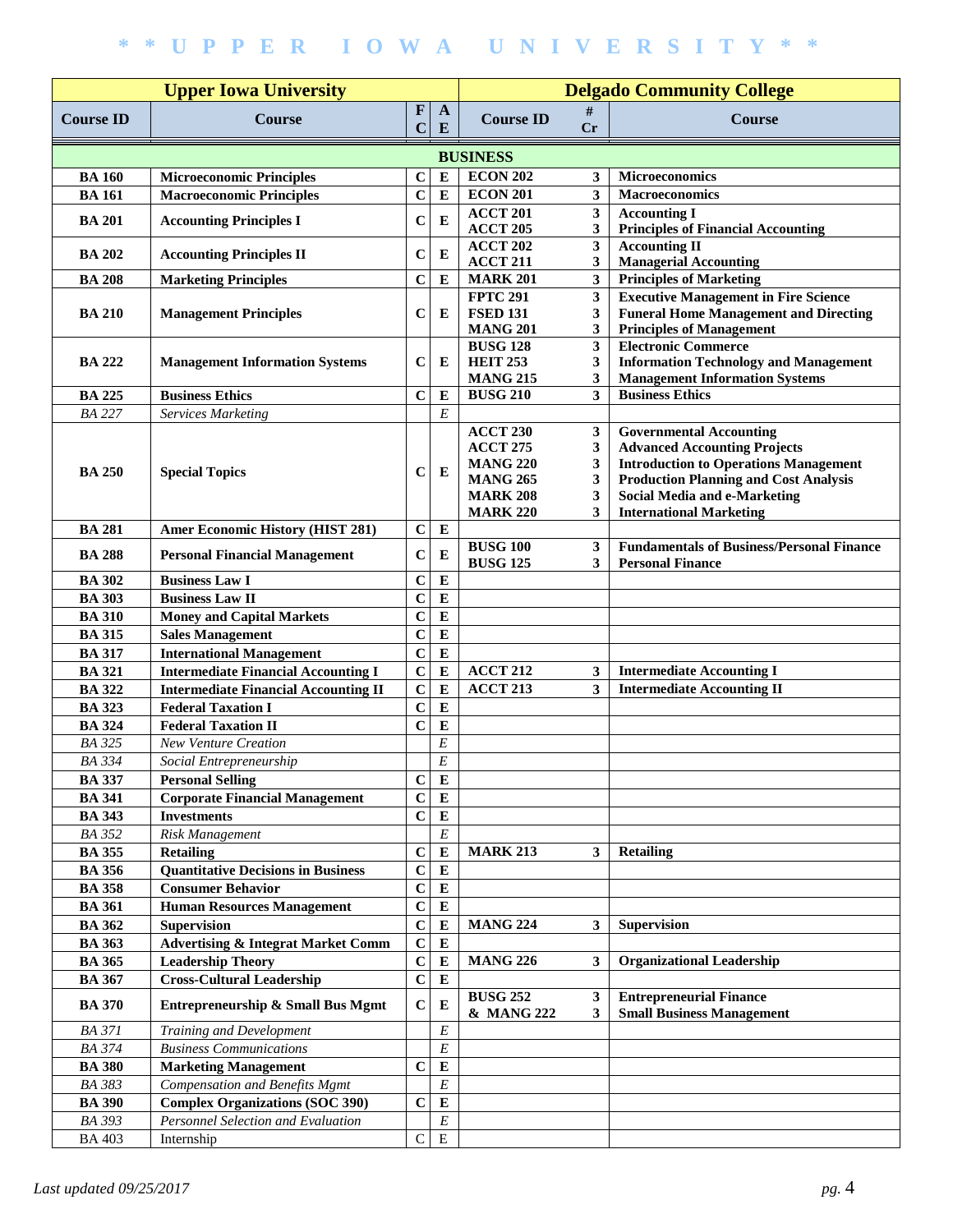|                                    |                                                                         | <b>Delgado Community College</b> |                   |                       |              |                                              |
|------------------------------------|-------------------------------------------------------------------------|----------------------------------|-------------------|-----------------------|--------------|----------------------------------------------|
| <b>Course ID</b>                   | <b>Course</b>                                                           | $\mathbf F$<br>$\mathbf C$       | $\mathbf{A}$<br>E | <b>Course ID</b>      | #<br>Cr      | Course                                       |
|                                    |                                                                         |                                  |                   | <b>BUSINESS</b> cont. |              |                                              |
| <b>BA 411</b>                      | <b>Labor Relations and Negotiation</b>                                  | $\mathbf C$                      | E                 |                       |              |                                              |
| <b>BA</b> 414                      | <b>New Product Development</b>                                          |                                  | E                 |                       |              |                                              |
| <b>BA 415</b>                      | <b>Cross-Cultural Negotiation</b>                                       | $\mathbf C$                      | $\bf{E}$          |                       |              |                                              |
| <b>BA 421</b>                      | <b>Managerial Cost Accounting</b>                                       | $\mathbf C$                      | E                 |                       |              |                                              |
| <b>BA 422</b>                      | <b>Product Cost Accounting</b>                                          | $\mathbf C$                      | E                 |                       |              |                                              |
| <b>BA 423</b>                      | <b>Production and Operations Mgmt</b>                                   | $\mathbf C$                      | E                 |                       |              |                                              |
| <b>BA 424</b>                      | <b>Global Marketing</b>                                                 | $\mathbf C$                      | $\bf{E}$          |                       |              |                                              |
| <b>BA 425</b>                      | <b>Auditing</b>                                                         | $\mathbf C$                      | $\bf{E}$          |                       |              |                                              |
| <b>BA 431</b>                      | <b>Advanced Financial Accounting</b>                                    | $\mathbf C$                      | E                 | N/A                   |              | Must be taken at a 4-year institution        |
| <b>BA 432</b>                      | <b>Accounting for Not-For-Profit Orgs</b>                               | $\mathbf C$                      | E                 | N/A                   |              | Must be taken at a 4-year institution        |
| <b>BA 442</b>                      | <b>Intermediate Financial Management</b>                                | $\mathbf C$                      | $\bf{E}$          |                       |              |                                              |
| <b>BA 444</b>                      | New Venture Finance                                                     |                                  | Ε                 |                       |              |                                              |
| <b>BA 445</b>                      | <b>Contemporary Topics in Management</b>                                | $\mathbf C$                      | ${\bf E}$         |                       |              |                                              |
| <b>BA 449</b>                      | <b>Business and Industrial Crisis Mgmt</b>                              |                                  | E                 |                       |              |                                              |
| <b>BA 451</b>                      | <b>Marketing Research</b>                                               | $\mathbf C$                      | $\bf{E}$          |                       |              |                                              |
| <b>BA 454</b>                      | <b>Management Cases</b>                                                 | $\mathbf C$                      | $\bf{E}$          |                       |              |                                              |
| <b>BA 456</b>                      | <b>Marketing Cases</b>                                                  | $\mathbf C$                      | ${\bf E}$         |                       |              |                                              |
| <b>BA 459</b>                      | Contemporary Topics in Marketing                                        |                                  | E                 |                       |              |                                              |
| <b>BA 460</b>                      | <b>Strategic Management</b>                                             | $\mathbf C$                      | ${\bf E}$         |                       |              |                                              |
| <b>BA 463</b>                      | <b>International Finance</b>                                            | $\mathbf C$                      | E                 |                       |              |                                              |
| <b>BA 474</b>                      |                                                                         |                                  | E                 |                       |              |                                              |
| <b>BA 480</b>                      | <b>Organizational Behavior (PSY 474)</b><br>Seminar in Finance          | $\mathbf C$<br>$\mathsf{C}$      |                   |                       |              |                                              |
|                                    | <b>Economics of International Business</b>                              | $\mathbf C$                      |                   |                       |              |                                              |
| <b>BA 488</b>                      |                                                                         |                                  | E<br>E            |                       |              |                                              |
| <b>MBA 491</b>                     | <b>Fund's of Accounting and Finance</b>                                 |                                  | ${\bf E}$         |                       |              |                                              |
| <b>MBA 492</b><br><b>MBA 493</b>   | <b>Fund's of Mgmt &amp; Leadership</b><br><b>Economics for Managers</b> |                                  | E                 |                       |              |                                              |
|                                    |                                                                         |                                  |                   |                       |              |                                              |
|                                    |                                                                         |                                  |                   | <b>CHEMISTRY</b>      |              |                                              |
| <b>CHEM 115</b>                    | <b>Environmental Chemistry</b>                                          | $\bf C$                          | E                 |                       |              |                                              |
| <b>CHEM 140</b><br><b>CHEM 141</b> | <b>Chemistry for Everyday Life</b><br>Chemistry for Everyday Life Lab   | $\mathbf C$                      | ${\bf E}$         | <b>CHEM 100</b>       | $\mathbf{3}$ | <b>Chemistry in Society</b>                  |
|                                    |                                                                         | $\mathsf{C}$                     |                   | <b>CHEM 141</b>       | 3            | Chemistry I (for Science majors)             |
| <b>CHEM 151</b>                    | General Chemistry I                                                     | $\mathsf{C}$                     |                   | & CHEM 143            | 1            | Chemistry I Lab (for Science majors)         |
|                                    |                                                                         |                                  |                   | <b>CHEM 142</b>       | 3            | Chemistry I (for Science majors)             |
| <b>CHEM 152</b>                    | General Chemistry II                                                    | $\mathsf{C}$                     |                   | & CHEM 144            |              | Chemistry I Lab (for Science majors)         |
| <b>CHEM 201</b>                    | Scientific Literature Skills (also BIO 201)                             | $\mathsf C$                      |                   |                       |              |                                              |
|                                    |                                                                         |                                  |                   | <b>CHEM 241</b>       | 3            | Analytical Chemistry (Quantitative Analysis) |
| <b>CHEM 220</b>                    | Quantitative Analysis                                                   | $\mathsf C$                      |                   | & CHEM 243            | 1            | Analytical Chemistry Lab                     |
| <b>CHEM 251</b>                    | Organic Chemistry I                                                     | $\mathsf{C}$                     |                   | <b>CHEM 221</b>       | 3            | Organic Chemistry I                          |
|                                    |                                                                         |                                  |                   | & CHEM 223            | 1            | Organic Chemistry I Lab                      |
| <b>CHEM 252</b>                    | Organic Chemistry II                                                    | $\mathsf C$                      |                   | <b>CHEM 222</b>       | 3            | Organic Chemistry II                         |
|                                    |                                                                         |                                  |                   | & CHEM 223            |              | Organic Chemistry II Lab                     |
| <b>CHEM 301</b>                    | Physical Chemistry I                                                    | $\overline{C}$                   |                   |                       |              |                                              |
| <b>CHEM 302</b>                    | Physical Chemistry II                                                   | $\overline{C}$                   |                   |                       |              |                                              |
| <b>CHEM 320</b>                    | <b>Advanced Organic Chemistry</b>                                       | $\overline{C}$                   |                   |                       |              |                                              |
| <b>CHEM 330</b>                    | <b>Biochemistry I</b>                                                   | $\overline{C}$                   |                   |                       |              |                                              |
| <b>CHEM 331</b>                    | <b>Biochemistry II</b>                                                  | $\mathsf{C}$                     |                   |                       |              |                                              |
| CHEM 335                           | <b>Biochemistry Lab</b>                                                 | $\mathsf C$                      |                   |                       |              |                                              |
| <b>CHEM 361</b>                    | Inorganic Chemistry                                                     | $\mathsf C$                      |                   |                       |              |                                              |
| <b>CHEM 370</b>                    | Chemical Instrumentation                                                | $\mathsf C$                      |                   |                       |              |                                              |
| <b>CHEM 391</b>                    | Chemical Research I                                                     | $\mathsf{C}$                     |                   | N/A                   |              | Not available as transfer                    |
| CHEM 401                           | Organometallics                                                         | $\mathsf C$                      |                   |                       |              |                                              |
| CHEM 410                           | <b>Advanced Organic Chemistry</b>                                       | $\overline{C}$                   |                   |                       |              |                                              |
| <b>CHEM 431</b>                    | Heterocyclic Chemistry                                                  | $\overline{C}$                   |                   |                       |              |                                              |
| <b>CHEM 471</b>                    | Molecular Spectroscopy                                                  | $\overline{C}$                   |                   |                       |              |                                              |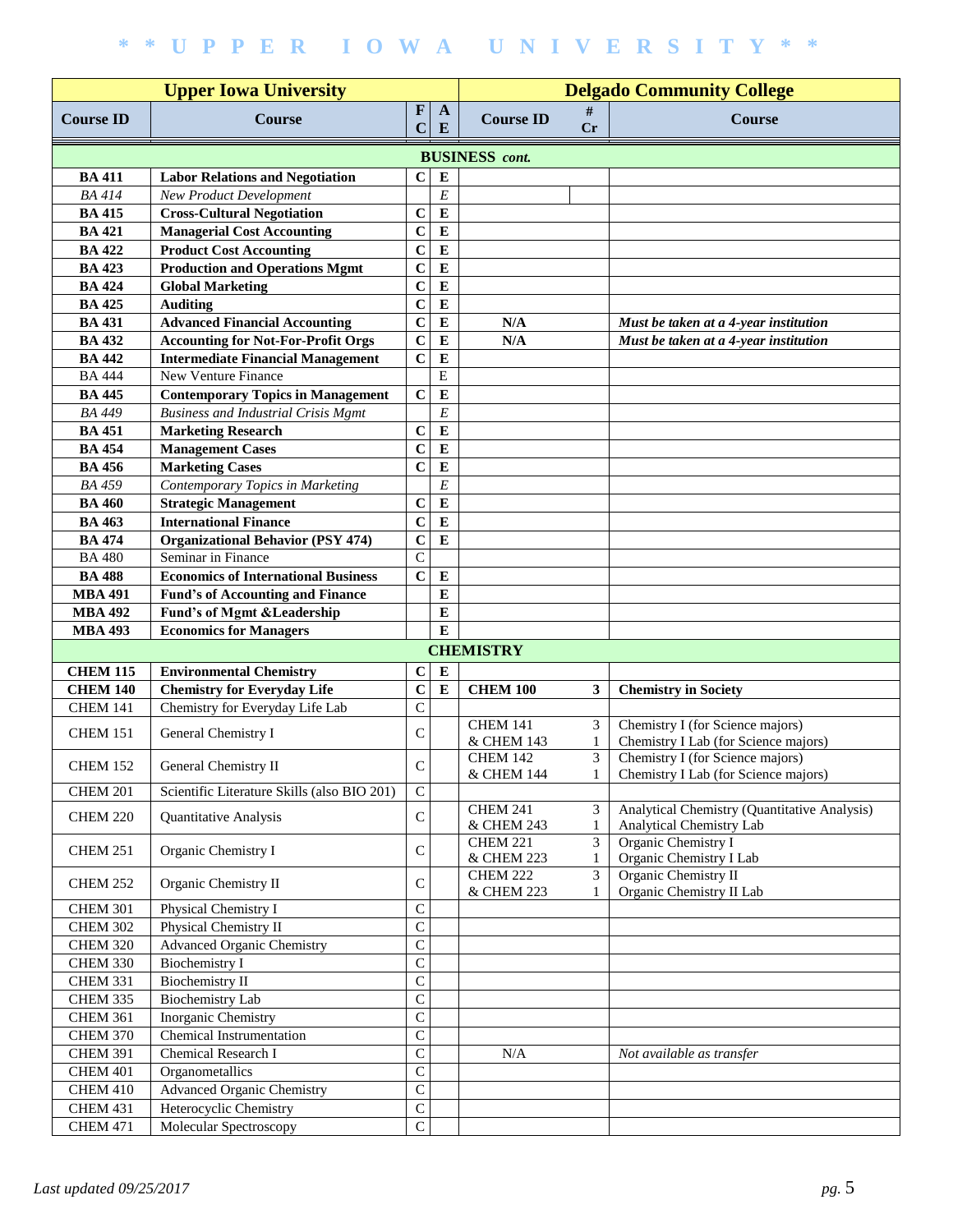|                  |                      | <b>Delgado Community College</b> |                  |    |                           |
|------------------|----------------------|----------------------------------|------------------|----|---------------------------|
| <b>Course ID</b> | Course               | $\mathbf{F}$<br>A<br>т           | <b>Course ID</b> | Cr | Course                    |
| CHEM491-4        | Chemical Research II |                                  | N/A              |    | Not available as transfer |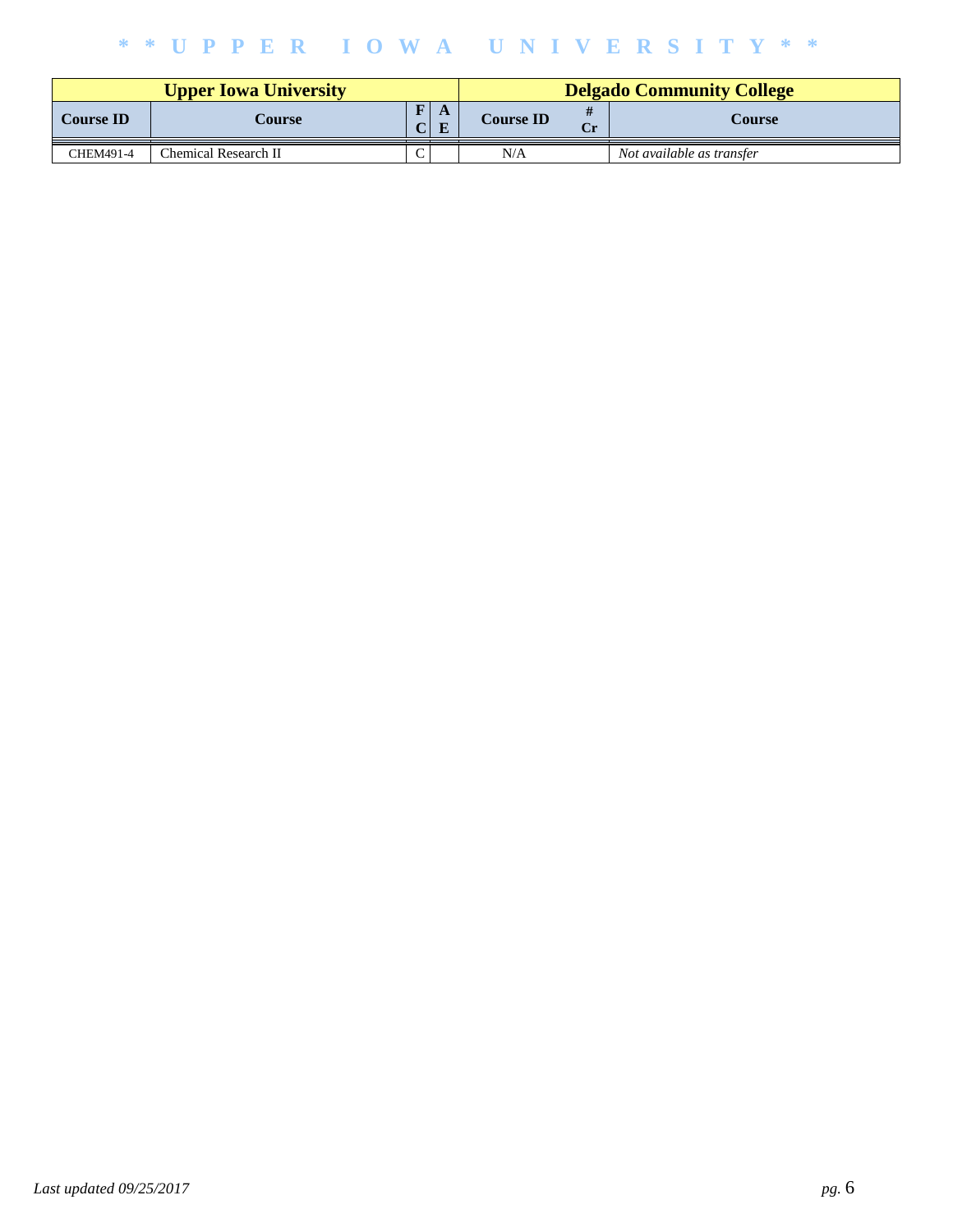|                       |                                               | <b>Delgado Community College</b> |                   |                         |              |                                                                                       |  |  |  |  |
|-----------------------|-----------------------------------------------|----------------------------------|-------------------|-------------------------|--------------|---------------------------------------------------------------------------------------|--|--|--|--|
| <b>Course ID</b>      | <b>Upper Iowa University</b><br><b>Course</b> | $\mathbf{F}$<br>C                | $\mathbf{A}$<br>E | <b>Course ID</b>        | #<br>Cr      | Course                                                                                |  |  |  |  |
| <b>COMMUNICATIONS</b> |                                               |                                  |                   |                         |              |                                                                                       |  |  |  |  |
| <b>COMM 105</b>       | <b>Public Speaking</b>                        | $\mathbf C$                      | $\bf E$           | <b>SPCH 230</b>         | 3            | <b>Public Speaking</b>                                                                |  |  |  |  |
| <b>COMM 107</b>       | <b>Human Communication</b>                    | $\mathbf C$                      | $\bf{E}$          |                         |              |                                                                                       |  |  |  |  |
| <b>COMM 115</b>       | <b>Effective Listening</b>                    | $\mathbf C$                      | ${\bf E}$         |                         |              |                                                                                       |  |  |  |  |
| <b>COMM</b>           |                                               |                                  |                   |                         |              |                                                                                       |  |  |  |  |
| 141-144               | Journalism Workshop                           | $\mathsf{C}$                     |                   |                         |              |                                                                                       |  |  |  |  |
| <b>COMM 200</b>       | <b>Interpersonal Communication</b>            | $\mathbf C$                      | $\bf{E}$          | <b>SPCH 231</b>         | 3            | <b>Interpersonal Communication</b>                                                    |  |  |  |  |
| <b>COMM 203</b>       | <b>Communication Theory</b>                   | $\mathbf C$                      | $\bf{E}$          | <b>SPCH 130</b>         | 3            | <b>Fundamentals of Communication</b>                                                  |  |  |  |  |
| <b>COMM 220</b>       | <b>Principles of Interviewing</b>             | $\mathbf C$                      | ${\bf E}$         |                         |              |                                                                                       |  |  |  |  |
| <b>COMM 221</b>       | <b>Intercultural Communication</b>            | $\mathbf C$                      | ${\bf E}$         | <b>SPCH 236</b>         | 3            | <b>Intercultural Communication</b>                                                    |  |  |  |  |
| <b>COMM 227</b>       | <b>News Editing</b>                           | $\mathbf C$                      | ${\bf E}$         |                         |              |                                                                                       |  |  |  |  |
| <b>COMM</b>           | Journalism Workshop                           | $\mathsf{C}$                     |                   |                         |              |                                                                                       |  |  |  |  |
| 241-244               |                                               |                                  |                   |                         |              |                                                                                       |  |  |  |  |
| <b>COMM 250</b>       | <b>Special Topics</b>                         | $\mathbf C$                      | E                 | <b>TEVP 255</b>         | 3            | <b>Corporate Communications</b>                                                       |  |  |  |  |
|                       |                                               |                                  |                   | <b>TEVP 259</b>         | 3            | <b>Documentary Production</b>                                                         |  |  |  |  |
| <b>COMM 275</b>       | <b>Survey of Television (ENG 275)</b>         | $\mathbf C$                      | ${\bf E}$         |                         |              |                                                                                       |  |  |  |  |
| <b>COMM 276</b>       | Introduction to Television Production         | $\mathsf{C}$                     |                   | <b>TEVP 124</b>         | 3            | Intro to Television /Film Production Process                                          |  |  |  |  |
| <b>COMM 290</b>       | The Movies (ENG 290)                          | $\mathbf C$                      | ${\bf E}$         | <b>HUMA 175</b>         |              | <b>Introduction to Film History</b>                                                   |  |  |  |  |
| СОММ 305              | Organizational Communications                 |                                  | E                 |                         |              |                                                                                       |  |  |  |  |
| <b>COMM 307</b>       | <b>Business &amp; Professional</b>            | $\mathbf C$                      | E                 | <b>BUSG 240</b>         | 3            | <b>Business Communications</b>                                                        |  |  |  |  |
| COMM 308              | Communication<br>Sports Writing and Reporting | $\mathsf{C}$                     |                   |                         |              |                                                                                       |  |  |  |  |
| <b>COMM 310</b>       | <b>Feature Writing</b>                        | $\mathbf C$                      | ${\bf E}$         |                         |              |                                                                                       |  |  |  |  |
| <b>COMM 327</b>       | <b>Family Communication</b>                   | $\mathbf C$                      | ${\bf E}$         |                         |              |                                                                                       |  |  |  |  |
|                       |                                               |                                  |                   | <b>MSCM 105</b>         | 3            | <b>Writing for the Media</b>                                                          |  |  |  |  |
| <b>COMM 332</b>       | <b>Writing for Media</b>                      | $\mathbf C$                      | E                 | & MSCM 201              | 3            | <b>Writing for Media II</b>                                                           |  |  |  |  |
| <b>COMM</b>           |                                               |                                  |                   |                         |              |                                                                                       |  |  |  |  |
| 341-344               | Journalism Workshop                           | $\mathsf{C}$                     |                   |                         |              |                                                                                       |  |  |  |  |
| <b>COMM 351</b>       | <b>Agricultural Communication</b>             |                                  |                   |                         |              |                                                                                       |  |  |  |  |
| <b>COMM 352</b>       | <b>Rhetoric and Public Culture</b>            | $\mathbf C$                      |                   |                         |              |                                                                                       |  |  |  |  |
| <b>COMM 390</b>       | <b>Research Methods in Communication</b>      | $\mathbf C$                      | ${\bf E}$         |                         |              |                                                                                       |  |  |  |  |
| COMM 403              | Internship                                    | $\mathbf C$                      | $\mathbf E$       |                         |              |                                                                                       |  |  |  |  |
| <b>COMM 415</b>       | <b>Communication and Media Ethics</b>         | $\mathbf C$                      | ${\bf E}$         |                         |              |                                                                                       |  |  |  |  |
| <b>COMM</b>           | Journalism Workshop                           | $\mathsf{C}$                     |                   |                         |              |                                                                                       |  |  |  |  |
| 441-444               |                                               |                                  |                   |                         |              |                                                                                       |  |  |  |  |
| <b>COMM 498</b>       | <b>Senior Seminar</b>                         |                                  | $C$ $E$           |                         |              |                                                                                       |  |  |  |  |
|                       |                                               |                                  |                   | <b>COMPUTER SCIENCE</b> |              |                                                                                       |  |  |  |  |
|                       |                                               |                                  |                   | <b>ADOT 105</b>         | $\mathbf{3}$ | <b>Survey of Computer Applications</b>                                                |  |  |  |  |
| <b>CS 102</b>         | <b>Intro to Computer Application</b>          | $\mathbf C$                      | $\bf{E}$          | <b>BUSG 224</b>         | 3            | <b>Business Computer Applications</b>                                                 |  |  |  |  |
|                       | and Technology                                |                                  |                   | <b>CMIN 201</b>         | $\mathbf{3}$ | <b>Computer and Internet Literacy</b><br><b>Computer Fundamentals for Technicians</b> |  |  |  |  |
| <b>CS 122</b>         | <b>IT Infrastructure</b>                      | $\mathbf C$                      | $\bf E$           | <b>TECH 104</b>         | 3            |                                                                                       |  |  |  |  |
| <b>CS 130</b>         | <b>Foundations of Info Systems</b>            | $\mathbf C$                      | ${\bf E}$         | <b>CMIN 204</b>         | $\mathbf{3}$ | <b>Fund's of Information Technologies/Systems</b>                                     |  |  |  |  |
|                       |                                               |                                  |                   | <b>CMIN 207</b>         | 3            | <b>Logic and Design II</b>                                                            |  |  |  |  |
|                       |                                               |                                  |                   | <b>CMIN 211</b>         | 3            | <b>Event-Driven Programming I</b>                                                     |  |  |  |  |
| <b>CS 140</b>         | <b>Intro to Programing</b>                    | $\mathbf C$                      | E                 | <b>CMIN 214</b>         | 3            | Intro to C++                                                                          |  |  |  |  |
|                       |                                               |                                  |                   | <b>CMIN 250</b>         | 3            | <b>JAVA Programming I</b>                                                             |  |  |  |  |
| <b>CS 205</b>         | <b>Computer Architecture</b>                  | $\mathbf C$                      | ${\bf E}$         |                         |              |                                                                                       |  |  |  |  |
| <b>CS 212</b>         | <b>Operating Systems</b>                      | $\mathbf C$                      | ${\bf E}$         | <b>CNET 197</b>         | 3            | <b>UNIX System Fundamentals</b>                                                       |  |  |  |  |
| <b>CS 332</b>         | Databases & Information Management            | $\mathbf C$                      | ${\bf E}$         | <b>CMIN 266</b>         | $\mathbf{3}$ | <b>Database Management Systems</b>                                                    |  |  |  |  |
| <b>CS 342</b>         | <b>Human Computer Interaction</b>             | $\mathbf C$                      | ${\bf E}$         |                         |              |                                                                                       |  |  |  |  |
| <b>CS 400</b>         | <b>Project Management &amp; Integration</b>   | $\mathbf C$                      | ${\bf E}$         |                         |              |                                                                                       |  |  |  |  |
| <b>CS 480</b>         | <b>Senior Capstone I</b>                      | $\mathbf C$                      | ${\bf E}$         | N/A                     |              | Not available as transfer                                                             |  |  |  |  |
| <b>CS 481</b>         | <b>Senior Capstone II</b>                     | $\mathbf C$                      | ${\bf E}$         | $\rm N/A$               |              | Not available as transfer                                                             |  |  |  |  |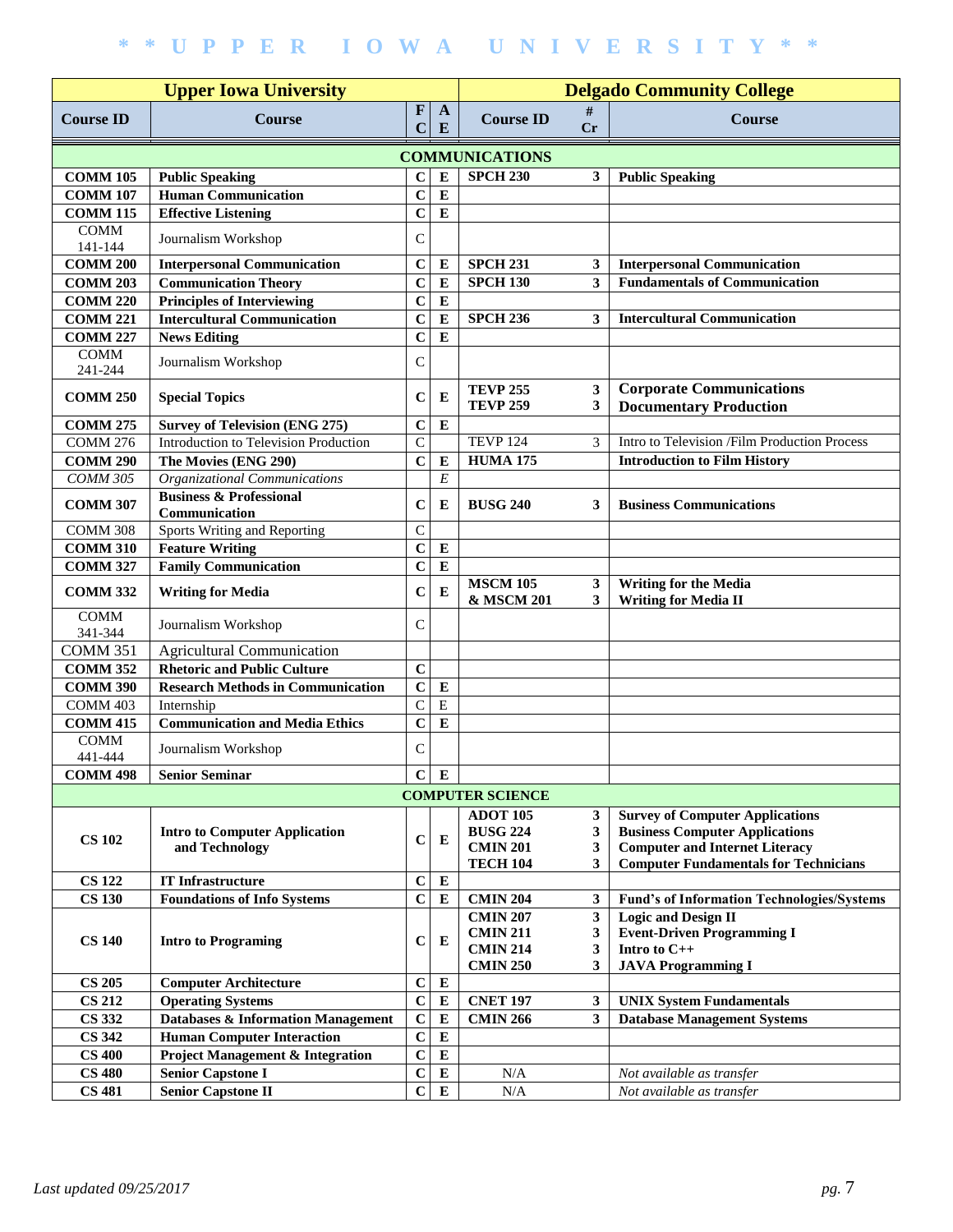|                       |                                                         | <b>Delgado Community College</b> |                   |                         |                         |                                    |
|-----------------------|---------------------------------------------------------|----------------------------------|-------------------|-------------------------|-------------------------|------------------------------------|
| <b>Course ID</b>      | <b>Course</b>                                           | F<br>C                           | $\mathbf{A}$<br>E | <b>Course ID</b>        | #<br>Cr                 | <b>Course</b>                      |
|                       |                                                         |                                  |                   | <b>CRIMINAL JUSTICE</b> |                         |                                    |
| <b>CJ 224</b>         | Intro to Criminal Justice (SOC 224)                     | $\mathbf C$                      | $\bf{E}$          | <b>CRJU 105</b>         | 3                       | <b>The Criminal Justice System</b> |
| CJ 237                | Criminal Law (SOC 237)                                  | $\mathbf C$                      | ${\bf E}$         | <b>CRJU 160</b>         | 3                       | <b>Criminal Law</b>                |
| CJ 315                | Juvenile Justice (SOC 315)                              | $\mathbf C$                      | ${\bf E}$         | <b>CRJU 246</b>         | $\mathbf{3}$            | <b>Juvenile Justice System</b>     |
| CJ 321                | <b>Juvenile Delinquency (SOC 321)</b>                   | $\mathbf C$                      | ${\bf E}$         | <b>CRJU/SOCI 240</b>    | 3                       | <b>Juvenile Delinquency</b>        |
| CJ 333                | Criminology (SOC 333)                                   | $\mathbf C$                      | $\bf{E}$          | <b>CRJU/SOCI 209</b>    | $\overline{\mathbf{3}}$ | Criminology                        |
| CJ 337                | Victimology (SOC 337)                                   | $\mathbf C$                      | E                 | <b>CRJU/SOCI 270</b>    | $\overline{\mathbf{3}}$ | <b>Victimology</b>                 |
| CJ 362                | Criminal Investigations (SOC 362)                       |                                  | E                 |                         |                         |                                    |
| CJ 365                | Sociology of Policing (SOC 365)                         | $\mathbf C$                      | E                 |                         |                         |                                    |
| CJ 367                | Ethics in Criminal Justice (SOC 367)                    |                                  | E                 |                         |                         |                                    |
| <b>CJ 380</b>         | Corrections & Punishment (SOC 380)                      | $\mathbf C$                      | $\bf{E}$          |                         |                         |                                    |
| <b>CJ 398</b>         | <b>Justice Administration (SOC 398)</b>                 | $\mathbf C$                      | E                 |                         |                         |                                    |
| <b>CJ 403</b>         | Internship                                              | $\mathbf C$                      | ${\bf E}$         |                         |                         |                                    |
|                       |                                                         |                                  |                   | <b>EARTH SCIENCE</b>    |                         |                                    |
| <b>ES 100</b>         | <b>Introduction to Geology</b>                          | $\mathbf C$                      | $\bf{E}$          | <b>GEOL 101</b>         | 3                       | <b>Physical Geology</b>            |
| <b>ES 114</b>         | <b>Conservation of Natural Resources</b>                | $\mathbf C$                      | ${\bf E}$         |                         |                         |                                    |
| <b>ES 117</b>         | <b>Natural Disasters</b>                                | $\mathbf C$                      | ${\bf E}$         |                         |                         |                                    |
| <b>ES 121</b>         | <b>Dinosaurs</b>                                        | $\mathbf C$                      | ${\bf E}$         |                         |                         |                                    |
| <b>ES 161</b>         | <b>Environmental Science</b>                            | $\mathbf C$                      | E                 | <b>SCIE 141</b>         | 3                       | <b>Environmental Science I</b>     |
| <b>ES 175</b>         | Earth Systems Lab                                       | $\mathbf C$                      |                   |                         |                         |                                    |
| <b>ES 220</b>         | Soil and Water Conservation                             | $\overline{C}$                   |                   |                         |                         |                                    |
| <b>ES 251</b>         | <b>Extinctions</b>                                      | $\mathbf C$                      | E                 |                         |                         |                                    |
| <b>ES 295</b>         | Field Studies in Geosciences                            | $\mathbf C$                      |                   |                         |                         |                                    |
| ES 316                | Geomorphology                                           | $\mathbf C$                      |                   |                         |                         |                                    |
| <b>ES 321</b>         | <b>Building an Eco-Economy</b>                          | $\mathbf C$                      | E                 |                         |                         |                                    |
| ES 326                | Soil Genesis/Classification/Morphology                  | $\mathbf C$                      |                   |                         |                         |                                    |
| <b>ES 330</b>         | <b>Global Warming and Climate Change</b>                | $\mathbf C$                      | ${\bf E}$         |                         |                         |                                    |
| <b>ES 410</b>         | Regional Sustainability                                 | $\mathbf C$                      |                   |                         |                         |                                    |
| <b>ES 417</b>         | Hydrogeology                                            | $\mathsf{C}$                     |                   |                         |                         |                                    |
| <b>ES 496</b>         | Special Project                                         | $\overline{C}$                   |                   |                         |                         |                                    |
|                       |                                                         |                                  |                   | <b>EDUCATION</b>        |                         |                                    |
| <b>EDU 110</b>        | <b>Foundations of American Education</b>                | $\mathbf C$                      | $\bf{E}$          |                         |                         |                                    |
|                       | Human Growth, Development and                           |                                  |                   |                         |                         |                                    |
| <b>EDU 142</b>        | Guidance (also PSY 142)                                 | $\mathbf C$                      | E                 |                         |                         |                                    |
| <b>EDU 152</b>        | <b>Assessment and Psychology</b>                        | $\bf C$                          | $\bf{E}$          |                         |                         |                                    |
| <b>EDU 162</b>        | <b>Diversity for Teachers</b>                           | $\mathbf C$                      | ${\bf E}$         |                         |                         |                                    |
| <b>EDU</b><br>206-208 | <b>Field Experience I</b>                               | $\mathbf C$                      | E                 |                         |                         |                                    |
| <b>EDU 223</b>        | <b>Child, Family Health, and Nutrition</b>              | $\mathbf C$                      | ${\bf E}$         |                         |                         |                                    |
| <b>EDU</b><br>226-228 | <b>Field Experience II</b>                              | $\mathbf C$                      | E                 |                         |                         |                                    |
| <b>EDU 233</b>        | <b>Methods: Secondary</b>                               | $\mathbf C$                      | ${\bf E}$         |                         |                         |                                    |
| <b>EDU 252</b>        | <b>Computers and Instructional</b><br><b>Technology</b> | $\mathbf C$                      | E                 |                         |                         |                                    |
| <b>EDU 300-1</b>      | <b>Teaching Secondary School Business</b>               | $\mathbf C$                      | ${\bf E}$         |                         |                         |                                    |
| EDU 300-2             | Teaching Secondary School English                       | $\mathsf{C}$                     |                   |                         |                         |                                    |
| EDU 300-3             | Teaching Secondary Schl Foreign Lang                    | $\mathsf{C}$                     |                   |                         |                         |                                    |
| <b>EDU 300-4</b>      | Teaching Secondary School Math                          | $\overline{C}$                   |                   |                         |                         |                                    |
| EDU 300-5             | Teaching Secondary School Science                       | $\mathbf C$                      |                   |                         |                         |                                    |
| <b>EDU 300-6</b>      | <b>Teaching Secondary School Social Sci</b>             | $\mathbf C$                      | ${\bf E}$         |                         |                         |                                    |
| EDU 300-7             | Teaching Secondary School Speech                        | $\mathsf{C}$                     |                   |                         |                         |                                    |
| <b>EDU 300-8</b>      | Teaching Secondary School Art                           | $\mathsf{C}$                     |                   |                         |                         |                                    |
| EDU 300-10            | Teaching Secondary School Industrial<br>Technology      | $\mathcal{C}$                    |                   |                         |                         |                                    |
| <b>EDU 305</b>        | <b>Teaching Elementary Science</b>                      | $\mathbf C$                      | ${\bf E}$         |                         |                         |                                    |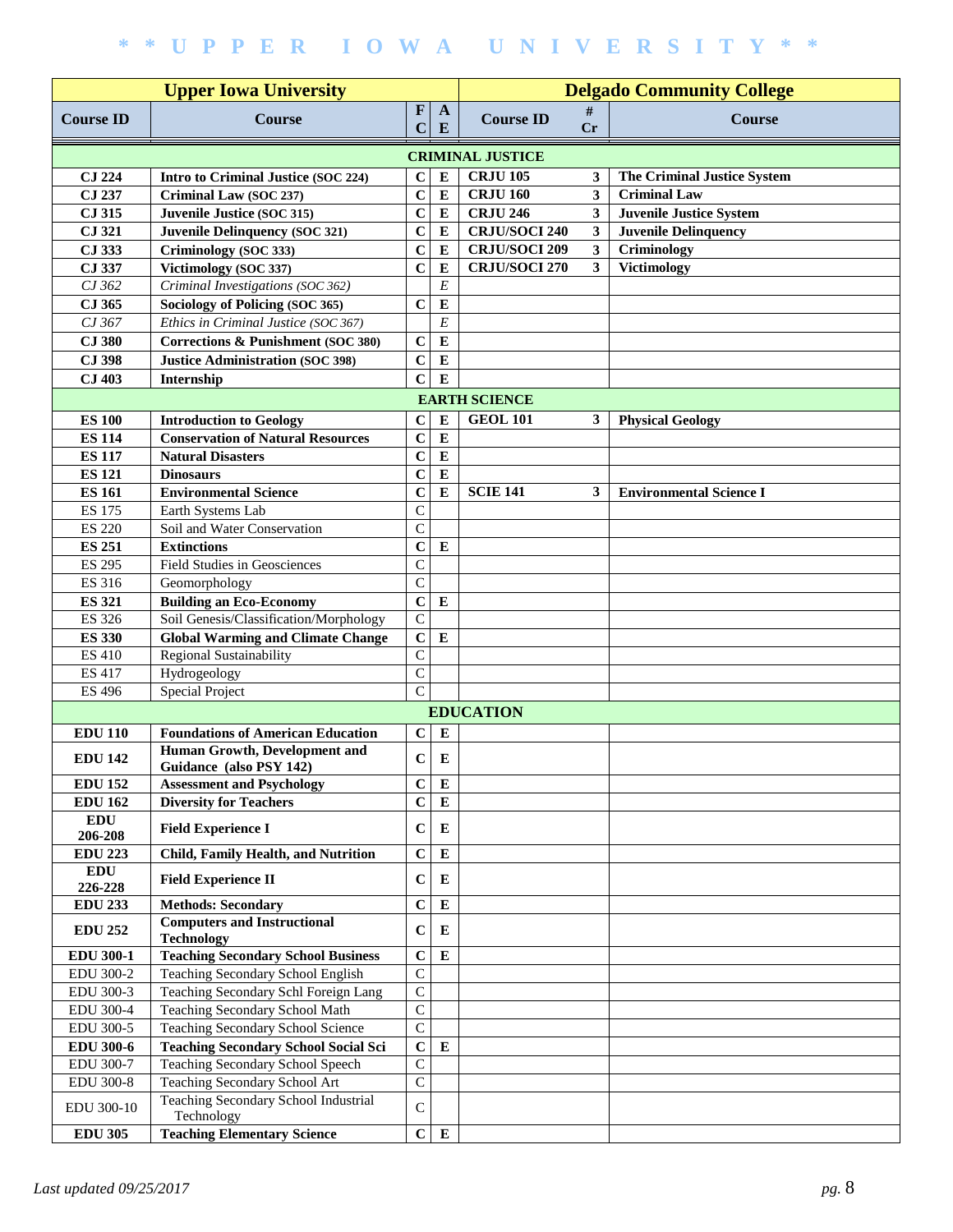|                  |                                                                      | <b>Delgado Community College</b> |                   |                  |         |                           |  |  |  |  |  |  |
|------------------|----------------------------------------------------------------------|----------------------------------|-------------------|------------------|---------|---------------------------|--|--|--|--|--|--|
| <b>Course ID</b> | <b>Course</b>                                                        | $\mathbf F$<br>$\mathbf C$       | $\mathbf{A}$<br>E | <b>Course ID</b> | #<br>Cr | <b>Course</b>             |  |  |  |  |  |  |
|                  | <b>EDUCATION</b> cont.                                               |                                  |                   |                  |         |                           |  |  |  |  |  |  |
| <b>EDU 309</b>   | <b>Teaching Elem Movement &amp; Wellness</b>                         | $\mathbf C$                      | E                 |                  |         |                           |  |  |  |  |  |  |
| <b>EDU 310</b>   | <b>Teaching Elementary Visual Arts</b>                               | $\mathbf C$                      | E                 |                  |         |                           |  |  |  |  |  |  |
| <b>EDU 313</b>   | <b>Teaching Creative Arts</b>                                        | $\mathbf C$                      | E                 |                  |         |                           |  |  |  |  |  |  |
| <b>EDU 314</b>   | Teaching Elem School Foreign Language                                | $\mathbf C$                      |                   |                  |         |                           |  |  |  |  |  |  |
| <b>EDU 315</b>   | <b>Teaching Elementary Social Studies</b>                            | $\mathbf C$                      | E                 |                  |         |                           |  |  |  |  |  |  |
| <b>EDU 325</b>   | <b>Teaching Elementary Math</b>                                      | $\mathbf C$                      | $\bf{E}$          |                  |         |                           |  |  |  |  |  |  |
| <b>EDU 326</b>   | Dev Reading and Language Arts                                        | $\mathbf C$                      | ${\bf E}$         |                  |         |                           |  |  |  |  |  |  |
| <b>EDU 333</b>   | <b>Literature: Birth-Adolescence</b>                                 | $\mathbf C$                      | E                 |                  |         |                           |  |  |  |  |  |  |
| <b>EDU 335</b>   | <b>Teaching Elementary Language Arts</b>                             | $\mathbf C$                      | E                 |                  |         |                           |  |  |  |  |  |  |
| <b>EDU 407</b>   | Diagnostic & Corr Read & Lang Arts                                   | $\mathbf C$                      | $\bf{E}$          |                  |         |                           |  |  |  |  |  |  |
| <b>EDU 409</b>   | <b>Practicum: Elem Read &amp; Lang Arts</b>                          | $\mathbf C$                      | ${\bf E}$         |                  |         |                           |  |  |  |  |  |  |
| <b>EDU 410</b>   | <b>Practicum: Secon Read &amp; Lang Arts</b>                         | $\mathbf C$                      | ${\bf E}$         |                  |         |                           |  |  |  |  |  |  |
| <b>EDU 425</b>   | <b>Content Area Literacy</b>                                         | $\overline{c}$                   | ${\bf E}$         |                  |         |                           |  |  |  |  |  |  |
| <b>EDU 428</b>   | Middle Sch Curr, Design & Strategies                                 | $\mathbf C$                      | ${\bf E}$         |                  |         |                           |  |  |  |  |  |  |
| <b>EDU 435</b>   | Mid Sch Student Growth, Dev, Mgmt                                    | $\mathbf C$                      | ${\bf E}$         |                  |         |                           |  |  |  |  |  |  |
| <b>EDU 443</b>   | <b>Concepts of English</b>                                           | $\mathbf C$                      | ${\bf E}$         |                  |         |                           |  |  |  |  |  |  |
| <b>EDU 444</b>   | <b>Curriculum and Methods of ESL</b>                                 | $\mathbf C$                      | ${\bf E}$         |                  |         |                           |  |  |  |  |  |  |
| <b>EDU 445</b>   | <b>Second Language Acquisition</b>                                   | $\mathbf C$                      | ${\bf E}$         |                  |         |                           |  |  |  |  |  |  |
| <b>EDU 446</b>   | <b>Practicum in ESL</b>                                              | $\mathbf C$                      | ${\bf E}$         | N/A              |         | Not available as transfer |  |  |  |  |  |  |
| <b>EDU 447</b>   | <b>Problems in English Grammar</b>                                   | $\mathbf C$                      | ${\bf E}$         |                  |         |                           |  |  |  |  |  |  |
| <b>EDU 448</b>   | <b>Cultural and Linguistic Diversity</b>                             | $\mathbf C$                      | ${\bf E}$         |                  |         |                           |  |  |  |  |  |  |
| <b>EDU 449</b>   | <b>Student Teaching - ESL</b>                                        | $\mathbf C$                      | E                 | N/A              |         | Not available as transfer |  |  |  |  |  |  |
| <b>EDU 474</b>   | <b>Methods: Behavior Disorders 5-12</b>                              | $\mathbf C$                      | E                 |                  |         |                           |  |  |  |  |  |  |
| <b>EDU 490</b>   | <b>Student Teaching in the Elem School</b>                           | $\mathbf C$                      | E                 | N/A              |         | Not available as transfer |  |  |  |  |  |  |
|                  | <b>Student Teaching in the Secondary</b>                             |                                  |                   |                  |         |                           |  |  |  |  |  |  |
| <b>EDU 491</b>   | <b>School</b>                                                        | $\mathbf C$                      | E                 | N/A              |         | Not available as transfer |  |  |  |  |  |  |
| <b>EDU 492</b>   | <b>Student Teaching in the Elem School</b>                           | $\mathbf C$                      | ${\bf E}$         | N/A              |         | Not available as transfer |  |  |  |  |  |  |
| <b>EDU 493</b>   | <b>Student Teaching in the Secondary</b><br><b>School</b>            | $\mathbf C$                      | E                 | N/A              |         | Not available as transfer |  |  |  |  |  |  |
| <b>ECE 234</b>   | <b>Field Experience</b>                                              | $\mathbf C$                      | ${\bf E}$         |                  |         |                           |  |  |  |  |  |  |
| <b>ECE 235</b>   | <b>Field Experience</b>                                              | $\mathbf C$                      | ${\bf E}$         |                  |         |                           |  |  |  |  |  |  |
| <b>ECE 451</b>   | <b>Introduction to Early Childhood</b>                               | $\mathbf C$                      | ${\bf E}$         |                  |         |                           |  |  |  |  |  |  |
| <b>ECE 455</b>   | Methods & Curric of Early Childhood                                  | $\mathbf C$                      | $\bf{E}$          |                  |         |                           |  |  |  |  |  |  |
| <b>ECE 456</b>   | <b>Administration &amp; Supervision of</b><br><b>Early Childhood</b> | C                                | E                 |                  |         |                           |  |  |  |  |  |  |
| <b>ECE 488</b>   | <b>Student Teaching - Birth-Pre-K</b>                                | $\mathbf C$                      | ${\bf E}$         |                  |         |                           |  |  |  |  |  |  |
| <b>ECE 496</b>   | <b>Student Teaching PreK-Kindergarten</b>                            | $\mathbf C$                      | ${\bf E}$         |                  |         |                           |  |  |  |  |  |  |
| <b>ECE 498</b>   | <b>Student Teaching - Kindergarten-</b><br><b>Grade Three</b>        | $\bf C$                          | E                 |                  |         |                           |  |  |  |  |  |  |
| <b>SPED 304</b>  | <b>Exceptional Persons</b>                                           | $\mathbf C$                      | ${\bf E}$         |                  |         |                           |  |  |  |  |  |  |
| <b>SPED 459</b>  | Home, School, Community Relations                                    | $\mathbf C$                      | ${\bf E}$         |                  |         |                           |  |  |  |  |  |  |
| <b>SPED 462</b>  | Individ'l Behav & Class Mgmt PK-12                                   | $\bf C$                          | ${\bf E}$         |                  |         |                           |  |  |  |  |  |  |
| <b>SPED 464</b>  | <b>Methods: Behavior Disorders Pre K-6</b>                           | $\mathbf C$                      | ${\bf E}$         |                  |         |                           |  |  |  |  |  |  |
| <b>SPED 467</b>  | Char of Individuals w/ Disabilities<br>PreK-12                       | $\mathbf C$                      | E                 |                  |         |                           |  |  |  |  |  |  |
| <b>SPED 468</b>  | <b>Coordination of Occupational</b><br><b>Programs</b>               | $\mathbf C$                      | E                 |                  |         |                           |  |  |  |  |  |  |
| <b>SPED 469</b>  | <b>Methods: Learning Disabilities K-12</b>                           | $\mathbf C$                      | ${\bf E}$         |                  |         |                           |  |  |  |  |  |  |
| <b>SPED 471</b>  | Assess of Individs w/Disabilities PK-12                              | $\mathbf C$                      | ${\bf E}$         |                  |         |                           |  |  |  |  |  |  |
| <b>SPED 473</b>  | <b>Methods: Intellectual Disabilities</b>                            | $\mathbf C$                      | ${\bf E}$         |                  |         |                           |  |  |  |  |  |  |
| <b>SPED 475</b>  | <b>Methods: Mild/Mod Disabilities 5-12</b>                           | $\mathbf C$                      | ${\bf E}$         |                  |         |                           |  |  |  |  |  |  |
| <b>SPED 476</b>  | <b>Curriculum/Organization/Developmnt</b>                            | $\mathbf C$                      | ${\bf E}$         |                  |         |                           |  |  |  |  |  |  |
|                  | of Special Ed Programs PreK-12                                       |                                  |                   |                  |         |                           |  |  |  |  |  |  |
| <b>SPED 477</b>  | <b>Career and Vocational Programming</b>                             | $\mathbf C$                      | ${\bf E}$         |                  |         |                           |  |  |  |  |  |  |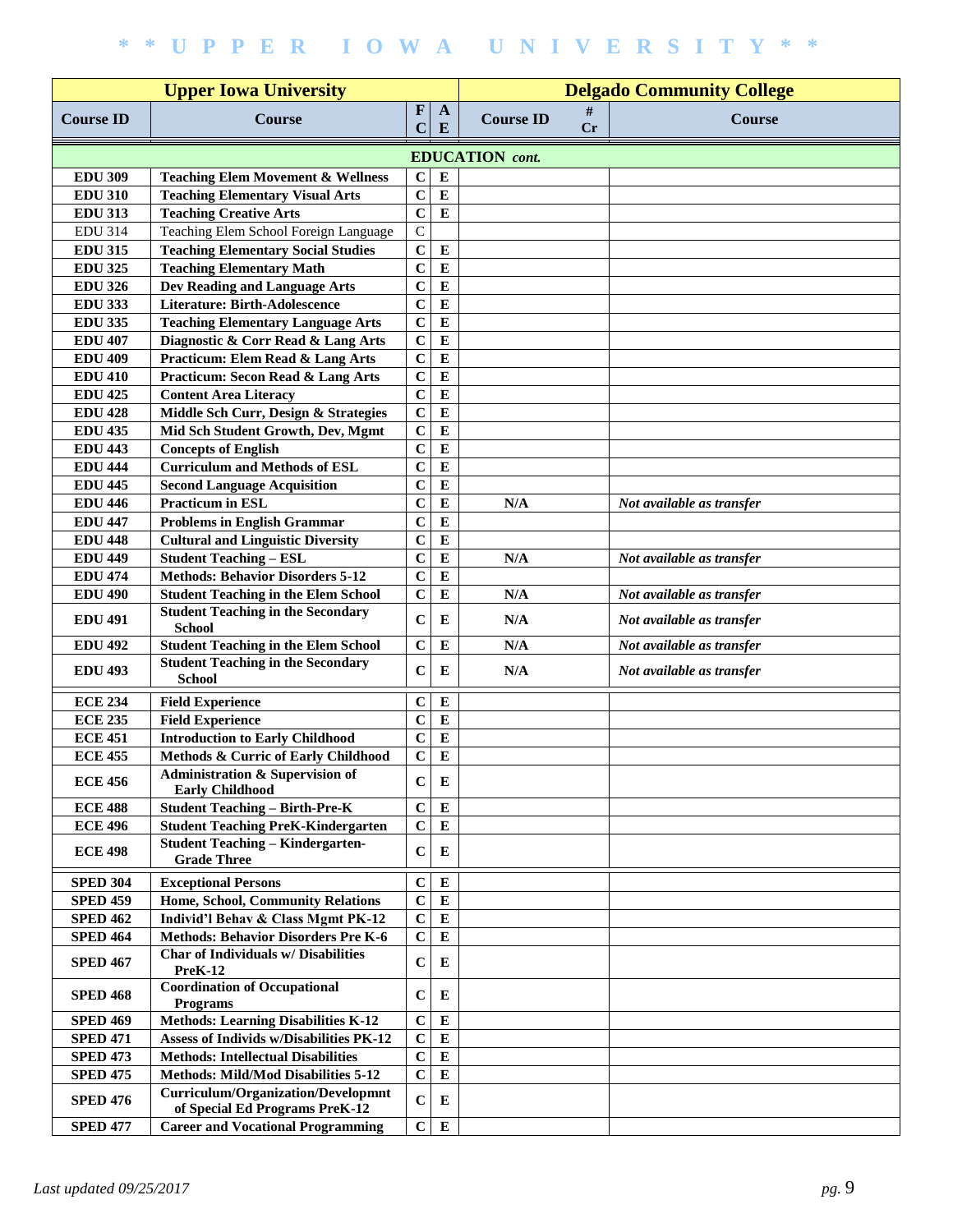|                                        |                                                                  | <b>Delgado Community College</b> |                   |                                    |                |                                                              |  |  |  |
|----------------------------------------|------------------------------------------------------------------|----------------------------------|-------------------|------------------------------------|----------------|--------------------------------------------------------------|--|--|--|
| <b>Course ID</b>                       | <b>Course</b>                                                    | $\mathbf{F}$<br>$\mathbf C$      | $\mathbf{A}$<br>E | <b>Course ID</b>                   | #<br><b>Cr</b> | <b>Course</b>                                                |  |  |  |
|                                        |                                                                  |                                  |                   | <b>EDUCATION</b> cont.             |                |                                                              |  |  |  |
| <b>SPED 478</b>                        | <b>Methods: Mild/Mod Disabilities</b><br>Pre K-8                 | $\mathbf C$                      | E                 |                                    |                |                                                              |  |  |  |
| <b>SPED 479</b>                        | <b>Student Teaching - Instructional</b><br><b>Strategist</b>     | $\mathbf C$                      | E                 |                                    |                |                                                              |  |  |  |
| <b>SPED 482</b>                        | <b>Student Teaching - Instructional</b><br><b>Strategist</b>     | $\mathbf C$                      | E                 |                                    |                |                                                              |  |  |  |
| <b>SPED 484</b>                        | <b>Student Teaching: Pre-K incl Spec Ed</b>                      | $\mathbf C$                      | E                 |                                    |                |                                                              |  |  |  |
| <b>SPED 485</b>                        | <b>Advanced Problems in Reading and</b>                          | $\mathbf C$                      | E                 |                                    |                |                                                              |  |  |  |
| <b>Language Arts</b><br><b>ENGLISH</b> |                                                                  |                                  |                   |                                    |                |                                                              |  |  |  |
|                                        |                                                                  |                                  |                   |                                    |                |                                                              |  |  |  |
| <b>ENG 101</b>                         | <b>Basic Composition</b>                                         | $\bf C$                          | E                 | <b>ENGL 101</b><br><b>ENRE 101</b> | 3<br>3         | <b>English Composition I</b><br><b>English Composition I</b> |  |  |  |
| <b>ENG 102</b>                         | <b>English Composition II</b>                                    |                                  | E                 | <b>ENGL 102</b>                    | $\mathfrak{Z}$ | <b>English Composition II</b>                                |  |  |  |
| <b>ENG 122</b>                         | Topics in Writing Studies: Writing<br>Center Theory and Practice | $\mathsf{C}$                     |                   |                                    |                |                                                              |  |  |  |
| <b>ENG 125</b>                         | <b>Introduction to Literature</b>                                | $\mathbf C$                      | ${\bf E}$         |                                    |                |                                                              |  |  |  |
| <b>ENG 132</b>                         | Topics in Writing Studies: Writing<br>Center Theory and Practice | $\mathsf{C}$                     |                   |                                    |                |                                                              |  |  |  |
| <b>ENG 135</b>                         | Tolkien                                                          | $\mathsf{C}$                     |                   |                                    |                |                                                              |  |  |  |
| <b>ENG 142</b>                         | Topics in Writing Studies: Writing<br>Center Theory and Practice | $\mathsf{C}$                     |                   |                                    |                |                                                              |  |  |  |
| <b>ENG 170</b>                         | Intro to Creative Writing                                        | $\mathsf{C}$                     |                   | <b>ENGL 251</b>                    | 3              | <b>Creative Writing</b>                                      |  |  |  |
| <b>ENG 201</b>                         | <b>Expository Writing</b>                                        | $\mathbf C$                      |                   |                                    |                |                                                              |  |  |  |
| <b>ENG 209</b>                         | <b>American Literature I</b>                                     | $\mathbf C$                      | ${\bf E}$         | <b>ENGL 211</b>                    | $\mathbf{3}$   | <b>American Literature I</b>                                 |  |  |  |
| <b>ENG 210</b>                         | <b>American Literature II</b>                                    | $\mathbf C$                      | ${\bf E}$         | <b>ENGL 212</b>                    | 3              | <b>American Literature II</b>                                |  |  |  |
| <b>ENG 211</b>                         | <b>British Literature I</b>                                      | $\mathbf C$                      | ${\bf E}$         | <b>ENGL 221</b>                    | $\mathbf{3}$   | <b>British Literature I</b>                                  |  |  |  |
| <b>ENG 212</b>                         | <b>British Literature II</b>                                     | $\mathbf C$                      | ${\bf E}$         | <b>ENGL 222</b>                    | 3              | <b>English Literature II</b>                                 |  |  |  |
| <b>ENG 214</b>                         | World Literature Survey                                          | $\mathbf C$                      |                   | <b>ENGL 232</b>                    | 3              | World Literature II                                          |  |  |  |
| <b>ENG 216</b>                         | Mythology                                                        | $\mathbf C$                      |                   |                                    |                |                                                              |  |  |  |
| <b>ENG 224</b>                         | Modern Poetry                                                    |                                  | E                 | <b>ENGL 206</b>                    | 3              | Introduction to Poetry and Drama                             |  |  |  |
| <b>ENG 248</b>                         | Survey of the Mystery Story                                      |                                  | E                 |                                    |                |                                                              |  |  |  |
| <b>ENG 265</b>                         | <b>African American Literature</b>                               | $\mathbf C$                      | ${\bf E}$         | <b>ENGL 244</b>                    | 3              | <b>African-American Literature</b>                           |  |  |  |
| <b>ENG 270</b>                         | Craft and Technique of Creative Writing                          | $\mathbf C$                      |                   |                                    |                |                                                              |  |  |  |
| <b>ENG 275</b>                         | <b>Television (also COMM 275)</b>                                | $\bf C$                          | E                 |                                    |                |                                                              |  |  |  |
| <b>ENG 290</b>                         | The Movies (also COMM 290)                                       | $\mathbf C$                      | $\bf{E}$          | <b>HUMA 175</b>                    |                | <b>Introduction to Film History</b>                          |  |  |  |
| <b>ENG 291</b>                         | Urban Cinema                                                     | $\mathbf C$                      |                   |                                    |                |                                                              |  |  |  |
| <b>ENG 330</b>                         | Shakespeare (also THE 330)                                       | $\mathbf C$                      | ${\bf E}$         |                                    |                |                                                              |  |  |  |
| <b>ENG 331</b>                         | Modern and Contemporary Literature                               | ${\bf C}$                        |                   |                                    |                |                                                              |  |  |  |
| <b>ENG 332</b>                         | <b>Adolescent Literature</b>                                     | $\overline{C}$                   |                   |                                    |                |                                                              |  |  |  |
| <b>ENG 340</b>                         | The Novel                                                        | $\overline{C}$                   |                   |                                    |                |                                                              |  |  |  |
| <b>ENG 342</b>                         | Medieval Literature                                              | $\overline{C}$                   |                   |                                    |                |                                                              |  |  |  |
| <b>ENG 344</b>                         | Restoration and 18th Century Literature                          | $\overline{C}$                   |                   |                                    |                |                                                              |  |  |  |
| <b>ENG 352</b>                         | <b>Best Sellers</b>                                              |                                  | $\cal E$          |                                    |                |                                                              |  |  |  |
| <b>ENG 353</b>                         | Romantic and Victorian Poets                                     | ${\bf C}$                        |                   |                                    |                |                                                              |  |  |  |
| <b>ENG 355</b>                         | Harlem Renaissance                                               | $\mathbf C$                      |                   |                                    |                |                                                              |  |  |  |
| <b>ENG 365</b>                         | <b>Women and Literature</b>                                      | $\mathbf C$                      | ${\bf E}$         |                                    |                |                                                              |  |  |  |
| <b>ENG 370</b>                         | <b>Advanced Expository Writing</b>                               | $\mathsf C$                      |                   |                                    |                |                                                              |  |  |  |
| <b>ENG 371</b><br><b>ENG 372</b>       | Fiction Workshop                                                 | ${\bf C}$<br>$\mathsf C$         |                   |                                    |                |                                                              |  |  |  |
| <b>ENG 375</b>                         | Poetry Workshop<br><b>Literature of the American Midwest</b>     | $\mathbf C$                      | E                 |                                    |                |                                                              |  |  |  |
| <b>ENG 383</b>                         | American Renaissance                                             | $\mathsf C$                      |                   |                                    |                |                                                              |  |  |  |
| <b>ENG 403</b>                         | Internship                                                       | $\mathsf C$                      |                   |                                    |                |                                                              |  |  |  |
| <b>ENG 422</b>                         | <b>Critical Theory</b>                                           | $\overline{C}$                   |                   |                                    |                |                                                              |  |  |  |
|                                        |                                                                  |                                  |                   |                                    |                |                                                              |  |  |  |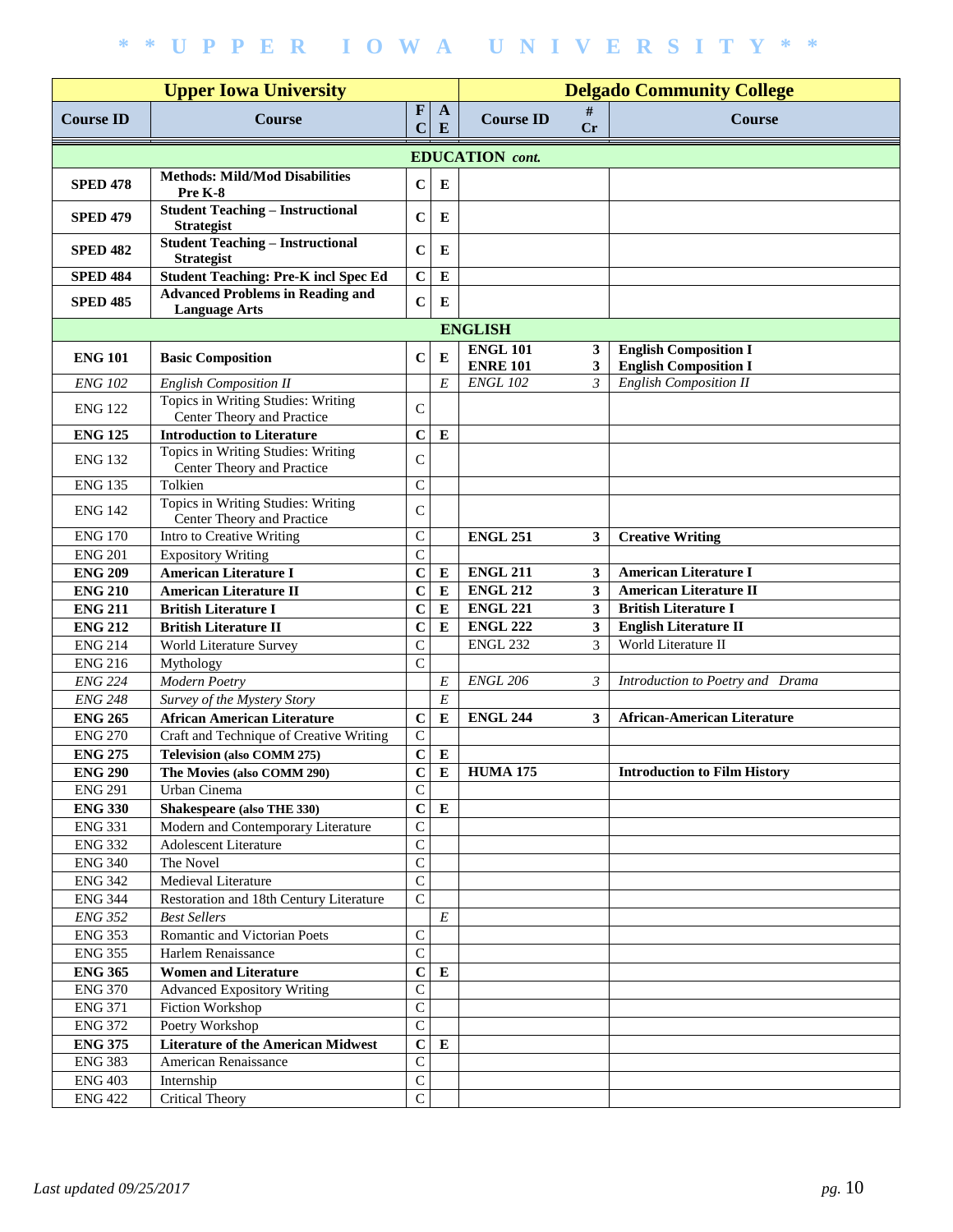| <b>Upper Iowa University</b>  |                                                                 |                             |                   | <b>Delgado Community College</b> |         |                                                |  |  |  |  |
|-------------------------------|-----------------------------------------------------------------|-----------------------------|-------------------|----------------------------------|---------|------------------------------------------------|--|--|--|--|
| <b>Course ID</b>              | <b>Course</b>                                                   | $\mathbf{F}$<br>$\mathbf C$ | $\mathbf{A}$<br>E | <b>Course ID</b>                 | #<br>Cr | <b>Course</b>                                  |  |  |  |  |
| <b>EXERCISE/SPORT STUDIES</b> |                                                                 |                             |                   |                                  |         |                                                |  |  |  |  |
| <b>EXSS 100</b>               | <b>Activity Courses</b>                                         | C                           |                   |                                  |         |                                                |  |  |  |  |
|                               | -Aerobics                                                       | $\mathsf{C}$                |                   |                                  |         |                                                |  |  |  |  |
|                               | -Archery                                                        | $\mathsf{C}$                |                   |                                  |         |                                                |  |  |  |  |
|                               | -Badminton                                                      | $\mathsf{C}$                |                   |                                  |         |                                                |  |  |  |  |
|                               | -Basketball                                                     | $\mathsf{C}$                |                   |                                  |         |                                                |  |  |  |  |
|                               | -Biking                                                         | $\mathsf{C}$                |                   |                                  |         |                                                |  |  |  |  |
|                               | -Bowling                                                        | $\mathsf{C}$                |                   |                                  |         |                                                |  |  |  |  |
|                               | -Canoeing                                                       | $\mathsf{C}$                |                   |                                  |         |                                                |  |  |  |  |
|                               | -Cross-Country Skiing                                           | $\overline{C}$              |                   |                                  |         |                                                |  |  |  |  |
|                               | -Downhill Skiing                                                | $\overline{C}$              |                   |                                  |         |                                                |  |  |  |  |
|                               | -Fishing                                                        | $\mathsf{C}$                |                   |                                  |         |                                                |  |  |  |  |
|                               | -Golf                                                           | $\mathsf{C}$                |                   |                                  |         |                                                |  |  |  |  |
|                               | -Physical Conditioning                                          | $\mathsf{C}$                |                   |                                  |         |                                                |  |  |  |  |
|                               | -Rock Climbing                                                  | $\mathcal{C}$               |                   |                                  |         |                                                |  |  |  |  |
|                               | -Soccer                                                         | $\overline{C}$              |                   |                                  |         |                                                |  |  |  |  |
|                               | -Softball                                                       | $\mathsf{C}$                |                   |                                  |         |                                                |  |  |  |  |
|                               | -Tennis                                                         | $\mathsf{C}$                |                   |                                  |         |                                                |  |  |  |  |
|                               | -Volleyball                                                     | $\mathsf{C}$                |                   |                                  |         |                                                |  |  |  |  |
|                               | -Walking for Fitness                                            | $\mathsf{C}$                |                   |                                  |         |                                                |  |  |  |  |
|                               | -Water Aerobics                                                 | $\mathsf{C}$                |                   |                                  |         |                                                |  |  |  |  |
|                               | -Weight Training                                                | $\mathsf{C}$                |                   |                                  |         |                                                |  |  |  |  |
|                               | -Wrestling                                                      | $\overline{C}$              |                   |                                  |         |                                                |  |  |  |  |
| <b>EXSS 101</b>               | Intro to Sport and Exercise Studies                             | $\mathsf{C}$                |                   |                                  |         |                                                |  |  |  |  |
| <b>EXSS 102</b>               | First Aid/ CPR/AED Programs                                     | $\mathsf{C}$                |                   |                                  |         |                                                |  |  |  |  |
| <b>EXSS 105</b>               | Aquatics                                                        | $\overline{C}$              |                   |                                  |         |                                                |  |  |  |  |
| <b>EXSS 111</b>               | <b>Officiating Sports</b>                                       | $\mathsf{C}$                |                   | <b>PHYE 213</b>                  | 3       | <b>Sports Officiating</b>                      |  |  |  |  |
| <b>EXSS 118</b>               | <b>Gymnastics and Dance Activities</b>                          | $\mathsf{C}$                |                   |                                  |         |                                                |  |  |  |  |
| <b>EXSS 125</b>               | Rec Sport Programming & Leadership                              | $\mathsf{C}$                |                   |                                  |         |                                                |  |  |  |  |
| <b>EXSS 130</b>               | Teaching Team and Individual Sports                             | $\mathsf{C}$                |                   | <b>PHYS 130</b><br>& PHYS 135    | 2<br>2  | Individual & Dual Sports<br><b>Team Sports</b> |  |  |  |  |
| <b>EXSS 182</b>               | Water Safety Instruction                                        | $\mathsf{C}$                |                   |                                  |         |                                                |  |  |  |  |
| <b>EXSS 183</b>               | Lifeguard/Lifeguard Instructor                                  | $\mathsf{C}$                |                   |                                  |         |                                                |  |  |  |  |
| <b>EXSS 219</b>               | <b>Sports Ethics</b>                                            | $\mathsf{C}$                |                   |                                  |         |                                                |  |  |  |  |
| <b>EXSS 226</b>               | <b>Foundations of Physical Fitness</b>                          | $\overline{C}$              |                   |                                  |         |                                                |  |  |  |  |
| <b>EXSS 236</b>               | Coaching of Sports                                              | $\overline{C}$              |                   |                                  |         |                                                |  |  |  |  |
| <b>EXSS 240</b>               | <b>Adapted Physical Education</b>                               | $\overline{C}$              |                   |                                  |         |                                                |  |  |  |  |
| <b>EXSS 280</b>               | Personal, School, & Community Health                            | $\overline{C}$              |                   |                                  |         |                                                |  |  |  |  |
| <b>EXSS 283</b>               | <b>Sports Nutrition</b>                                         | $\overline{C}$              |                   | <b>DIET 224</b>                  | 3       | Nutrition in Wellness                          |  |  |  |  |
| <b>EXSS 288</b>               | Ethics&Legal Responsibility of Coaches                          | $\mathbf C$                 |                   |                                  |         |                                                |  |  |  |  |
| <b>EXSS 302</b>               | <b>Exercise Physiology</b>                                      | $\mathbf C$                 |                   |                                  |         |                                                |  |  |  |  |
| <b>EXSS 305</b>               | Kinesiology                                                     | $\overline{C}$              |                   |                                  |         |                                                |  |  |  |  |
| <b>EXSS 318</b>               | Psychology of Exercise and Sport                                | $\overline{C}$              |                   |                                  |         |                                                |  |  |  |  |
| <b>EXSS 325</b>               | Camping and Outdoor Education                                   | $\mathbf C$                 |                   |                                  |         |                                                |  |  |  |  |
| <b>EXSS 327</b>               | Teaching Health and Phys Education<br>Birth-Elem (also EDU 327) | $\mathsf{C}$                |                   |                                  |         |                                                |  |  |  |  |
| <b>EXSS 334</b>               | Sport Law and Legal Issues                                      | $\mathsf{C}$                |                   |                                  |         |                                                |  |  |  |  |
| <b>EXSS 346</b>               | Diversity in Sports Organizations                               | $\overline{C}$              |                   |                                  |         |                                                |  |  |  |  |
| <b>EXSS 347</b>               | Teach Health & Physical Ed Secondary                            | $\overline{C}$              |                   |                                  |         |                                                |  |  |  |  |
| <b>EXSS 348</b>               | <b>Sports Programming</b>                                       | $\overline{C}$              |                   |                                  |         |                                                |  |  |  |  |
| <b>EXSS 354</b>               | Meth of Teach Strength & Conditioning                           | $\mathbf C$                 |                   |                                  |         |                                                |  |  |  |  |
| <b>EXSS 355</b>               | Admin. of Intercollegiate Athletics                             | $\mathbf C$                 |                   |                                  |         |                                                |  |  |  |  |
| <b>EXSS 360</b>               | Motor Learning                                                  | $\mathsf{C}$                |                   |                                  |         |                                                |  |  |  |  |
| <b>EXSS 363</b>               | <b>Sport Marketing</b>                                          | $\overline{C}$              |                   |                                  |         |                                                |  |  |  |  |
| <b>EXSS 370</b>               | Admin, Assessment & Curr in EXSS                                | $\mathbf C$                 |                   |                                  |         |                                                |  |  |  |  |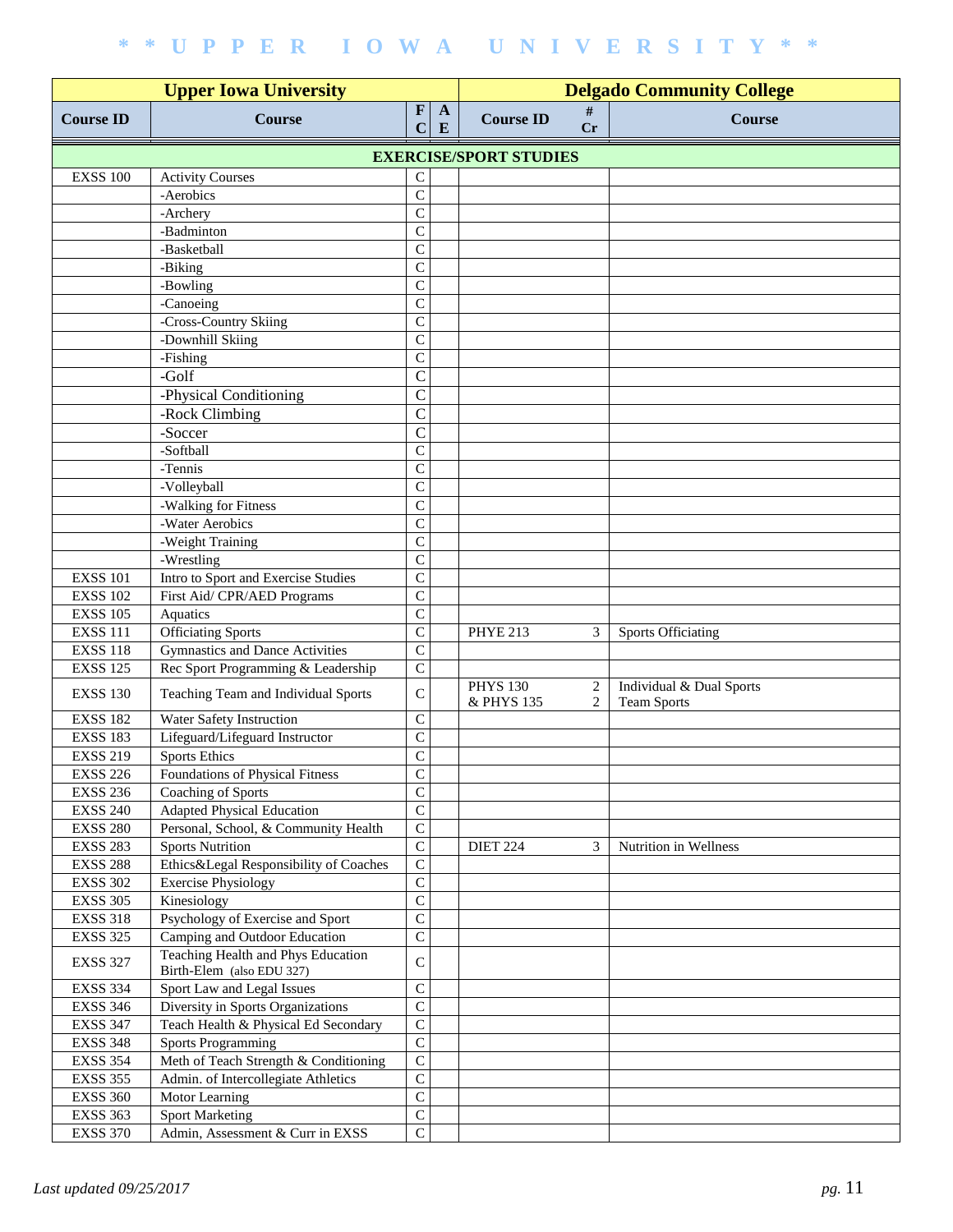| <b>Upper Iowa University</b>        |                                                   |                             |                   | <b>Delgado Community College</b>      |              |                            |  |  |  |  |
|-------------------------------------|---------------------------------------------------|-----------------------------|-------------------|---------------------------------------|--------------|----------------------------|--|--|--|--|
| <b>Course ID</b>                    | <b>Course</b>                                     | $\mathbf{F}$<br>$\mathbf C$ | $\mathbf{A}$<br>E | <b>Course ID</b>                      | #<br>Cr      | <b>Course</b>              |  |  |  |  |
| <b>EXERCISE/SPORT STUDIES cont.</b> |                                                   |                             |                   |                                       |              |                            |  |  |  |  |
| <b>EXSS 371</b>                     | Planning Facilities for Physical Activity         | $\mathsf{C}$                |                   |                                       |              |                            |  |  |  |  |
| <b>EXSS 403</b>                     | Internship in EXSS                                | $\overline{C}$              |                   |                                       |              |                            |  |  |  |  |
| <b>EXSS 430</b>                     | Rsrch Meth in Exercise & Sports Studies           | $\overline{C}$              |                   |                                       |              |                            |  |  |  |  |
| <b>EXSS 435</b>                     | Governance and Policy in Sports Org's             | $\overline{C}$              |                   |                                       |              |                            |  |  |  |  |
|                                     |                                                   |                             |                   | <b>FORENSIC SCIENCE</b>               |              |                            |  |  |  |  |
| <b>FORS 100</b>                     | Introduction to Forensic Science                  | $\mathsf C$                 |                   |                                       |              |                            |  |  |  |  |
| <b>FORS 200</b>                     | Forensic Science Laboratory                       | $\mathbf C$                 |                   |                                       |              |                            |  |  |  |  |
| <b>FORS 300</b>                     | Forensic Professional Practice & Ethics           | $\mathsf C$                 |                   |                                       |              |                            |  |  |  |  |
|                                     | Evidence Collection, Identification &             |                             |                   |                                       |              |                            |  |  |  |  |
| <b>FORS 310</b>                     | Processing                                        | $\mathsf{C}$                |                   |                                       |              |                            |  |  |  |  |
| <b>FORS 325</b>                     | Forensic Chemistry                                | $\mathsf{C}$                |                   |                                       |              |                            |  |  |  |  |
| <b>FORS 345</b>                     | <b>Forensic Biology</b>                           | $\mathbf C$                 |                   |                                       |              |                            |  |  |  |  |
| <b>FORS 346</b>                     | Forensic Biology Lab                              | $\mathsf{C}$                |                   |                                       |              |                            |  |  |  |  |
| <b>FORS 350</b>                     | Introduction to Toxicology                        | $\mathsf{C}$                |                   |                                       |              |                            |  |  |  |  |
| <b>FORS 470</b>                     | Wildlife Forensics (& BIO 470)                    | $\mathbf C$                 |                   |                                       |              |                            |  |  |  |  |
|                                     |                                                   |                             |                   | <b>GEOGRAPHY</b>                      |              |                            |  |  |  |  |
| <b>GEOG 100</b>                     | <b>Introduction to Physical Geography</b>         | $\mathbf C$                 | $\bf{E}$          | <b>ANTH 205</b>                       | 3            | <b>Physical Geography</b>  |  |  |  |  |
| <b>GEOG 200</b>                     | <b>World Regional Geography</b>                   | $\mathbf C$                 | $\bf{E}$          | <b>ANTH 181</b>                       | $\mathbf{3}$ | Geography                  |  |  |  |  |
| <b>GEOG 258</b>                     | Geography and GIS Lab                             | $\mathsf{C}$                |                   |                                       |              |                            |  |  |  |  |
| <b>GEOG 311</b>                     | Cartography                                       | $\mathsf{C}$                |                   |                                       |              |                            |  |  |  |  |
| <b>GEOG 356</b>                     | Geographic Information Systems I w/lab            | $\mathbf C$                 |                   |                                       |              |                            |  |  |  |  |
|                                     | Intro to Geographic Information                   |                             |                   |                                       |              |                            |  |  |  |  |
| <b>GEOG 358</b>                     | Systems                                           | $\mathsf{C}$                |                   |                                       |              |                            |  |  |  |  |
| <b>GEOG 386</b>                     | Geographic Information Systems II w/lab           | $\mathsf{C}$                |                   |                                       |              |                            |  |  |  |  |
| <b>GEOG 426</b>                     | Principles of Remote Sensing w/ Lab               | $\mathsf{C}$                |                   |                                       |              |                            |  |  |  |  |
| <b>GEOG 428</b>                     | Remote Sensing of the Environment                 | $\mathsf{C}$                |                   |                                       |              |                            |  |  |  |  |
| <b>GEOG 456</b>                     | Geographic Information Systems III w/lab          | $\mathbf C$                 |                   |                                       |              |                            |  |  |  |  |
| <b>GEOG 458</b>                     | Intermed. Geographic Information Sys              | $\mathcal{C}$               |                   |                                       |              |                            |  |  |  |  |
|                                     |                                                   |                             |                   | <b>HEALTH SERVICES ADMINISTRATION</b> |              |                            |  |  |  |  |
| <b>HSA 205</b>                      | Intro to the American Health System               |                             | E                 |                                       |              |                            |  |  |  |  |
| HSA 302                             | Managed Care                                      |                             | E                 |                                       |              |                            |  |  |  |  |
| HSA 306                             | Long-Term Care Administration                     |                             | E                 |                                       |              |                            |  |  |  |  |
| <b>HSA 312</b>                      | Community and Public Health                       |                             | $\cal E$          |                                       |              |                            |  |  |  |  |
| HSA 340                             | <b>Health Care Ethics</b>                         |                             | E                 | <b>PHIL 275</b>                       |              | <b>Medical Ethics</b>      |  |  |  |  |
| <b>HSA 344</b>                      | Population Health Management                      |                             | $\cal E$          |                                       |              |                            |  |  |  |  |
| <b>HSA 362</b>                      | Fin Mgmt of Health Sries Organizations            |                             | E                 |                                       |              |                            |  |  |  |  |
| HSA 385                             | Legal Issues Related to Health Srvc Org           |                             | E                 |                                       |              |                            |  |  |  |  |
| <b>HSA 440</b>                      | <b>Health Services Administration</b>             |                             | $\cal E$          |                                       |              |                            |  |  |  |  |
| <b>HSA 460</b>                      | Health Services & the Political Process           |                             | $\cal E$          |                                       |              |                            |  |  |  |  |
| <b>HSA 490</b>                      | Health Program Planning & Evaluation              |                             | E                 |                                       |              |                            |  |  |  |  |
|                                     |                                                   |                             |                   | <b>HISTORY</b>                        |              |                            |  |  |  |  |
| <b>HIST 100</b>                     | <b>World Civilization I</b>                       | $\bf C$                     | E                 | <b>HIST 103</b>                       | 3            | <b>World History I</b>     |  |  |  |  |
| <b>HIST 101</b>                     | <b>World Civilization II</b>                      | $\mathbf C$                 | ${\bf E}$         | <b>HIST 105</b>                       | $\mathbf{3}$ | <b>World History II</b>    |  |  |  |  |
| <b>HIST 110</b>                     | <b>American Civilization I</b>                    | $\mathbf C$                 | E                 | <b>HIST 205</b>                       | 3            | <b>American History I</b>  |  |  |  |  |
| <b>HIST 111</b>                     | <b>American Civilization II</b>                   | $\mathbf C$                 | E                 | <b>HIST 206</b>                       | $\mathbf{3}$ | <b>American History II</b> |  |  |  |  |
| <b>HIST 214</b>                     | World at War, 1914-1945                           | $\mathsf{C}$                |                   |                                       |              |                            |  |  |  |  |
| <b>HIST 220</b>                     | History of Wisconsin                              |                             | E                 |                                       |              |                            |  |  |  |  |
| <b>HIST 222</b>                     | History of Iowa                                   |                             | E                 |                                       |              |                            |  |  |  |  |
| <b>HIST 240</b>                     | Your Community as Part of US History              |                             | $\cal E$          |                                       |              |                            |  |  |  |  |
| <b>HIST 245</b>                     | <b>Global Women's Activism</b>                    | $\bf C$                     | ${\bf E}$         |                                       |              |                            |  |  |  |  |
| <b>HIST 270</b>                     | Historical Methods and Historiography             | $\overline{C}$              |                   |                                       |              |                            |  |  |  |  |
| <b>HIST 281</b>                     | <b>American Economic History</b><br>(also BA 281) | $\mathbf C$                 | $\bf{E}$          |                                       |              |                            |  |  |  |  |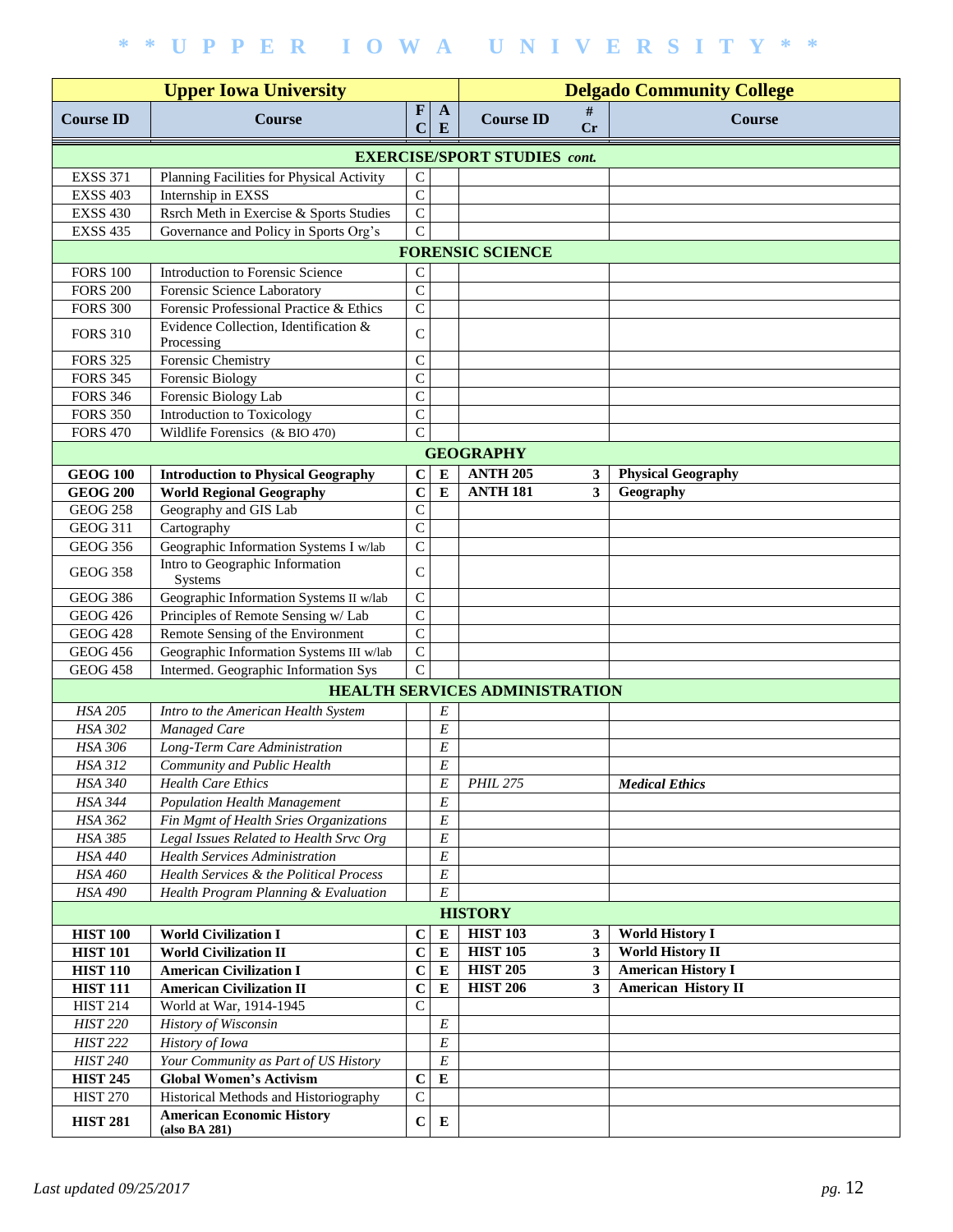|                                |                                                                      | <b>Delgado Community College</b> |                   |                                                |                   |                                                            |
|--------------------------------|----------------------------------------------------------------------|----------------------------------|-------------------|------------------------------------------------|-------------------|------------------------------------------------------------|
| <b>Course ID</b>               | <b>Course</b>                                                        | $\mathbf F$<br>$\mathbf C$       | $\mathbf{A}$<br>E | <b>Course ID</b>                               | #<br>Cr           | <b>Course</b>                                              |
|                                |                                                                      |                                  |                   | <b>HISTORY</b> cont.                           |                   |                                                            |
| <b>HIST 330</b>                | African American History                                             | $\mathsf{C}$                     |                   | <b>HIST 141</b>                                | 3                 | African-American History                                   |
| <b>HIST 342</b>                | <b>The Develop of American Foreign</b><br>Policy (also PS 342)       | $\mathbf C$                      | E                 |                                                |                   |                                                            |
| <b>HIST 343</b>                | <b>US Women's History</b>                                            | $\mathbf C$                      | ${\bf E}$         |                                                |                   |                                                            |
| <b>HIST 355</b>                | <b>Modern World History</b>                                          | $\mathbf C$                      | ${\bf E}$         |                                                |                   |                                                            |
| <b>HIST 367</b>                | <b>Atlantic Revolutions</b>                                          | $\mathsf{C}$                     |                   |                                                |                   |                                                            |
| <b>HIST 371</b>                | New Nation, 1787-1848                                                | $\mathbf C$                      |                   |                                                |                   |                                                            |
| <b>HIST 372</b>                | Civil War to Reconstruction, 1848-1877                               | $\mathsf{C}$                     |                   |                                                |                   |                                                            |
| <b>HIST 373</b>                | Industrialization and Reform, 1877-1914                              | $\mathbf C$                      |                   |                                                |                   |                                                            |
| <b>HIST 374</b>                | <b>Modern America, 1945-Present</b>                                  | $\mathbf C$                      | ${\bf E}$         |                                                |                   |                                                            |
| <b>HIST 496</b>                | Senior Thesis                                                        | $\mathcal{C}$                    |                   |                                                |                   |                                                            |
|                                |                                                                      |                                  |                   | <b>HONORS</b>                                  |                   |                                                            |
| <b>HON 100</b>                 | Honors Freshman Seminar                                              | $\mathcal{C}$                    |                   |                                                |                   |                                                            |
| <b>HON 110</b>                 | Honors Arts and Humanities                                           | $\mathcal{C}$                    |                   |                                                |                   |                                                            |
| <b>HON 120</b>                 | Honors Behavioral Science                                            | $\mathcal{C}$                    |                   |                                                |                   |                                                            |
| <b>HON 130</b>                 | <b>Honors Natural Science</b>                                        | $\mathcal{C}$                    |                   |                                                |                   |                                                            |
| <b>HON 200</b>                 | <b>Honors Cultures</b>                                               | $\mathcal{C}$                    |                   |                                                |                   |                                                            |
| <b>HON 220</b>                 | Honors Sophomore Seminar                                             | $\mathcal{C}$                    |                   |                                                |                   |                                                            |
| <b>HON 399</b>                 | <b>Honors Research</b>                                               | $\mathcal{C}$                    |                   |                                                |                   |                                                            |
| <b>HON 499</b>                 | Honors Senior Symposium                                              | $\mathcal{C}$                    |                   |                                                |                   |                                                            |
|                                |                                                                      |                                  |                   | <b>INFORMATION SYSTEMS</b>                     |                   |                                                            |
|                                |                                                                      |                                  |                   |                                                |                   |                                                            |
| <b>IS 310</b>                  | <b>Systems Analysis and Design</b>                                   | $\mathbf C$                      | E<br>${\bf E}$    | <b>CMIN 291</b>                                | $\mathbf{3}$      | <b>Systems Analysis Methods</b>                            |
| <b>IS 320</b>                  | <b>Enterprise Architecture</b><br><b>Business Process Management</b> | $\mathbf C$                      | E                 |                                                |                   |                                                            |
| <b>IS 348</b><br><b>IS 360</b> | <b>IT Security &amp; Risk Management</b>                             | $\mathbf C$<br>$\mathbf C$       | E                 | <b>CMIN 246</b>                                | 3                 | <b>Introduction to Information Assurance</b>               |
| IS 370                         | IT Audit & Controls                                                  | $\mathbf C$                      | E                 |                                                |                   |                                                            |
| <b>IS 410</b>                  | <b>Strategy, Management &amp; Acquisition</b>                        | $\mathbf C$                      | E                 |                                                |                   |                                                            |
| <b>IS 420</b>                  | <b>Enterprise Systems &amp; Integration</b>                          | $\mathbf C$                      | $\bf{E}$          |                                                |                   |                                                            |
|                                |                                                                      |                                  |                   | <b>INFORMATION TECHNOLOGY</b>                  |                   |                                                            |
|                                |                                                                      |                                  |                   | <b>CNET 157</b>                                | 3                 | <b>Network System Basics</b>                               |
| <b>IT 310</b>                  | <b>Networking</b>                                                    | C                                | E                 | <b>&amp; CNET 177</b><br><b>&amp; CNET 179</b> | 3<br>1            | <b>Network Operations</b><br><b>Network Operations Lab</b> |
| IT 320                         | Web Systems & Systems Integration                                    | $\bf C$                          | $\bf E$           | <b>CMIN 220</b><br><b>&amp; CMIN 234</b>       | $\mathbf{3}$<br>3 | <b>Web Foundations II</b><br>Programming for the Web       |
| IT 336                         | <b>ITIL System Administration I</b>                                  | $\mathbf C$                      | ${\bf E}$         |                                                |                   |                                                            |
| IT 337                         | <b>ITIL System Administration II</b>                                 | $\mathbf C$                      | ${\bf E}$         |                                                |                   |                                                            |
| IT 348                         | <b>Advanced Networking</b>                                           | $\mathbf C$                      | E                 | <b>CNET 277</b><br><b>&amp; CNET 279</b>       | $\mathbf{3}$<br>1 | <b>Network Design</b><br><b>Network Design Lab</b>         |
| IT 360                         | <b>Comp Forensics &amp; Incident Response</b>                        | $\mathbf C$                      | E                 | <b>CMIN 248</b>                                | $\mathbf{3}$      | <b>Computer Forensics and Cyber Crime</b>                  |
| <b>IT 370</b>                  | <b>Network Management</b>                                            | $\mathbf C$                      | ${\bf E}$         |                                                |                   |                                                            |
| IT 390                         | Programming for the WWW                                              | $\mathbf C$                      | ${\bf E}$         |                                                |                   |                                                            |
| IT 391                         | e-Commerce Technology                                                | $\mathbf C$                      | ${\bf E}$         |                                                |                   |                                                            |
| <b>IT 410</b>                  | <b>Information and Systems Security</b>                              | $\mathbf C$                      | ${\bf E}$         |                                                |                   |                                                            |
| <b>IT 420</b>                  | <b>System and Security Risks</b>                                     | $\mathbf C$                      | E                 |                                                |                   |                                                            |
|                                |                                                                      |                                  |                   | <b>INTERDISCIPLINARY</b>                       |                   |                                                            |
| <b>ID 102</b>                  | <b>Using the Internet for Research</b>                               | $\bf C$                          | ${\bf E}$         |                                                |                   |                                                            |
| ID 119                         | <b>College Success</b>                                               | $\mathbf C$                      |                   | $\rm N/A$                                      |                   | Not available as transfer                                  |
| <i>ID</i> 120                  | Strategies for Success in College                                    |                                  | $\cal E$          | N/A                                            |                   | Not available as transfer                                  |
| ID 142                         | African American Culture                                             |                                  | $\cal E$          |                                                |                   |                                                            |
| ID 225                         | Geography Content for Teachers                                       | $\mathsf{C}$                     |                   |                                                |                   |                                                            |
| ID 232                         | <b>Grammar Content for Teachers</b>                                  |                                  |                   |                                                |                   |                                                            |
| ID 233                         | Geography, American History & World                                  | $\mathsf{C}$                     |                   |                                                |                   |                                                            |
|                                | <b>History Content for Teachers</b>                                  |                                  |                   |                                                |                   |                                                            |
| ID 239                         | American History Content for Teachers                                | ${\bf C}$                        |                   |                                                |                   |                                                            |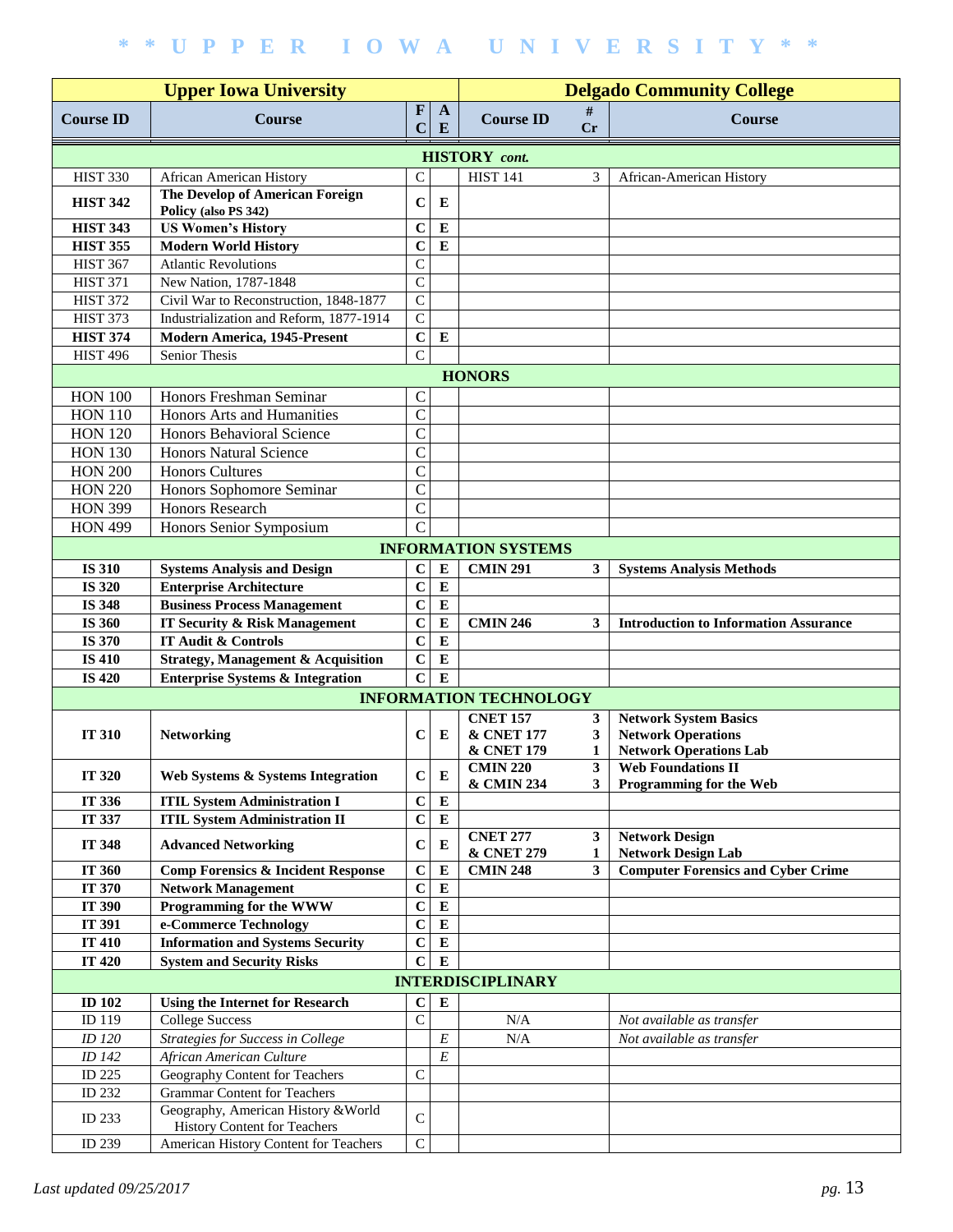|                                    | <b>Delgado Community College</b>                      |                                  |                   |                                    |                              |                                                      |                                                       |  |  |  |
|------------------------------------|-------------------------------------------------------|----------------------------------|-------------------|------------------------------------|------------------------------|------------------------------------------------------|-------------------------------------------------------|--|--|--|
| <b>Course ID</b>                   | <b>Course</b>                                         | $\mathbf F$<br>$\mathbf C$       | $\mathbf{A}$<br>E | <b>Course ID</b>                   | #<br>Cr                      |                                                      | <b>Course</b>                                         |  |  |  |
| <b>INTERDISCIPLINARY</b> cont.     |                                                       |                                  |                   |                                    |                              |                                                      |                                                       |  |  |  |
| ID 246                             | World History Content for Teachers                    | $\mathsf{C}$                     |                   |                                    |                              |                                                      |                                                       |  |  |  |
| ID 300                             | Practicum in Small Group Instruction                  | $\mathsf{C}$                     |                   |                                    |                              |                                                      |                                                       |  |  |  |
| ID 301                             | <b>Critical Thinking</b>                              |                                  | $\cal E$          | N/A                                |                              | Not available as transfer                            |                                                       |  |  |  |
| ID 350                             | <b>Student Development Seminar</b>                    | $\mathsf{C}$                     |                   |                                    |                              |                                                      |                                                       |  |  |  |
| ID 370                             | Careers: Theory and Strategies                        | $\overline{C}$                   |                   |                                    |                              |                                                      |                                                       |  |  |  |
| ID 498                             | Senior Project                                        |                                  | $\cal E$          | N/A                                |                              | Not available as transfer                            |                                                       |  |  |  |
|                                    |                                                       |                                  |                   | <b>MATHEMATICS</b>                 |                              |                                                      |                                                       |  |  |  |
| <b>MATH 100</b>                    | Critical Reasoning & Quantitative<br>Problem-Solving  | $\mathsf{C}$                     |                   |                                    |                              |                                                      |                                                       |  |  |  |
| <b>MATH 105</b>                    | <b>College Mathematics/Applications</b>               | $\mathbf C$                      | E                 | <b>MATH 128</b>                    | $\mathbf{3}$                 | <b>Applied Algebra</b>                               |                                                       |  |  |  |
| <b>MATH 107</b>                    | College Algebra                                       | $\mathbf C$                      | ${\bf E}$         | <b>MATH 130</b>                    | $\overline{\mathbf{3}}$      | <b>College Algebra</b>                               |                                                       |  |  |  |
| <b>MATH 109</b>                    | <b>Quantitative Methods</b>                           | $\mathbf C$                      | E                 | <b>MATH 151</b><br><b>MATH 220</b> | $\mathbf{3}$<br>$\mathbf{3}$ | <b>Finite Mathematics</b><br><b>Applied Calculus</b> |                                                       |  |  |  |
| <b>MATH 111</b>                    | Pre-Calculus Math                                     | $\mathsf{C}$                     |                   |                                    |                              |                                                      |                                                       |  |  |  |
| <b>MATH 115</b>                    | Trigonometry & Analytic Geometry                      | $\mathsf{C}$                     |                   |                                    |                              |                                                      |                                                       |  |  |  |
| <b>MATH 120</b>                    | Analytic Geometry and Calculus I                      | $\mathsf{C}$                     |                   | <b>MATH 221</b>                    | 5                            | Calculus I                                           |                                                       |  |  |  |
| <b>MATH 200</b>                    | Analytic Geometry and Calculus II                     | $\mathcal{C}$                    |                   | <b>MATH 222</b>                    | 5                            | Calculus II                                          |                                                       |  |  |  |
| <b>MATH 206</b>                    | Rational Problem Solving with Real<br>Systems         | $\mathsf{C}$                     |                   |                                    |                              |                                                      |                                                       |  |  |  |
| <b>MATH 210</b>                    | Analytic Geometry and Calculus III                    | $\mathsf{C}$                     |                   | <b>MATH 223</b>                    | $\overline{4}$               | Calculus III                                         |                                                       |  |  |  |
| <b>MATH 215</b>                    | Analytic Geometry and Calculus IV                     | $\mathbf C$                      |                   |                                    |                              |                                                      |                                                       |  |  |  |
| <b>MATH 220</b>                    | <b>Elementary Statistics</b>                          | $\overline{c}$                   | E                 | <b>MATH 203</b>                    | 3                            | <b>Introductory Statistics</b>                       |                                                       |  |  |  |
| <b>MATH 223</b>                    | Math for Elementary & Middle School                   | $\mathbf C$                      |                   |                                    |                              |                                                      |                                                       |  |  |  |
| <b>MATH 300</b>                    | <b>Differential Equations</b>                         | $\mathbf C$                      |                   |                                    |                              |                                                      |                                                       |  |  |  |
| <b>MATH 301</b>                    | Linear Algebra                                        | $\mathbf C$                      |                   |                                    |                              |                                                      |                                                       |  |  |  |
| <b>MATH 302</b>                    | <b>Mathematical Statistics I</b>                      | $\mathsf{C}$                     |                   |                                    |                              |                                                      |                                                       |  |  |  |
| MATH 303                           | Mathematical Statistics II                            | $\mathsf{C}$                     |                   |                                    |                              |                                                      |                                                       |  |  |  |
| <b>MATH 305</b>                    | <b>Discrete Mathematics</b>                           | $\mathsf{C}$                     |                   |                                    |                              |                                                      |                                                       |  |  |  |
| <b>MATH 310</b><br><b>MATH 333</b> | Intro to Advanced Mathematics                         | $\overline{C}$<br>$\overline{C}$ |                   |                                    |                              |                                                      |                                                       |  |  |  |
| <b>MATH 340</b>                    | Concepts of Geometry<br>Introduction to Real Analysis | $\overline{C}$                   |                   |                                    |                              |                                                      |                                                       |  |  |  |
| <b>MATH 342</b>                    | Numerical Analysis                                    | $\overline{C}$                   |                   |                                    |                              |                                                      |                                                       |  |  |  |
| <b>MATH 382</b>                    | Actuarial Science P Exam Prep                         | $\mathsf{C}$                     |                   |                                    |                              |                                                      |                                                       |  |  |  |
| <b>MATH 391</b>                    | <b>Financial Mathematics I</b>                        | $\mathsf{C}$                     |                   |                                    |                              |                                                      |                                                       |  |  |  |
| <b>MATH 392</b>                    | Financial Mathematics II                              | $\mathsf{C}$                     |                   |                                    |                              |                                                      |                                                       |  |  |  |
| <b>MATH 402</b>                    | Introduction to Modern Algebra                        | $\mathbf C$                      |                   |                                    |                              |                                                      |                                                       |  |  |  |
| <b>MATH 451</b>                    | Seminar                                               | $\mathbf C$                      |                   |                                    |                              |                                                      |                                                       |  |  |  |
|                                    |                                                       |                                  |                   | <b>MUSIC</b>                       |                              |                                                      |                                                       |  |  |  |
| <b>MUS 100</b>                     | <b>Introduction to Music</b>                          | $\mathbf C$                      | ${\bf E}$         | <b>MUSC 105</b>                    | 3                            | <b>Music Appreciation</b>                            |                                                       |  |  |  |
|                                    |                                                       |                                  |                   | <b>MUSC 213</b>                    | 3                            | <b>Intro to Music Literature I</b>                   |                                                       |  |  |  |
|                                    |                                                       |                                  |                   | <b>MUSC 141</b>                    | 1                            | Chorus I                                             |                                                       |  |  |  |
|                                    |                                                       |                                  |                   | <b>MUSC 142</b><br><b>MUSC 149</b> | 1<br>1                       | Chorus II<br>Gospel Choir I                          |                                                       |  |  |  |
|                                    |                                                       |                                  |                   | <b>MUSC 150</b>                    | 1                            | Gospel Choir II                                      | Up to $3$ credits of choir<br>courses may transfer as |  |  |  |
|                                    |                                                       |                                  |                   | <b>MUSC 151</b>                    | 1                            | Chamber Choir I                                      | fulfilling a UIU Gen Ed                               |  |  |  |
| MUS 121/122                        | Concert Choir                                         | C                                |                   | <b>MUSC 152</b>                    | 1                            | Chamber Choir II                                     | Arts/Humanities                                       |  |  |  |
|                                    |                                                       |                                  |                   | <b>MUSC 241</b>                    | 1                            | Chorus III                                           | requirement; any<br>additional choir credits          |  |  |  |
|                                    |                                                       |                                  |                   | <b>MUSC 242</b>                    | 1                            | Chorus IV                                            | transfer as general                                   |  |  |  |
|                                    |                                                       |                                  |                   | <b>MUSC 249</b>                    | 1                            | Gospel Choir III                                     | elective credits.                                     |  |  |  |
|                                    |                                                       |                                  |                   | <b>MUSC 250</b><br><b>MUSC 251</b> | 1<br>1                       | Gospel Choir IV<br>Chamber Choir III                 |                                                       |  |  |  |
|                                    |                                                       |                                  |                   | <b>MUSC 252</b>                    | 1                            | Chamber Choir IV                                     |                                                       |  |  |  |
| <b>MUS 200</b>                     | American Jazz Styles                                  |                                  | $\cal E$          | <b>MUSC 137</b>                    | $\mathfrak{Z}$               | Jazz Appreciation                                    |                                                       |  |  |  |
| <b>MUS 202</b>                     | American Popular Music                                |                                  | $\cal E$          |                                    |                              |                                                      |                                                       |  |  |  |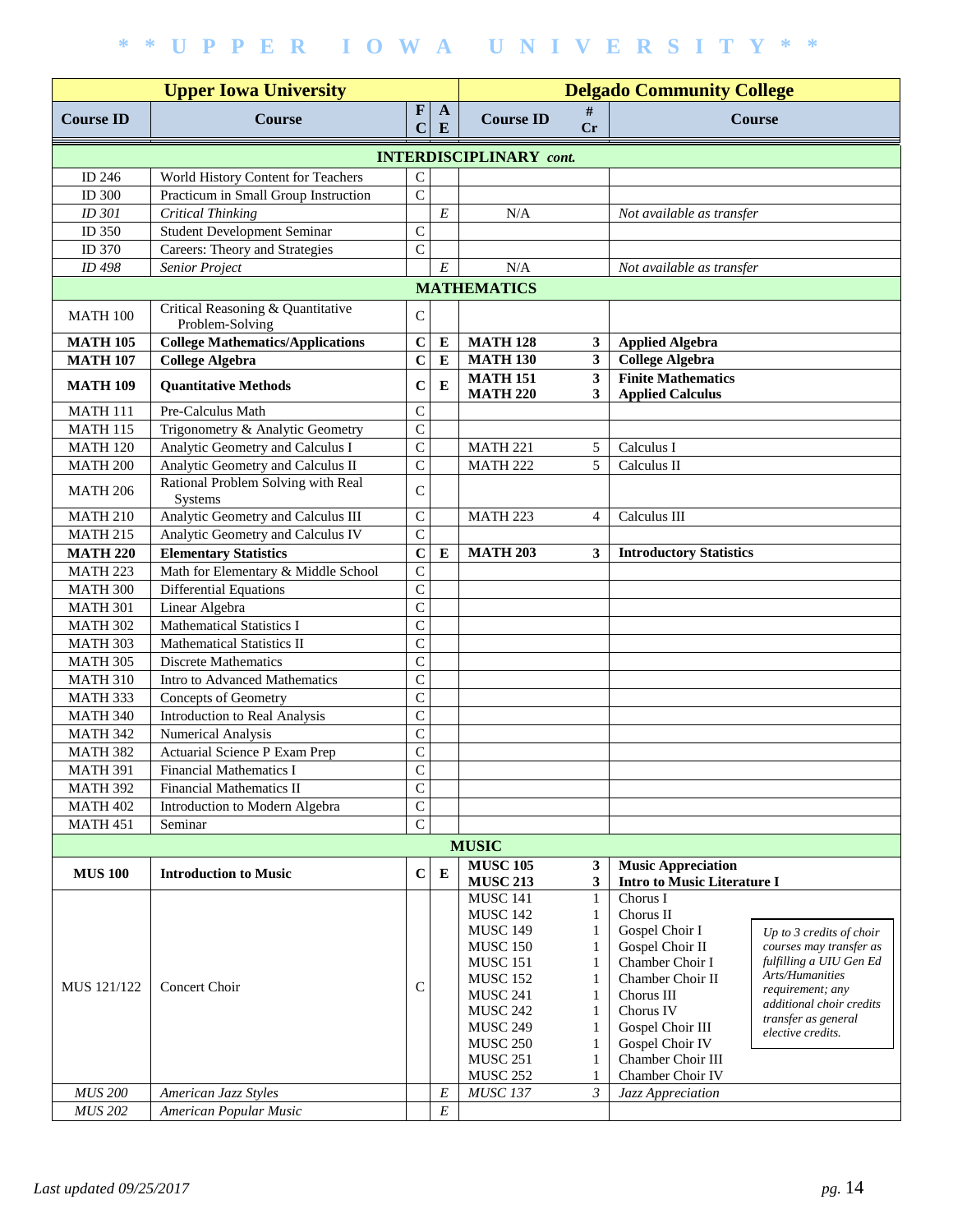|                  |                                                                        | <b>Delgado Community College</b> |                   |                                    |         |                                                                                |
|------------------|------------------------------------------------------------------------|----------------------------------|-------------------|------------------------------------|---------|--------------------------------------------------------------------------------|
| <b>Course ID</b> | <b>Course</b>                                                          | $\mathbf{F}$<br>C                | $\mathbf{A}$<br>E | <b>Course ID</b>                   | #<br>Cr | <b>Course</b>                                                                  |
|                  |                                                                        |                                  |                   | <b>NURSING</b>                     |         |                                                                                |
| <b>NUR 305</b>   | <b>Professional Communication for</b><br><b>Nurses</b>                 | $\mathbf C$                      | E                 |                                    |         |                                                                                |
| <b>NUR 315</b>   | <b>Professional Nursing Practice</b>                                   | $\mathbf C$                      | ${\bf E}$         |                                    |         |                                                                                |
| <b>NUR 325</b>   | <b>Integ. Concepts of Nursing Care I</b>                               | $\mathbf C$                      | $\bf{E}$          |                                    |         |                                                                                |
| <b>NUR 331</b>   | <b>Complementary and Alternative</b><br><b>Health Care</b>             | $\mathbf C$                      | E                 |                                    |         |                                                                                |
| <b>NUR 335</b>   | <b>Integ. Concepts of Nursing Care II</b>                              | $\mathbf C$                      | $\bf{E}$          |                                    |         |                                                                                |
| <b>NUR 340</b>   | <b>Community Health Nursing</b>                                        | $\mathbf C$                      | $\bf{E}$          |                                    |         |                                                                                |
| <b>NUR 352</b>   | <b>Exploring Transcultural Nursing</b>                                 | $\mathbf C$                      | ${\bf E}$         |                                    |         |                                                                                |
| <b>NUR 400</b>   | <b>Evidence Based Practice in Nursing</b>                              | $\mathbf C$                      | ${\bf E}$         |                                    |         |                                                                                |
| <b>NUR420</b>    | <b>Nursing Leadership &amp; Management</b>                             | $\mathbf C$                      | $\bf{E}$          |                                    |         |                                                                                |
| <b>NUR 430</b>   | <b>History of Nursing</b>                                              | $\mathbf C$                      | $\bf{E}$          |                                    |         |                                                                                |
| <b>NUR432</b>    | <b>Honoring Self-Care: Balancing Mind,</b><br><b>Body &amp; Spirit</b> | $\mathbf C$                      | E                 |                                    |         |                                                                                |
| <b>NUR434</b>    | <b>Introduction to Global Health</b>                                   | $\mathbf C$                      | $\bf{E}$          |                                    |         |                                                                                |
| <b>NUR 436</b>   | <b>Understanding Nursing Theory</b>                                    | $\mathbf C$                      | $\bf{E}$          |                                    |         |                                                                                |
| <b>NUR 438</b>   | Our Image: The Image of Nursing                                        | $\mathbf C$                      | $\bf{E}$          |                                    |         |                                                                                |
| <b>NUR 440</b>   | <b>Service Learning</b>                                                | $\mathbf C$                      | $\bf{E}$          |                                    |         |                                                                                |
| <b>NUR 442</b>   | <b>Understanding Healthcare Policy</b>                                 | $\mathbf C$                      | $\bf{E}$          |                                    |         |                                                                                |
| <b>NUR450</b>    | <b>Nursing Concepts Capstone I</b>                                     | $\mathbf C$                      | $\bf{E}$          |                                    |         |                                                                                |
| <b>NUR 455</b>   | <b>Nursing Concepts Capstone II</b>                                    | $\mathbf C$                      | ${\bf E}$         |                                    |         |                                                                                |
|                  |                                                                        |                                  |                   | <b>PHILOSOPHY</b>                  |         |                                                                                |
|                  |                                                                        |                                  |                   |                                    |         |                                                                                |
| <b>PHIL 150</b>  | <b>Introduction to Philosophy</b>                                      | $\bf C$                          | E                 | <b>PHIL 101</b>                    | 3       | <b>Introduction to Philosophy</b>                                              |
| <b>PHIL 202</b>  | <b>Contemporary Ethics</b>                                             | $\mathbf C$                      | ${\bf E}$         | <b>PHIL 175</b>                    | 3       | <b>Introduction to Ethics</b>                                                  |
|                  |                                                                        |                                  |                   | PHYSICAL SCIENCE / PHYSICS         |         |                                                                                |
| <b>PHY 105</b>   | <b>Conceptual Physics</b>                                              | ${\bf C}$                        |                   | <b>PHYS 101</b>                    | 4       | Introduction to Concepts in Physics                                            |
| PHY 109          | Introduction to Astronomy Lab                                          | $\mathsf C$                      |                   |                                    |         |                                                                                |
| <b>PHY 110</b>   | <b>Introduction to Astronomy</b>                                       | $\mathbf C$                      | E                 | <b>SCIE 111</b><br><b>SCIE 112</b> | 3<br>3  | <b>Astronomy/The Solar System</b><br><b>Astronomy/Stars and Galaxies</b>       |
| <b>PHY 111</b>   | <b>Introductory Physics I</b>                                          | $\mathcal{C}$                    |                   | <b>PHYS 141</b><br><b>PHYS 221</b> | 3<br>3  | Physics I (Algebra/Trigonometry based)<br>Physics I (Calculus based)           |
| <b>PHY 112</b>   | <b>Introduction Physics Laboratory I</b>                               | $\mathsf{C}$                     |                   | <b>PHYS 143</b><br><b>PHYS 223</b> | 1<br>1  | Physics I Lab (Algebra/Trigonometry based)<br>Physics I Lab (Calculus based)   |
| PHY 113          | <b>Introductory Physics II</b>                                         | $\mathbf C$                      |                   | <b>PHYS 142</b><br><b>PHSY 222</b> | 3<br>3  | Physics II (Algebra/Trigonometry based)<br>Physics II (Calculus based)         |
| PHY 114          | <b>Introductory Physics Laboratory II</b>                              | C                                |                   | <b>PHYS 144</b><br><b>PHSY 224</b> |         | Physics II Lab (Algebra/Trigonometry based)<br>Physics II Lab (Calculus based) |
|                  |                                                                        |                                  |                   | POLITICAL SCIENCE                  |         |                                                                                |
| <b>PS 100</b>    | <b>US Government</b>                                                   | $\bf C$                          | ${\bf E}$         | <b>POLI 180</b>                    | 3       | <b>American Government</b>                                                     |
| <b>PS 211</b>    | <b>International Relations</b>                                         | $\mathbf C$                      | ${\bf E}$         |                                    |         |                                                                                |
| PS 212           | <b>Comparative Politics</b>                                            | $\mathsf C$                      |                   |                                    |         |                                                                                |
| <b>PS 222</b>    | <b>Introduction to Political Society</b>                               | $\mathsf C$                      |                   |                                    |         |                                                                                |
| <b>PS 230</b>    | <b>State and Local Government</b>                                      | $\bf C$                          | $\bf{E}$          |                                    |         |                                                                                |
| <b>PS 342</b>    | The Dev of Amer Foreign Policy<br>(also HIST 342)                      | $\mathbf C$                      | E                 |                                    |         |                                                                                |
| PS 362           | <b>The Legislative Process</b>                                         | $\mathbf C$                      | ${\bf E}$         |                                    |         |                                                                                |
| PS 368           | Political Parties and Interest Groups                                  | $\mathsf C$                      |                   |                                    |         |                                                                                |
| PS 380           | Congress and the Presidency                                            | ${\bf C}$                        |                   |                                    |         |                                                                                |
| PS 403           | Internship                                                             | $\mathbf C$                      |                   |                                    |         |                                                                                |
| PS 411           | American Constitutional Law I                                          |                                  | $\cal E$          |                                    |         |                                                                                |
| <b>PS 412</b>    | <b>American Constitutional Law II</b>                                  | $\mathbf C$                      | $\bf{E}$          |                                    |         |                                                                                |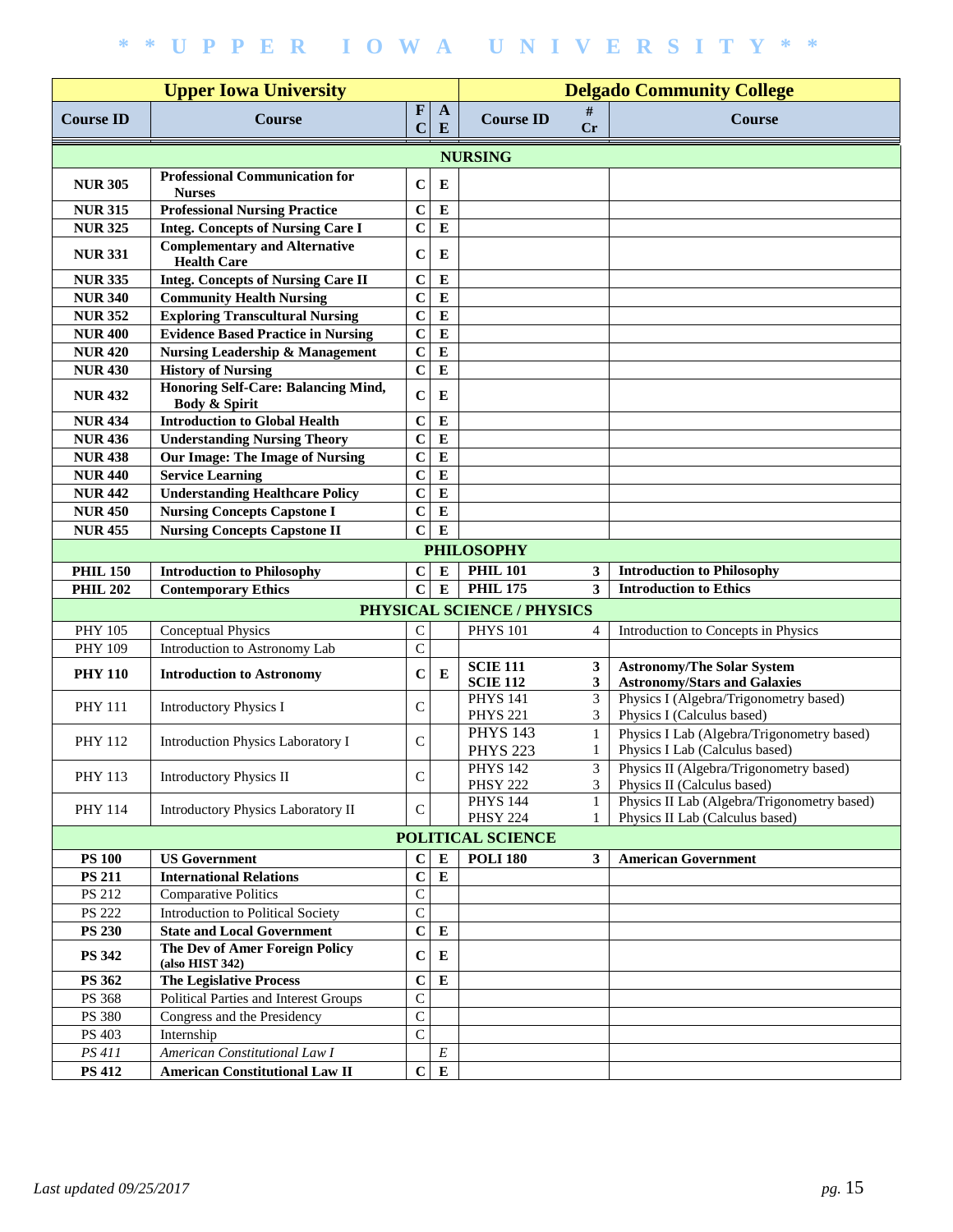|                  |                                                                         | <b>Delgado Community College</b> |                   |                                    |                         |                                                                        |
|------------------|-------------------------------------------------------------------------|----------------------------------|-------------------|------------------------------------|-------------------------|------------------------------------------------------------------------|
| <b>Course ID</b> | <b>Course</b>                                                           | $\mathbf F$<br>$\mathbf C$       | $\mathbf{A}$<br>E | <b>Course ID</b>                   | #<br>Cr                 | <b>Course</b>                                                          |
|                  |                                                                         |                                  |                   | <b>PSYCHOLOGY</b>                  |                         |                                                                        |
| <b>PSY 142</b>   | Human Growth, Development and<br>Guidance (also EDU 142)                | $\mathbf C$                      | E                 | <b>OCTA 212</b><br><b>PSYC 226</b> | 3                       | <b>Developmental Considerations</b><br><b>Developmental Psychology</b> |
| <b>PSY 190</b>   | <b>General Psychology</b>                                               | $\mathbf C$                      | ${\bf E}$         | <b>PSYC 127</b>                    | $\overline{\mathbf{3}}$ | <b>General Psychology</b>                                              |
| <b>PSY 201</b>   | Adjustment                                                              | $\mathbf C$                      | ${\bf E}$         | <b>PSYC 217</b>                    | $\mathbf{3}$            | <b>Psychology of Adjustment</b>                                        |
| <b>PSY 212</b>   | Developmental Psy:Birth-Adolescence                                     |                                  | E                 |                                    |                         |                                                                        |
| <b>PSY 221</b>   | <b>Introduction to Human Services</b>                                   |                                  | E                 | <b>SOCI</b> 153                    | $\mathfrak{Z}$          | Introduction to Social Welfare                                         |
| <b>PSY 222</b>   | Developmental Psy: Young- Late Adult                                    |                                  | $\overline{E}$    |                                    |                         |                                                                        |
| <b>PSY 232</b>   | Group Dynamics (also SOC 232)                                           | $\mathbf C$                      | ${\bf E}$         | <b>OCTA 202</b>                    | $\mathbf{3}$            | <b>Group Skills</b>                                                    |
| <b>PSY 240</b>   | <b>Conflict Resolution</b>                                              | $\mathbf C$                      | ${\bf E}$         |                                    |                         |                                                                        |
| <b>PSY 260</b>   | Gender Roles (also SOC 260)                                             | $\mathbf C$                      | ${\bf E}$         |                                    |                         |                                                                        |
| <b>PSY 270</b>   | <b>Human Sexuality</b>                                                  | $\mathbf C$                      | $\bf{E}$          | <b>PSYC 112</b>                    | 3                       | <b>Human Sexuality</b>                                                 |
| <b>PSY 302</b>   | <b>Substance Abuse</b>                                                  | $\mathbf C$                      | ${\bf E}$         | <b>CRJU 222</b>                    | $\mathbf{3}$            | <b>Drug Abuse</b>                                                      |
| <b>PSY 310</b>   | Social Psychology (also SOC 310)                                        | $\mathbf C$                      | E                 | <b>PSCY 245</b>                    | 3                       | <b>Social Psychology</b>                                               |
| <b>PSY 323</b>   | Cognition                                                               | $\mathbf C$                      | ${\bf E}$         |                                    |                         |                                                                        |
| <b>PSY 335</b>   | <b>Biology and Behavior</b>                                             | $\mathbf C$                      | ${\bf E}$         |                                    |                         |                                                                        |
| <b>PSY 338</b>   | <b>Motivation</b>                                                       | $\mathbf C$                      | E                 |                                    |                         |                                                                        |
| <b>PSY 355</b>   | <b>Skills/Strategies in Helping Professions</b>                         | $\mathbf C$                      | ${\bf E}$         |                                    |                         |                                                                        |
| <b>PSY 360</b>   | <b>Abnormal Psychology</b>                                              | $\mathbf C$                      | ${\bf E}$         | <b>PSYC 240</b>                    | 3                       | <b>Abnormal Psychology</b>                                             |
| <b>PSY 373</b>   | <b>Research Methods</b>                                                 | $\mathbf C$                      | ${\bf E}$         |                                    |                         |                                                                        |
| <b>PSY 375</b>   | <b>Methods in Human Services I</b><br>(aiso SOC 375)                    | $\mathbf C$                      | E                 |                                    |                         |                                                                        |
| <b>PSY 377</b>   | Methods in Human Services II<br>$(also$ SOC 377)                        |                                  | E                 |                                    |                         |                                                                        |
| PSY 383          | Human Behavior in the Social<br>Environment (also SOC 383)              |                                  | E                 |                                    |                         |                                                                        |
| <b>PSY 391</b>   | Social Work Practice I: Individuals                                     |                                  | E                 |                                    |                         |                                                                        |
| <b>PSY 392</b>   | Social Work Practice II: Families/Groups                                |                                  | E                 |                                    |                         |                                                                        |
| PSY 393          | <b>Social Work Practice III: Communities</b><br>and Social Institutions |                                  | E                 |                                    |                         |                                                                        |
| <b>PSY 394</b>   | Psychology of Aging                                                     | $\mathsf{C}$                     |                   |                                    |                         |                                                                        |
| <b>PSY 397</b>   | Social Gerontology (also SOC 397)                                       | $\mathbf C$                      | ${\bf E}$         | <b>SOCI 257</b>                    | 3                       | Social Gerontology: Aging and the Life Cycle                           |
| <b>PSY 403</b>   | Internship                                                              | $\mathbf C$                      | ${\bf E}$         |                                    |                         |                                                                        |
| PSY 409          | Psychology of Disaster (also SOC 409)                                   |                                  | $\cal E$          |                                    |                         |                                                                        |
| <b>PSY 432</b>   | <b>Personality</b>                                                      | $\mathbf C$                      | $\bf{E}$          |                                    |                         |                                                                        |
| <b>PSY 440</b>   | <b>Industrial Psychology</b>                                            | $\mathbf C$                      | E                 |                                    |                         |                                                                        |
| <b>PSY 444</b>   | <b>Assessment</b>                                                       | $\mathbf C$                      | ${\bf E}$         |                                    |                         |                                                                        |
| <b>PSY 445</b>   | <b>Learning and Memory</b>                                              | $\mathbf C$                      | E                 |                                    |                         |                                                                        |
| <b>PSY 454</b>   | <b>Issues/Ethics in Helping Professions</b>                             | $\mathbf C$                      | ${\bf E}$         |                                    |                         |                                                                        |
| <b>PSY 474</b>   | <b>Organizational Behavior</b><br>(also BA 474)                         | $\mathbf C$                      | E                 |                                    |                         |                                                                        |
|                  |                                                                         |                                  |                   | PUBLIC ADMINISTRATION              |                         |                                                                        |
| PA 305           | <b>Grant Writing</b>                                                    |                                  | E                 |                                    |                         |                                                                        |
| PA 306           | Principles of Emergency Management                                      |                                  | $\overline{E}$    |                                    |                         |                                                                        |
| PA 320           | Political & Policy Basis of Emergency<br>Management                     |                                  | E                 |                                    |                         |                                                                        |
| PA 332           | <b>Emergency Preparedness and Planning</b>                              |                                  | E                 |                                    |                         |                                                                        |
| PA 346           | Disaster Response and Recovery                                          |                                  | $\cal E$          | <b>HSEM 245</b>                    | $\mathfrak{Z}$          | Natural Disaster and Terrorist Incidents                               |
| PA 364           | <b>Public Administration</b>                                            | $\mathbf C$                      | ${\bf E}$         |                                    |                         |                                                                        |
| PA 371           | Urban Management                                                        |                                  | $\cal E$          |                                    |                         |                                                                        |
| PA 403           | Internship                                                              |                                  | $\cal E$          |                                    |                         |                                                                        |
| PA 404           | <b>Integrated Emergency Management</b>                                  |                                  | $\cal E$          |                                    |                         |                                                                        |
| PA 414           | Principles/Practice of Hazards Mitigation                               |                                  | $\cal E$          |                                    |                         |                                                                        |
| PA 430           | Cases in Public Administration                                          |                                  | $\cal E$          |                                    |                         |                                                                        |
| PA 440           | <b>Public Budgeting Process</b>                                         |                                  | $\cal E$          |                                    |                         |                                                                        |
| PA 445           | <b>Administrative Law</b>                                               | $\mathbf C$                      | ${\bf E}$         |                                    |                         |                                                                        |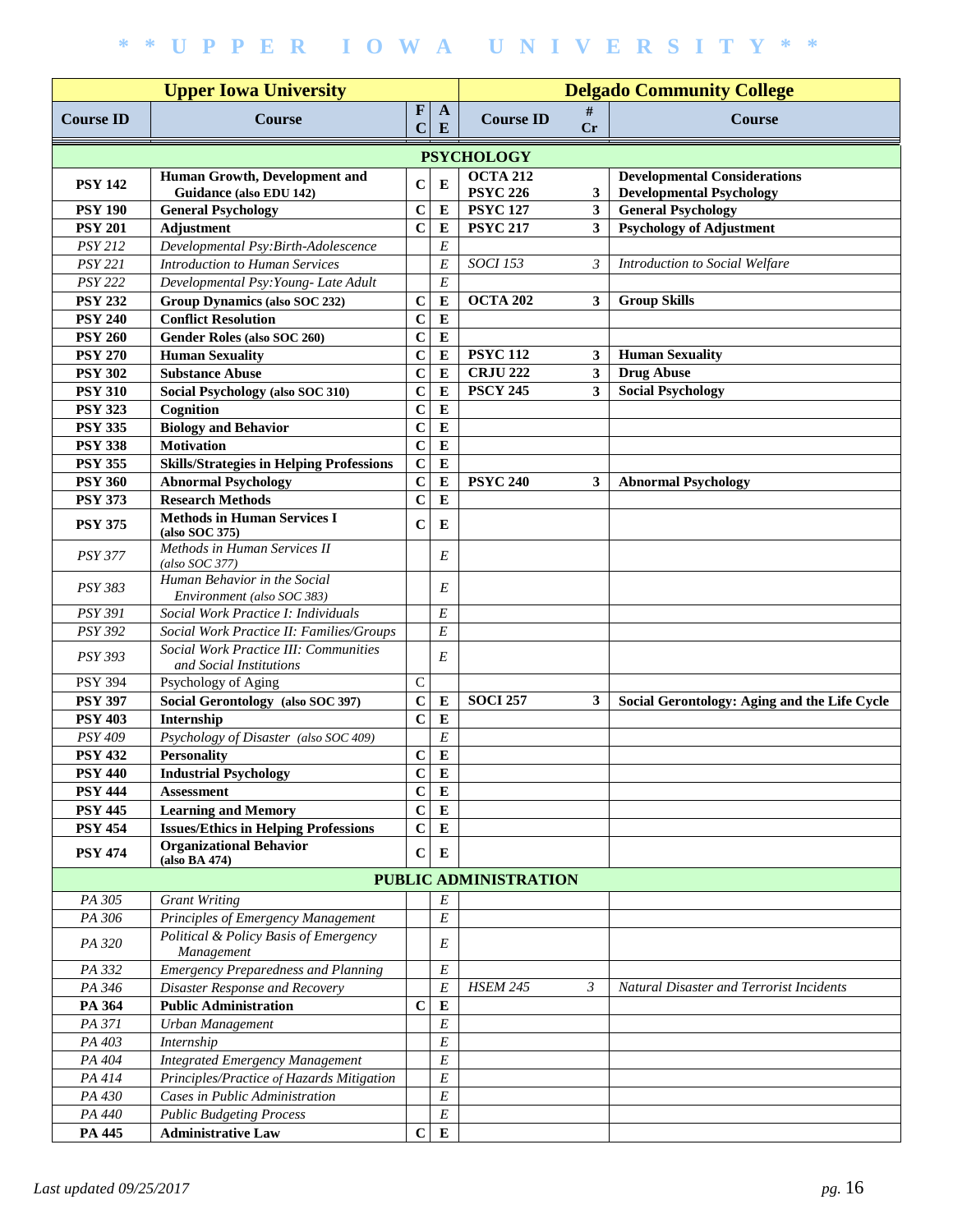|                  |                                                                | <b>Delgado Community College</b> |                   |                             |              |                                      |  |  |  |
|------------------|----------------------------------------------------------------|----------------------------------|-------------------|-----------------------------|--------------|--------------------------------------|--|--|--|
| <b>Course ID</b> | <b>Upper Iowa University</b><br><b>Course</b>                  | $\boldsymbol{\mathrm{F}}$<br>C   | $\mathbf{A}$<br>E | <b>Course ID</b>            | #<br>Cr      | <b>Course</b>                        |  |  |  |
|                  |                                                                |                                  |                   | <b>RELIGION</b>             |              |                                      |  |  |  |
| <b>REL 120</b>   | <b>Introduction to World Religions</b>                         | $\mathbf C$                      | $\bf{E}$          |                             |              |                                      |  |  |  |
| <b>REL 125</b>   | Introduction to the Old Testament                              | $\mathsf{C}$                     |                   |                             |              |                                      |  |  |  |
| <b>REL 126</b>   | Introduction to the New Testament                              | $\mathcal{C}$                    |                   |                             |              |                                      |  |  |  |
| <b>REL 205</b>   | Religions of Asia                                              |                                  | $\cal E$          |                             |              |                                      |  |  |  |
| <b>SOCIOLOGY</b> |                                                                |                                  |                   |                             |              |                                      |  |  |  |
| <b>SOC 110</b>   | <b>Principles of Sociology</b>                                 | $\bf C$                          | E                 | <b>SOCI 151</b>             | 3            | <b>Introduction to Sociology</b>     |  |  |  |
| <b>SOC 220</b>   | <b>Social Problems</b>                                         | $\mathbf C$                      | ${\bf E}$         | <b>SOCI 155</b>             | $\mathbf{3}$ | <b>Social Problems</b>               |  |  |  |
| <b>SOC 224</b>   | Intro to Criminal Justice (also CJ 224)                        | $\mathbf C$                      | ${\bf E}$         | <b>CRJU 105</b>             | 3            | <b>The Criminal Justice System</b>   |  |  |  |
| <b>SOC 232</b>   | Group Dynamics (also PSY 232)                                  | $\mathbf C$                      | ${\bf E}$         |                             |              |                                      |  |  |  |
| <b>SOC 237</b>   | Criminal Law (also CJ 237)                                     | $\mathbf C$                      | ${\bf E}$         | <b>CRJU 160</b>             | $\mathbf{3}$ | <b>Criminal Law</b>                  |  |  |  |
| <b>SOC 240</b>   | <b>Diverse Cultures in America</b>                             | $\mathbf C$                      | ${\bf E}$         | <b>SOCI 250</b>             | 3            | <b>Studies in Cultural Diversity</b> |  |  |  |
| <b>SOC 260</b>   | Gender Roles (also PSY 260)                                    | $\mathbf C$                      | ${\bf E}$         |                             |              |                                      |  |  |  |
| <b>SOC 291</b>   | <b>Community Oriented Policing</b>                             | $\mathbf C$                      | ${\bf E}$         |                             |              |                                      |  |  |  |
| <b>SOC 304</b>   | Globalization                                                  | $\mathbf C$                      | ${\bf E}$         |                             |              |                                      |  |  |  |
| <b>SOC 310</b>   | Social Psychology (also PSY 310)                               | $\mathbf C$                      | $\bf{E}$          | <b>PSYC 245</b>             | 3            | <b>Social Psychology</b>             |  |  |  |
| <b>SOC 315</b>   | Juvenile Justice (also CJ 315)                                 | $\mathbf C$                      | $\bf{E}$          | <b>CRJU 246</b>             | $\mathbf{3}$ | <b>Juvenile Justice System</b>       |  |  |  |
| <b>SOC 321</b>   | Juvenile Delinquency (also CJ 321)                             | $\mathbf C$                      | ${\bf E}$         | <b>CRJU/SOCI 240</b>        | $\mathbf{3}$ | <b>Juvenile Delinquency</b>          |  |  |  |
| <b>SOC 333</b>   | Criminology (also CJ 333)                                      | $\mathbf C$                      | ${\bf E}$         | <b>CRJU/SOCI 209</b>        | $\mathbf{3}$ | Criminology                          |  |  |  |
| <b>SOC 334</b>   | <b>Intro Sociological Research Methods</b>                     | $\mathbf C$                      | $\bf{E}$          |                             |              |                                      |  |  |  |
| <b>SOC 337</b>   | Victimology (also CJ 337)                                      | $\mathbf C$                      | ${\bf E}$         | <b>CRJU/SOCI 270</b>        | $\mathbf{3}$ | Victimology                          |  |  |  |
| <b>SOC 347</b>   | <b>Deviance and Social Control</b>                             | $\mathbf C$                      | $\bf{E}$          |                             |              |                                      |  |  |  |
| <b>SOC 353</b>   | Sociology of Law                                               | $\overline{C}$                   |                   |                             |              |                                      |  |  |  |
| <b>SOC 361</b>   | <b>Marriage and the Family</b>                                 | $\mathbf C$                      | $\bf{E}$          | <b>SOCI 255</b>             | 3            | <b>Marriage and the Family</b>       |  |  |  |
| SOC 362          | Criminal Investigations (also CJ 362)                          |                                  | $\cal E$          |                             |              |                                      |  |  |  |
| <b>SOC 363</b>   | <b>Social Stratification</b>                                   | $\mathbf C$                      | ${\bf E}$         |                             |              |                                      |  |  |  |
| <b>SOC 365</b>   | Sociology of Policing (also CJ 365)                            | $\mathbf C$                      | $\bf{E}$          |                             |              |                                      |  |  |  |
| SOC 367          | Ethics in Criminal Justice (also CJ 367)                       |                                  | E                 |                             |              |                                      |  |  |  |
|                  | <b>Methods in Human Services I</b>                             |                                  |                   |                             |              |                                      |  |  |  |
| <b>SOC 375</b>   | (also PSY 375)                                                 | $\mathbf C$                      | E                 |                             |              |                                      |  |  |  |
| SOC 377          | Methods in Human Services II                                   |                                  | E                 |                             |              |                                      |  |  |  |
|                  | $(also$ $PSY$ 377)<br><b>Corrections and Punishment</b>        |                                  |                   |                             |              |                                      |  |  |  |
| <b>SOC 380</b>   | (also CJ 380)                                                  | $\mathbf C$                      | E                 |                             |              |                                      |  |  |  |
| <b>SOC 381</b>   | <b>Political Sociology</b>                                     | $\mathbf C$                      | ${\bf E}$         |                             |              |                                      |  |  |  |
| SOC 383          | Human Behavior in the Social                                   |                                  | E                 |                             |              |                                      |  |  |  |
|                  | Environment (also PSY 383)                                     |                                  |                   |                             |              |                                      |  |  |  |
| <b>SOC 384</b>   | <b>Social Welfare Programs and Policies</b>                    | $\mathbf C$                      | $\bf{E}$          |                             |              |                                      |  |  |  |
| <b>SOC 388</b>   | <b>Comparative Study of Criminal</b>                           | $\mathbf C$                      | E                 |                             |              |                                      |  |  |  |
| <b>SOC 392</b>   | <b>Justice</b><br>Sociological Theory                          | $\mathsf C$                      |                   |                             |              |                                      |  |  |  |
| <b>SOC 398</b>   | Justice Administration (also CJ 398)                           | $\mathbf C$                      | E                 |                             |              |                                      |  |  |  |
| <b>SOC 403</b>   | Internship                                                     | $\mathbf C$                      | ${\bf E}$         |                             |              |                                      |  |  |  |
| <b>SOC 418</b>   | <b>Applied Research Methods</b>                                | $\mathbf C$                      | ${\bf E}$         |                             |              |                                      |  |  |  |
|                  |                                                                |                                  |                   |                             |              |                                      |  |  |  |
|                  |                                                                |                                  |                   | <b>SOFTWARE ENGINEERING</b> |              |                                      |  |  |  |
| <b>SE 200</b>    | <b>Adv. Computer Programming</b>                               | $\bf C$                          | E                 | <b>CMIN 257</b>             | 3            | <b>JAVA Programming II</b>           |  |  |  |
| <b>SE 256</b>    | <b>Game Design and Programming</b>                             | $\mathbf C$                      | ${\bf E}$         |                             |              |                                      |  |  |  |
| <b>SE 300</b>    | <b>Data Structures and Algorithms</b>                          | $\mathbf C$                      | ${\bf E}$         |                             |              |                                      |  |  |  |
| <b>SE 310</b>    | <b>S/W Application and Interface Design</b>                    | $\mathbf C$                      | ${\bf E}$         |                             |              |                                      |  |  |  |
| <b>SE 348</b>    | <b>Informatics &amp;Knowledge Engineering</b>                  | $\mathbf C$                      | ${\bf E}$         |                             |              |                                      |  |  |  |
| <b>SE 360</b>    | <b>Visualization and Graphics</b>                              | $\mathbf C$                      | ${\bf E}$         |                             |              |                                      |  |  |  |
| <b>SE 370</b>    | <b>Big Data Processing, Warehousing,</b><br><b>Data Mining</b> | $\mathbf C$                      | E                 |                             |              |                                      |  |  |  |
| <b>SE 410</b>    | S/W Testing Validation & Verification                          | $\bf C$                          | ${\bf E}$         |                             |              |                                      |  |  |  |
| <b>SE 420</b>    | <b>Appl's of Visualization Techniques</b>                      | $\mathbf C$                      | ${\bf E}$         |                             |              |                                      |  |  |  |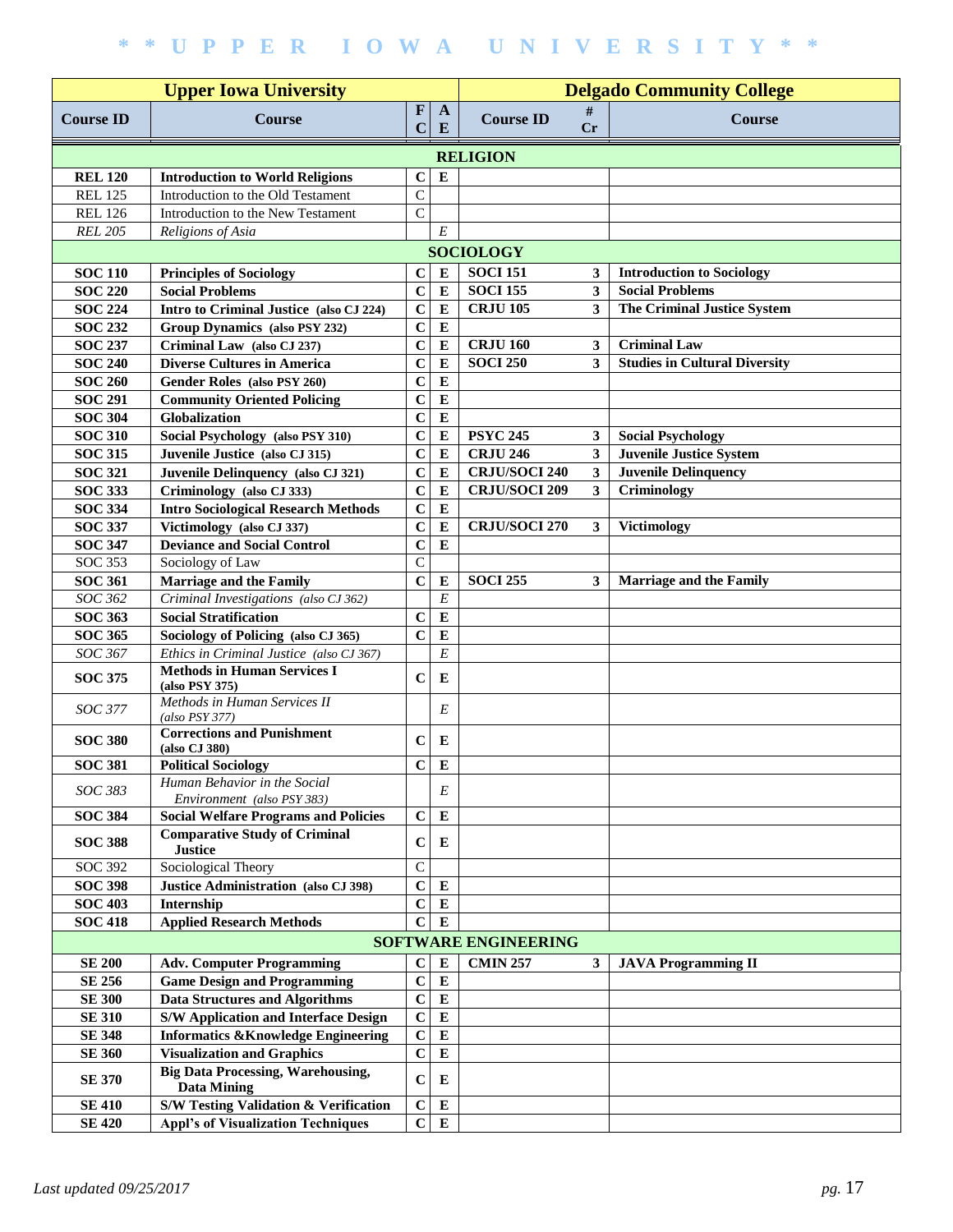| <b>Upper Iowa University</b> |                                                          |                             |                                    | <b>Delgado Community College</b>   |                                        |                                                                   |  |  |  |  |  |
|------------------------------|----------------------------------------------------------|-----------------------------|------------------------------------|------------------------------------|----------------------------------------|-------------------------------------------------------------------|--|--|--|--|--|
| <b>Course ID</b>             | <b>Course</b>                                            | $\mathbf{F}$<br>$\mathbf C$ | $\mathbf{A}$<br>${\bf E}$          | <b>Course ID</b>                   | #<br>$C_{r}$                           | <b>Course</b>                                                     |  |  |  |  |  |
|                              |                                                          |                             |                                    | <b>SPANISH</b>                     |                                        |                                                                   |  |  |  |  |  |
| <b>SPN 101</b>               | <b>Beginning Spanish I</b>                               | $\mathbf C$                 | ${\bf E}$                          | <b>SPAN 101</b>                    | 3                                      | <b>Elementary Spanish I</b>                                       |  |  |  |  |  |
| <b>SPN 102</b>               | <b>Beginning Spanish II</b>                              | $\mathbf C$                 | ${\bf E}$                          | <b>SPAN 102</b>                    | $\overline{\mathbf{3}}$                | <b>Elementary Spanish II</b>                                      |  |  |  |  |  |
| <b>SPN 125</b>               | Intro to Hispanic Culture and Society                    | $\mathbf C$                 | ${\bf E}$                          | <b>SPAN 204</b>                    | $\overline{\mathbf{3}}$                | <b>Civilization and Cultures of Hispanoamerica</b>                |  |  |  |  |  |
| <b>SPN 201</b>               | Intermediate Spanish I                                   | $\mathsf{C}$                |                                    | <b>SPAN 201</b>                    | 3                                      | Intermediate Spanish I                                            |  |  |  |  |  |
| <b>SPN 202</b>               | Intermediate Spanish II                                  | $\mathbf C$                 |                                    | <b>SPAN 202</b>                    | 3                                      | Intermediate Spanish II                                           |  |  |  |  |  |
| <b>SPN 301</b>               | Advanced Spanish I                                       | $\mathsf{C}$                |                                    |                                    |                                        |                                                                   |  |  |  |  |  |
| <b>SPN 302</b>               | Advanced Spanish II                                      | $\mathbf C$                 |                                    |                                    |                                        |                                                                   |  |  |  |  |  |
| <b>SPN 306</b>               | <b>Culture and Society of Spain</b>                      | $\mathbf C$                 | E                                  |                                    |                                        |                                                                   |  |  |  |  |  |
| <b>SPN 320</b>               | Intro to Modern Hispanic Literature                      | $\mathsf{C}$                |                                    |                                    |                                        |                                                                   |  |  |  |  |  |
| <b>SPN 401</b>               | Professional Spanish                                     | $\overline{C}$              |                                    |                                    |                                        |                                                                   |  |  |  |  |  |
|                              | <b>THEATRE</b>                                           |                             |                                    |                                    |                                        |                                                                   |  |  |  |  |  |
| <b>THE 110</b>               | <b>Introduction to Theatre</b>                           | $\mathbf C$                 | ${\bf E}$                          | <b>THEA 101</b>                    | $\mathbf{3}$                           | <b>Introduction to Theatre</b>                                    |  |  |  |  |  |
| <b>THE 213</b>               | Principles of Acting                                     | $\mathbf C$                 |                                    | <b>THEA 111</b>                    | $\overline{3}$                         | Acting I                                                          |  |  |  |  |  |
|                              |                                                          |                             |                                    | <b>THEA 241</b>                    | 3                                      | Acting for the Camera                                             |  |  |  |  |  |
|                              | GENERAL EDUCATION NON-COURSE EQUIVALENT TRANSFER OPTIONS |                             |                                    |                                    |                                        |                                                                   |  |  |  |  |  |
|                              |                                                          |                             |                                    | <b>ANTH 165</b>                    | 3                                      | Physical Anthropology                                             |  |  |  |  |  |
|                              |                                                          |                             |                                    | <b>ASLS 101</b><br><b>ASLS 102</b> | 3<br>$\ensuremath{\mathfrak{Z}}$       | American Sign Language I<br>American Sign Language II             |  |  |  |  |  |
|                              |                                                          |                             |                                    | <b>ASLS 110</b>                    | 3                                      | Finger Spelling & Numbering in ALSL                               |  |  |  |  |  |
|                              |                                                          |                             |                                    | <b>ASLS 201</b>                    | 3                                      | American Sign Language III                                        |  |  |  |  |  |
|                              |                                                          |                             |                                    | <b>ASLS 202</b>                    | 3                                      | American Sign Language IV                                         |  |  |  |  |  |
|                              |                                                          |                             |                                    | <b>ASLS 220</b>                    | 3                                      | Introduction to Interpreting                                      |  |  |  |  |  |
|                              |                                                          |                             |                                    | <b>ASLS 235</b>                    | 3                                      | Discourse Analysis                                                |  |  |  |  |  |
|                              |                                                          |                             |                                    | <b>ARCH 180</b>                    | 3                                      | History and Theory of Architecture                                |  |  |  |  |  |
|                              |                                                          |                             |                                    | <b>ENGL 205</b>                    | 3                                      | Introduction to Fiction                                           |  |  |  |  |  |
|                              |                                                          |                             |                                    | <b>ENGL 231</b>                    | 3                                      | World Literature I                                                |  |  |  |  |  |
|                              |                                                          |                             |                                    | <b>ENGL 240-41</b>                 | 3<br>3                                 | Current Topics in Literature                                      |  |  |  |  |  |
|                              |                                                          |                             | <b>ENGL 253</b><br><b>FNAR 114</b> | 3                                  | The Bible as Literature<br>Painting II |                                                                   |  |  |  |  |  |
|                              |                                                          |                             |                                    | <b>FNAR 120</b>                    | 3                                      | Art Appreciation                                                  |  |  |  |  |  |
|                              |                                                          |                             |                                    | <b>FNAR 127</b>                    | 3                                      | Contemporary Art                                                  |  |  |  |  |  |
|                              |                                                          |                             |                                    | <b>FNAR 151</b>                    | 3                                      | Jewelry I                                                         |  |  |  |  |  |
|                              |                                                          |                             |                                    | <b>FNAR 152</b>                    | 3                                      | Jewelry II                                                        |  |  |  |  |  |
|                              |                                                          |                             |                                    | <b>FNAR 207</b>                    | 3                                      | <b>Pastel Painting</b>                                            |  |  |  |  |  |
|                              |                                                          |                             |                                    | <b>FNAR 209</b>                    | 3                                      | Painting III                                                      |  |  |  |  |  |
|                              |                                                          |                             |                                    | <b>FNAR 211</b>                    | 3                                      | <b>Advanced Painting</b>                                          |  |  |  |  |  |
|                              | General Education Arts/Humanities                        |                             |                                    | <b>FNAR 213</b>                    | 3<br>3                                 | Water Media Painting I<br><b>Advanced Ceramics</b>                |  |  |  |  |  |
|                              |                                                          |                             |                                    | <b>FNAR 225</b><br><b>FREN 101</b> | 3                                      | Elementary French I                                               |  |  |  |  |  |
|                              |                                                          |                             |                                    | <b>FREN 102</b>                    | 3                                      | Elementary French II                                              |  |  |  |  |  |
|                              |                                                          |                             |                                    | <b>FREN 201</b>                    | 3                                      | Intermediate French I                                             |  |  |  |  |  |
|                              |                                                          |                             |                                    | <b>FREN 202</b>                    | 3                                      | Intermediate French II                                            |  |  |  |  |  |
|                              |                                                          |                             |                                    | HUMA 105                           | 3                                      | Humanities through the Arts                                       |  |  |  |  |  |
|                              |                                                          |                             |                                    | HUMA 150                           | 3                                      | Struct of Mod Western Thought: Anc Greece                         |  |  |  |  |  |
|                              |                                                          |                             |                                    | <b>HUMA 201</b>                    | 3                                      | Humanities: An Introduction                                       |  |  |  |  |  |
|                              |                                                          |                             |                                    | <b>HUMA 220</b>                    | 3                                      | Modernism in the Arts                                             |  |  |  |  |  |
|                              |                                                          |                             |                                    | MUSC 103<br><b>MUSC 104</b>        | 3<br>3                                 | Fundamentals of Music Theory I<br>Fundamentals of Music Theory II |  |  |  |  |  |
|                              |                                                          |                             |                                    | <b>MUSC 109</b>                    | 4                                      | Music Theory I                                                    |  |  |  |  |  |
|                              |                                                          |                             |                                    | <b>MUSC 110</b>                    | 4                                      | Music Theory II                                                   |  |  |  |  |  |
|                              |                                                          |                             |                                    | <b>MUSC 209</b>                    | $\overline{4}$                         | Music Theory III                                                  |  |  |  |  |  |
|                              |                                                          |                             |                                    | <b>MUSC 210</b>                    | 4                                      | Music Theory IV                                                   |  |  |  |  |  |
|                              |                                                          |                             |                                    | <b>MUSC 214</b>                    | $\overline{c}$                         | Introduction to Music Literature II Oral                          |  |  |  |  |  |
|                              |                                                          |                             |                                    | <b>PHIL 112</b>                    | 3                                      | Introduction to Logic                                             |  |  |  |  |  |
|                              |                                                          |                             |                                    | <b>PHIL 201</b>                    | 3<br>3                                 | Philosophy of Religion                                            |  |  |  |  |  |
|                              |                                                          |                             |                                    | <b>PHIL 275</b><br><b>SPCH 234</b> | 3                                      | <b>Medical Ethics</b><br>Interpretation                           |  |  |  |  |  |
|                              |                                                          |                             |                                    | <b>THEA 102</b>                    | 3                                      | Modern Theatre                                                    |  |  |  |  |  |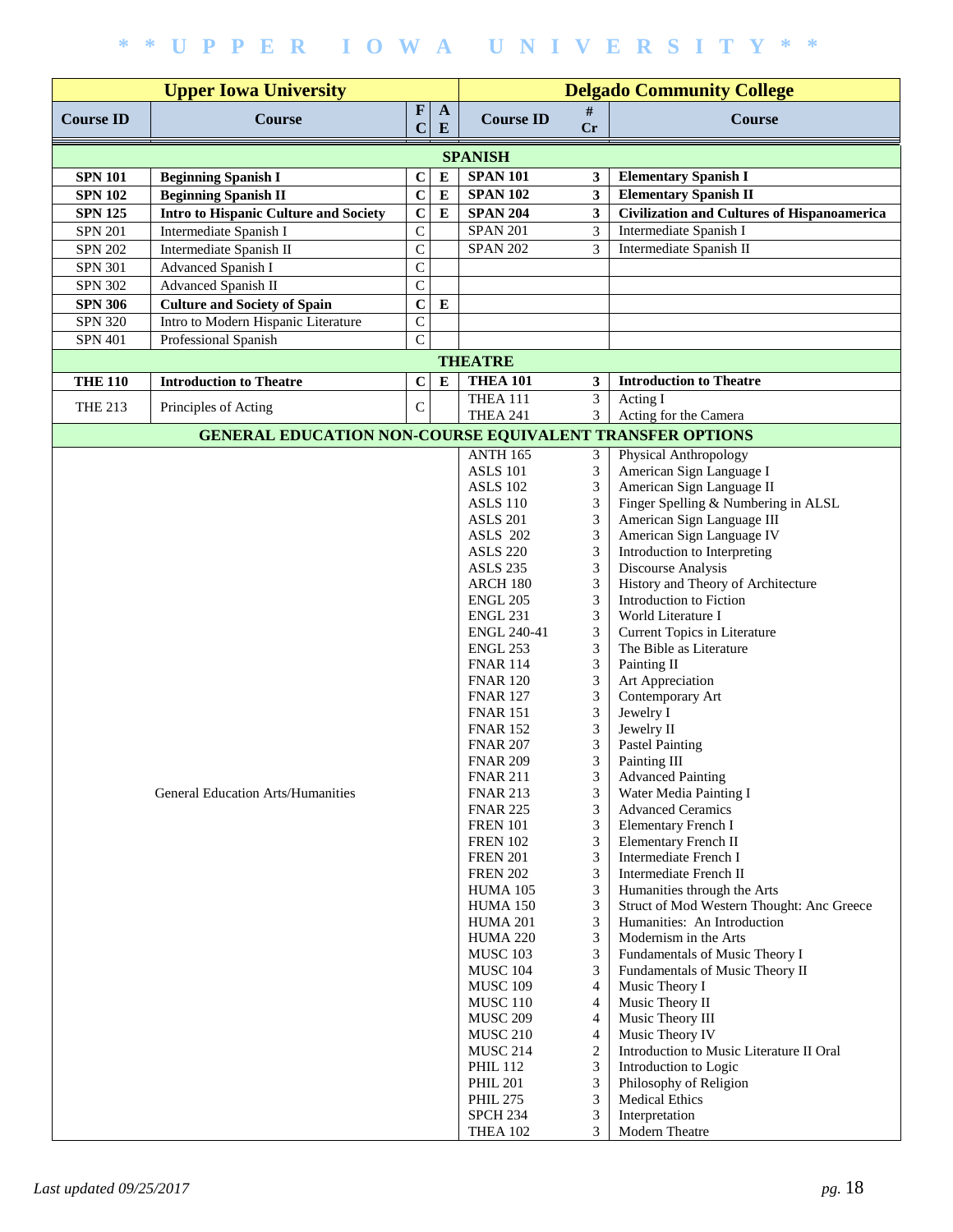|                  | <b>Upper Iowa University</b>             |                                                 | <b>Delgado Community College</b>   |                             |                                                                                     |  |
|------------------|------------------------------------------|-------------------------------------------------|------------------------------------|-----------------------------|-------------------------------------------------------------------------------------|--|
| <b>Course ID</b> | Course                                   | $\mathbf F$<br>$\mathbf{A}$<br>$\mathbf C$<br>E | <b>Course ID</b>                   | #<br>Cr                     | <b>Course</b>                                                                       |  |
|                  |                                          |                                                 | THEA 110                           | 3                           | Storytelling                                                                        |  |
|                  |                                          |                                                 | <b>THEA 207</b>                    | 3                           | <b>Classical Theatre</b>                                                            |  |
|                  |                                          | <b>THEA 213</b>                                 | 3                                  | <b>Musical Theatre</b>      |                                                                                     |  |
|                  |                                          | THEA 211<br><b>VISC 107</b>                     | 3<br>3                             | Acting II<br>Illustration I |                                                                                     |  |
|                  |                                          |                                                 | <b>VISC 132</b>                    | $\ensuremath{\mathfrak{Z}}$ | Color Design                                                                        |  |
|                  | General Education Arts/Humanities cont.  |                                                 | <b>VISC 143</b>                    | 3                           | <b>Illustration II</b>                                                              |  |
|                  |                                          |                                                 | <b>VISC 185</b>                    | $\mathfrak{Z}$              | Intro to Film Photography                                                           |  |
|                  |                                          |                                                 | <b>VISC 189</b>                    | $\mathfrak{Z}$              | Advanced Photographic Techniques                                                    |  |
|                  |                                          |                                                 | <b>VISC 192</b>                    | 3                           | <b>Advanced Darkroom Techniques</b>                                                 |  |
|                  |                                          |                                                 | <b>VISC 205</b>                    | 3                           | Cartooning and Comic Book Art                                                       |  |
|                  |                                          |                                                 | <b>VISC 242</b>                    | 3                           | <b>Advanced Digital Photography</b>                                                 |  |
|                  |                                          |                                                 | BIOL 204                           | $\overline{3}$              | <b>Plant Taxonomy</b><br>Comparative Anatomy                                        |  |
|                  |                                          |                                                 | <b>BIOL 207</b><br><b>BIOL 211</b> | $\mathfrak{Z}$<br>3         | Microbiology of Human Pathogens                                                     |  |
|                  |                                          |                                                 | <b>BIOL 231</b>                    | 3                           | Intro to Biological Evolution                                                       |  |
|                  |                                          |                                                 | <b>BIOL 245</b>                    | $\mathfrak{Z}$              | Genetics                                                                            |  |
|                  |                                          |                                                 | <b>BIOL 265</b>                    | 3                           | Cell Biology                                                                        |  |
|                  |                                          |                                                 | <b>BIOL 271</b>                    | 3                           | Pathophysiology                                                                     |  |
|                  |                                          |                                                 | <b>BIOL 272</b>                    | $\mathfrak{Z}$              | Natural History of the Vertabrates                                                  |  |
|                  |                                          |                                                 | <b>BIOL 281</b>                    | $\mathfrak{Z}$              | Introduction to Ecology                                                             |  |
|                  |                                          |                                                 | <b>BTEC 274</b>                    | 3                           | Intro to Nucleic Acids                                                              |  |
|                  |                                          |                                                 | <b>BTEC 275</b>                    | $\mathfrak{Z}$              | Intro to Protein Expression & Analysis                                              |  |
|                  |                                          |                                                 | <b>BTEC 282</b><br><b>BTEC 286</b> | $\mathfrak{Z}$<br>3         | Introduction to Molecular and Genetic Biology<br>Cell Culture Techniques Laboratory |  |
|                  |                                          |                                                 | <b>CHEM 101</b>                    | 3                           | Chemistry I (non-science majors)                                                    |  |
|                  |                                          |                                                 | <b>CHEM 102</b>                    | 3                           | Chemistry II (non-science majors)                                                   |  |
|                  | <b>General Education Natural Science</b> |                                                 | CHEM 201                           | $\mathfrak{Z}$              | Intro to Organic and Biochemistry                                                   |  |
|                  |                                          |                                                 | <b>FSED 152</b>                    | 3                           | Problems in Anatomy                                                                 |  |
|                  |                                          |                                                 | GEOL 102                           | $\ensuremath{\mathfrak{Z}}$ | <b>Historical Geology</b>                                                           |  |
|                  |                                          |                                                 | <b>HORT 101</b>                    | $\mathfrak{Z}$              | General Horticulture                                                                |  |
|                  |                                          |                                                 | <b>HORT 110</b>                    | $\sqrt{2}$                  | Soil Science                                                                        |  |
|                  |                                          |                                                 | <b>MLTS 240</b>                    | 3                           | Clinical Chemistry                                                                  |  |
|                  |                                          |                                                 | <b>NUMT 211</b><br><b>PTAP 203</b> | 3<br>$\overline{4}$         | Physics of Nuclear Medicine<br>Functional Anatomy and Kinesiology                   |  |
|                  |                                          |                                                 | <b>PTAP 213</b>                    | 3                           | Functional Anatomy and Kinesiology                                                  |  |
|                  |                                          |                                                 | <b>SCIE 101</b>                    | 3                           | Physical Science I                                                                  |  |
|                  |                                          |                                                 | <b>SCIE 102</b>                    | 3                           | Physical Science II                                                                 |  |
|                  |                                          |                                                 | <b>SCIE 105</b>                    | 3                           | Physical Science                                                                    |  |
|                  |                                          |                                                 | <b>SCIE 142</b>                    | 3                           | Environmental Science II                                                            |  |
|                  |                                          |                                                 | <b>SCIE 202</b>                    | 3                           | Louisiana Wetland Ecology                                                           |  |
|                  |                                          |                                                 | <b>VETT 105</b><br><b>CRJU 101</b> | 3<br>$\mathfrak{Z}$         | Animal Anatomy & Physiology<br>Intro to Policing                                    |  |
|                  |                                          |                                                 | <b>CRJU 103</b>                    | 3                           | Intro to Corrections                                                                |  |
|                  |                                          |                                                 | <b>CRJU 110</b>                    | 3                           | Introduction to Terrorism                                                           |  |
|                  |                                          |                                                 | <b>CRJU 162</b>                    | 3                           | The Judicial Process                                                                |  |
|                  |                                          |                                                 | <b>CRJU 204</b>                    | 3                           | <b>Constitutional Law</b>                                                           |  |
|                  |                                          |                                                 | <b>CRJU 261</b>                    | 3                           | Legal Rights of the Confined                                                        |  |
|                  |                                          |                                                 | <b>FSED 130</b>                    | $\mathbf{2}$                | Dynamics of Grief                                                                   |  |
|                  |                                          |                                                 | <b>FPTC 222</b>                    | 3                           | <b>Basic Response to Terrorism</b>                                                  |  |
|                  | <b>General Education Social Science</b>  |                                                 | <b>HIST 101</b>                    | 3                           | Western Civilization I                                                              |  |
|                  |                                          |                                                 | <b>HIST 102</b><br><b>HIST 260</b> | 3<br>3                      | Western Civilization II<br>Louisiana History                                        |  |
|                  |                                          |                                                 | <b>HUMA 260</b>                    | $\mathfrak{Z}$              | Activism and Change                                                                 |  |
|                  |                                          |                                                 | OCTA 208                           | 3                           | Psychosocial Applications to Occ. Therapy                                           |  |
|                  |                                          |                                                 | <b>POLI 201</b>                    | 3                           | Public Administration                                                               |  |
|                  |                                          |                                                 | <b>POLI 261</b>                    | 3                           | <b>Constitutional Law</b>                                                           |  |
|                  |                                          |                                                 | <b>PSYC 225</b>                    | 3                           | Child Psychology                                                                    |  |
|                  |                                          |                                                 | <b>PSYC 235</b>                    | 3                           | <b>Educational Psychology</b>                                                       |  |
|                  |                                          |                                                 | <b>PSYC 290</b>                    | 3                           | Forensic Psychology                                                                 |  |